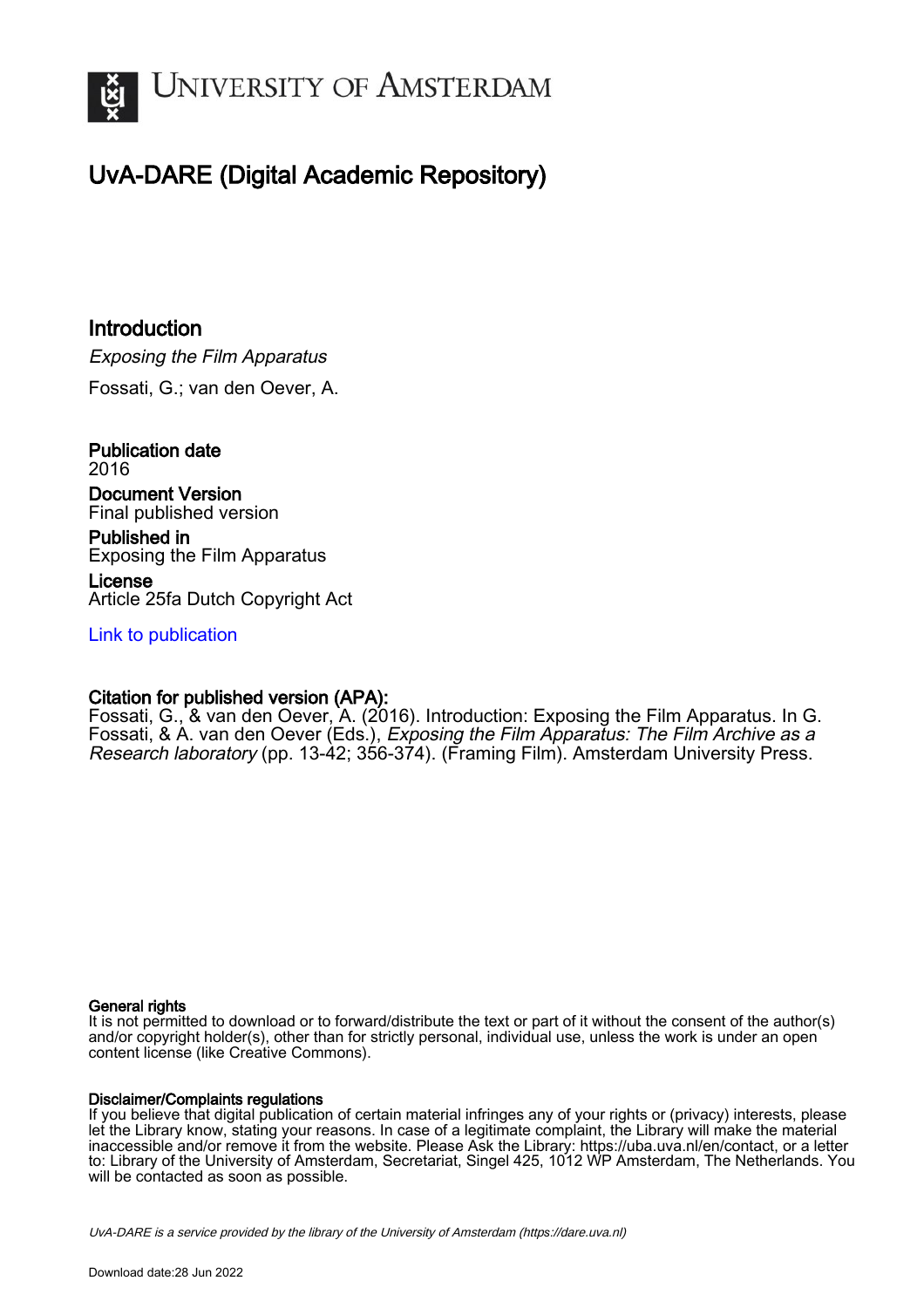## **INTRODUCTION**

# Exposing the Film Apparatus

*Giovanna Fossati and Annie van den Oever*

The technology of the modern media has produced new possibilities of interaction. [...] What is needed is a wider view encompassing the coming rewards in the context of the treasures left us by the past experiences, possessions, and insights.—Rudolf Arnheim, 2000.<sup>1</sup>

## PART I THINKING ABOUT TECHNOLOGY

This book is not about the philosophy of technologies but rather about the film apparatus and its exposure in past practices of use and archival practices today. Nonetheless, it seems appropriate to recall here the claim made by philosophers that "it is largely by technology that contemporary society hangs together."2 Unsurprisingly, technology's impact on society has been debated for more than a century by philosophers. From the start, the young institution called "cinema"3 has also received much attention from a number of thinkers. There have even been film scholars who have argued that film history is the history of its technology.<sup>4</sup> And it is evident that the history of film theory has been punctuated by theories of technology. In many of these theories, the (experiential) impact of film on the viewers plays a crucial role. One need only look at the considerable number of thinkers (some of them filmmakers too) who theorized on technology to see the extent of its influence: Louis Delluc, Germaine Dulac, Jean Epstein, and others on *photogénie*, enlargement, and the close-up; Sergei Eisenstein, Vsevolod Pudovkin, and Dziga Vertov on montage; Rudolf Arnheim on techno-perception; and André Bazin on the aesthetic impact of film technologies such as 3D. These theorists affected film studies in major ways. More recent examples are media archaeologist Erkki Huhtamo—who keeps a collection of apparatuses himself—and philosopher Stanley Cavell, who helped establish the Harvard Film Archive. Both have written about the experiential qualities of film technologies—Huhtamo on failed technologies and small and big screen technologies,<sup>5</sup> and Cavell, most importantly, on the typically powerful and shared "big screen" experience.<sup>6</sup>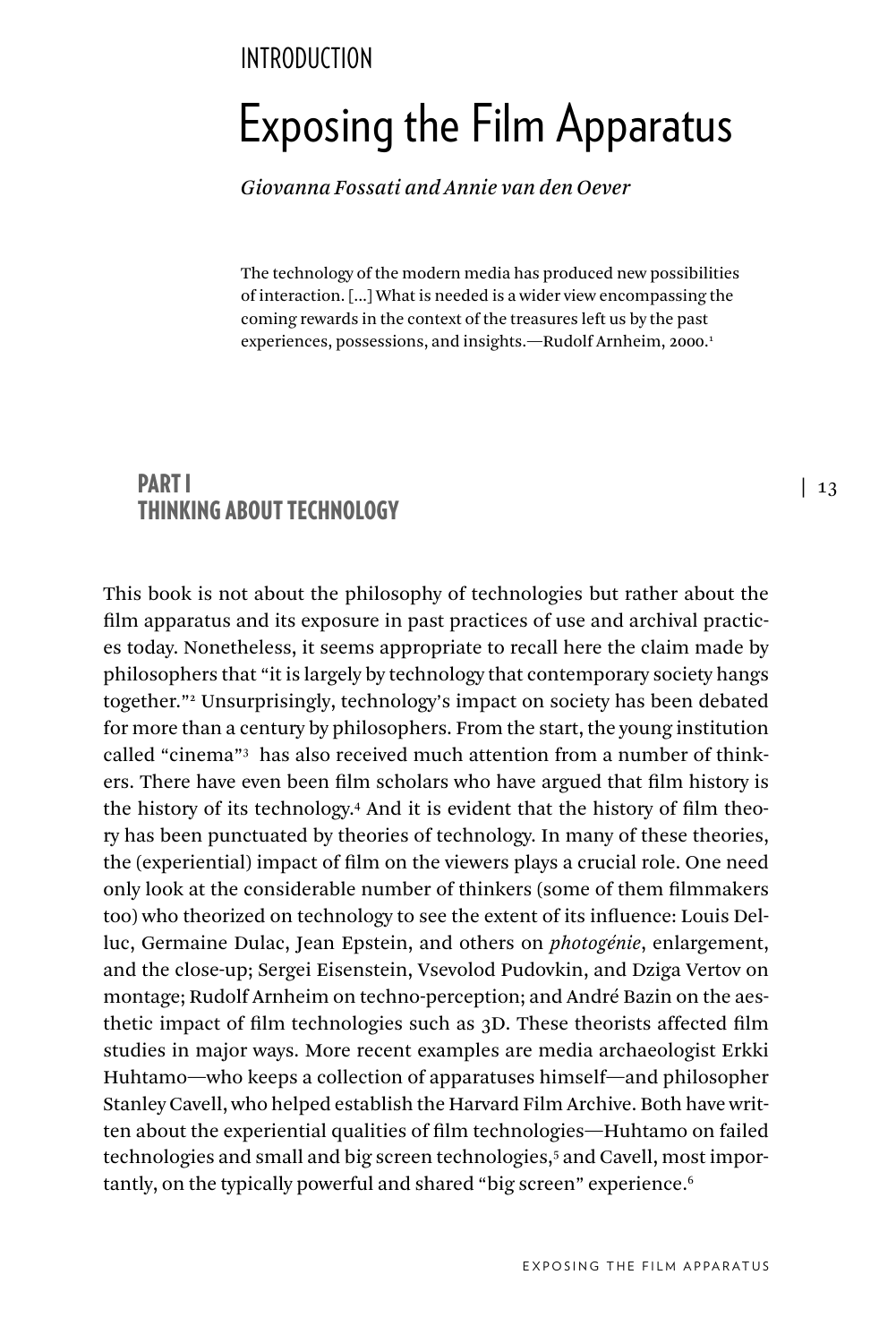Exceptionally inflential were Jean-Louis Baudry and Christian Metz, who developed the so-called "apparatus theory," which states that the cinema is ideological by its very nature precisely because films seem created to represent reality and yet the apparatus of the cinema is used to induce a passive, defenseless, dream-like state in viewers. From the 1970s onward, the theory of the apparatus has been widely discussed by many: Jean-Louis Baudry has problematized "*l'appareil de base*," or the basic equipment of the cinema, coining the term "dispositif" in his famous 1975 article;7 Jean-Louis Comolli and Giorgio Agamben have reflected on technology and ideology; Christian Metz has dissected the psychoanalytical mechanisms underlying cinema viewing; and Laura Mulvey has analyzed the Hollywood-induced "male gaze."8

Not only film scholars but also major 20th-century philosophers were prompted to rethink the impact of (media) technologies on culture, which had a considerable impact on the field of film studies. The most obvious example is Walter Benjamin. He responded to Paul Valéry's thoughts on the "profound impact" of the "birth" of film on the arts and the techniques used in the arts.9 Benjamin reassessed the "rupture" in perception and aesthetics created by the new cinema machine and, more generally, the effects of mechanical reproduction on the "aura" of the artwork.<sup>10</sup> Another obvious example of an influential writer was media theorist Marshall McLuhan, whose work was as much inspired by the new era of television as it was by Harold Innis. 11 A third example—this time from the era of digital media—is Friedrich Kittler, who inspired attention for the medium's materiality and the distinction between *technische Medien* (technical media) such as photo and cinematographic media, and other communication media such as language.<sup>12</sup> Yet others have had a considerable impact on the field of film and media studies such as Bernard Stiegler, who constructed a post-phenomenological account of the mediated experience,<sup>13</sup> and Paul Virilio, who explored the "logistics of perception" and the ways in which media technologies and wars are tied together.<sup>14</sup>

More recently, an overall concern within media studies has been how the philosophies of technology created in response to major technological transformations—by Benjamin, Heidegger, McLuhan, Kittler, Stiegler, Virilio, and others—might have contributed in turn to the modification of media studies and film and media archiving and some of its key concepts. A second concern has been whether there is perhaps something distinctly cyclical to this in the sense that the intervals in which theorizing on technology took priority came after major technological inventions and were intercut by intervals of relative silence with regard to the question of technology (e.g., the decades in which author theories or narrative theories dominated). A third concern has been whether and how the theoretical shifts instigated by Benjamin, Heidegger, Kittler, and others could be made productive for the field of media studies as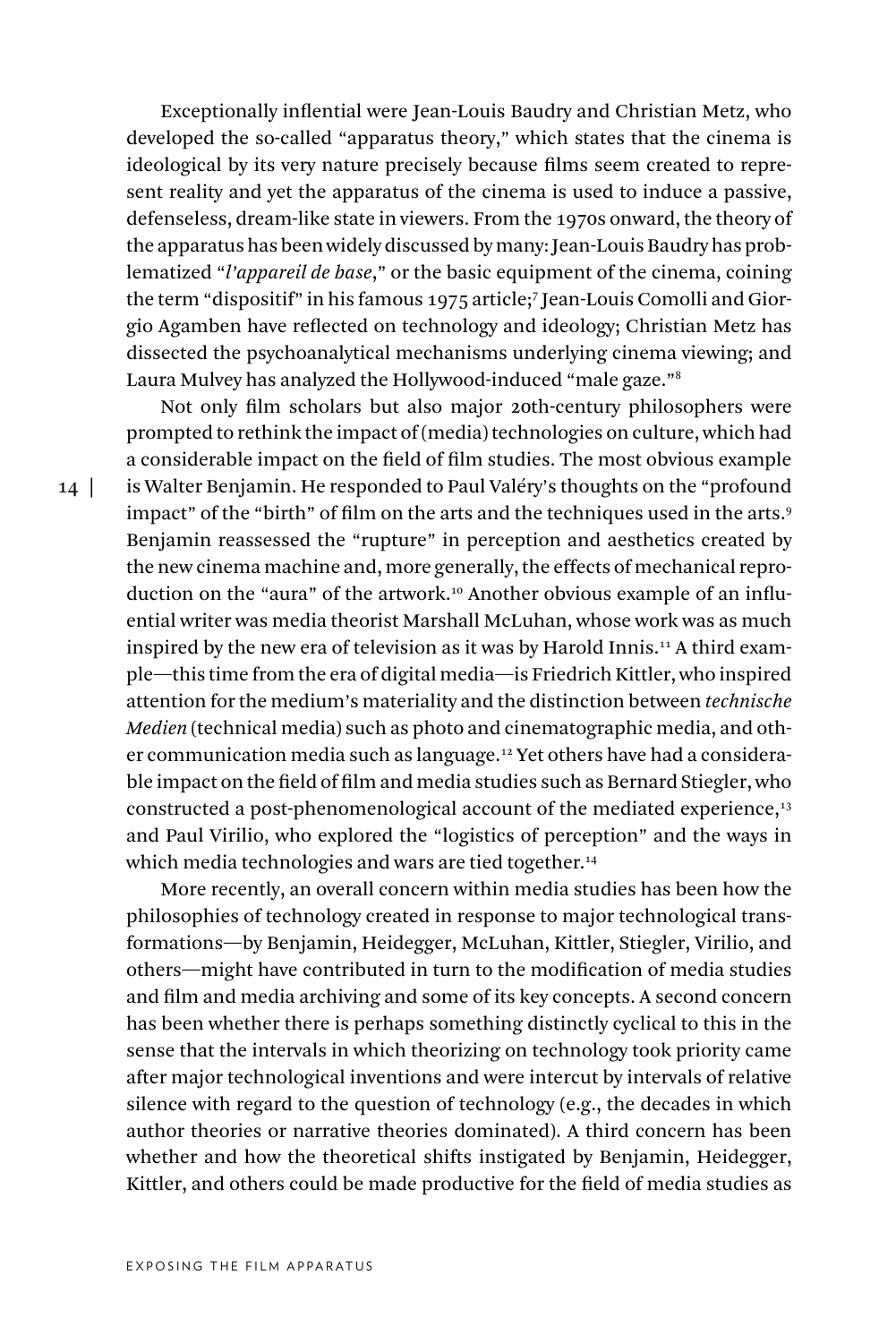well as the fields of media art and media heritage studies, and film and media archives.15 If cinema—which as a practice is ruled by hardware—is affected at a very practical level by the introduction of new technologies, these concerns and questions are even more pressing. Since the beginning of the digital era, contemporary scholars have been preoccupied by theoretical and philosophical issues related to the context of (digital) media technologies, thereby reassessing film history and film theory once again. It is the objective of this book to contribute to this enterprise by taking the perspective of the film archive into account from the practical side of the collections of apparatuses stored in them. More specifically, it is this book's aim to do this by "exposing" the apparatus, that is, by presenting a myriad of reflections on a great variety of devices stored in the film archive. This is part of the larger enterprise of reframing and reassessing the history of film and other audio-visual media as closely connected to both the history of technology and the history of art.

#### **FILM HISTORY AND THE HISTORY OF TECHNOLOGY**

It has been noted many times before that the history of the cinematic medium has established itself from the very beginning as a technological history. However, when one studies the historiography of the cinema from the outside, as Benoît Turquety has done in a series of studies, $16$  —that is to say, when one re-establishes it within the context of the social sciences of the time—an "odd coincidence" emerges.17 As Turquety indicates, the reasons for cinema to originally perceive of itself as primarily technological were numerous and complex: patents were formulated in technological terms, and so were their economic implications. Moreover, from early on the teaching focused on the mechanisms of illusion which the new moving-image technologies allowed. Between approximately 1895 and 1925, essayists writing about "moving pictures" saw it as their task to describe "the evolution of the machines" as well as "the historical-ideological determination of the important innovations."18

It is one of the ironies of history that during the interval in which film was perceived as technological, the history of technology as a discipline was not yet founded. The very rise of technology as a discipline only took place during the early 1930s. That was the time when technology entered the sciences as a major topic in nearly all disciplines. Meanwhile, film began to perceive of itself more as an art form rather than a technology. A strange coincidence indeed, this discrepancy between the histories of film and technology.19

How could it happen that the history of film lost interest in technology precisely at that moment when technology attracted the attention of (cultural) historians, philosophers, and scientists simultaneously? This is a crucial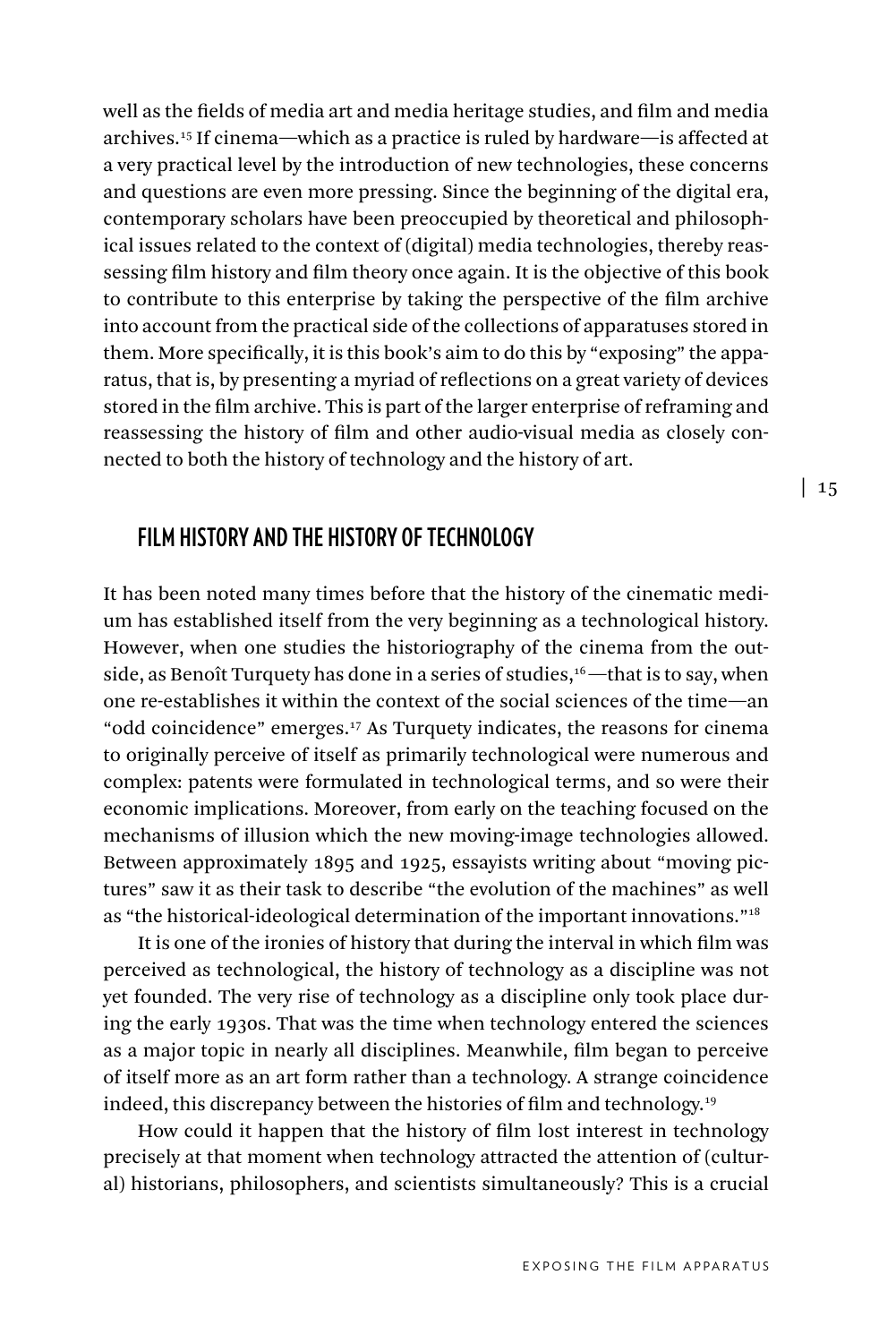question. It hints at the extraordinary link between film and technology at that point in time: cinema providing the cultural model for technology that itself was perceived within a conceptual sphere centered on film, which embodied some of its most characteristic features: "the mechanical, the modern, involving speed and vision," as Turquety wrote.<sup>20</sup>

Digitization profoundly changed our relation to technology once again. Turquety came to the conclusion that if film still is a "technological art" today, it may well be "that what we mean now by *technology* is not what was meant by the term when the cinema was institutionalized," because today "our contemporary concept of *technology* has shifted to another conceptual sphere," that of computers, and cinema's place in it "is not central—if it exists at all."<sup>21</sup> He continues:

At the time of mechanization, *technique* and *technology* were cinematic notions; in the digital era, the link between the *cinema* and those concepts has changed, because the paradigms have changed around them, perhaps the *episteme* itself.<sup>22</sup>

What may we learn from this? Perhaps that, although the very beginning and the very end of the 20th century have often and illuminatively been described as historical moments in which the "new media" changed the cultural landscape,<sup>23</sup> we should not speak of the similarities between the two all too easily. Rather, we must understand that the transition from analog to digital in cinema created uncertainty once more about the identity of cinema and an epistemological shift, which was disorienting for the field (notable in the use of our concepts and terms) and from which we have not yet fully recovered.<sup>24</sup> Conjointly, the term "media" won prominence. Rather than "new technologies," the label "new media" has been in use since the 1990s. A renewed interest is currently emerging among media scholars for film heritage and film archives. Their objects of research are old and often obsolete media (historical collections) as well as new media devices (contemporary collections). Similarly, film archivists are turning to media scholars to help them redefine their role in today's media landscape as they seek to reframe the role of their collected objects (films as well as special collections, including apparatuses) in a time of technological transition in which such devices are changing so radically. Obviously, with such interplay, the way in which the shift to digital is interpreted has a great impact on the way a film archive defines its role today. Embracing the shift to digital as the "death of the cinema"25 could lead to an archiving policy focused on collecting and exposing the past 120 years of celluloid cinema and its related technology. But if one considers digital cinema as the inevitable next step in the development of a medium which is *inherently transitional*, this may lead to a new archiving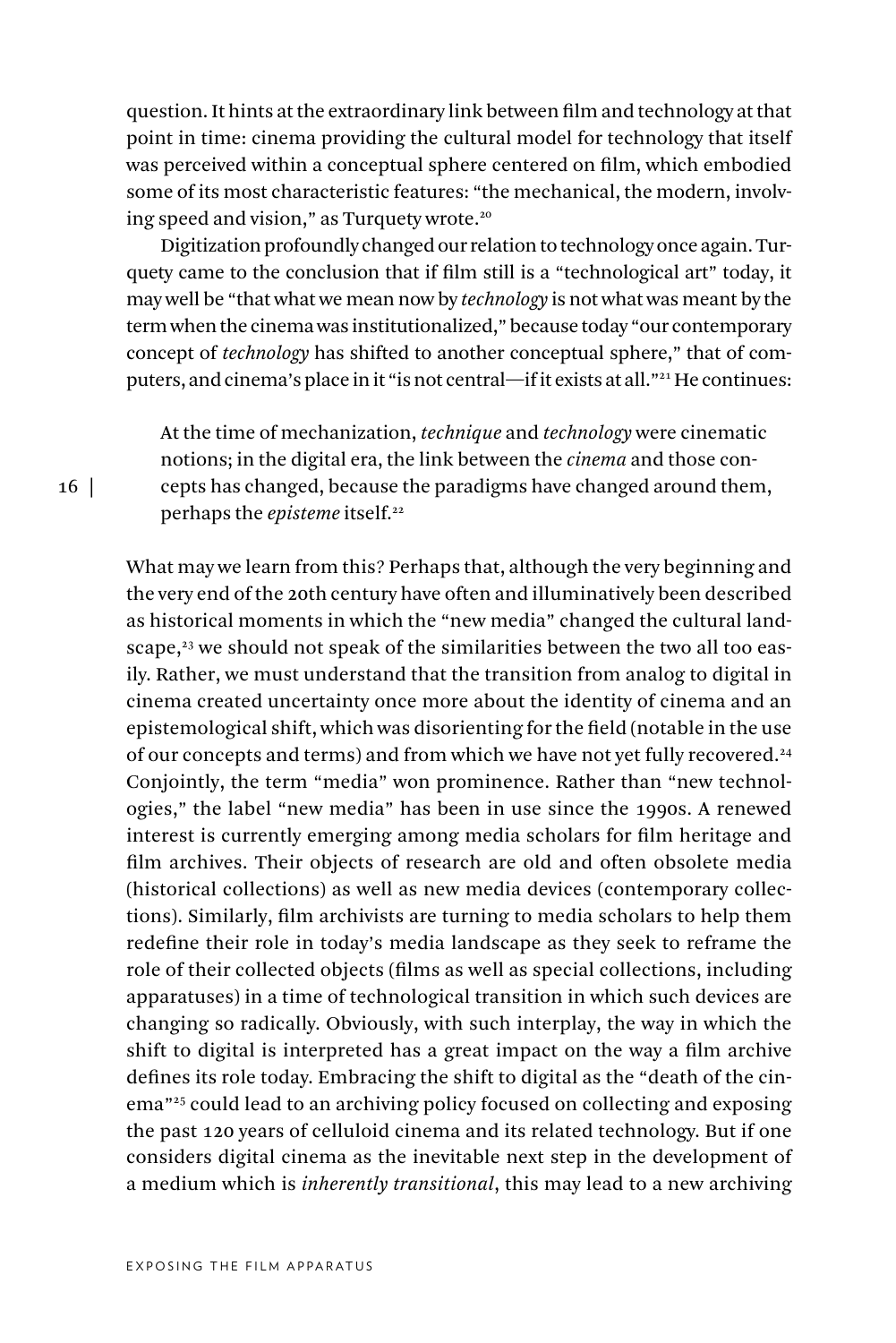policy which is focused on showing the medium, that is, the film apparatus, as indeed inherently transitional.<sup>26</sup>

#### **TERMINOLOGICAL PROBLEMS**

Creating terminological clarity in this field may be problematic for at least two reasons. First, due to the conceptual confusion created by the epistemological shifts that marked the development of the field in the past century, a word (cinema, machine, screen) may still be the same but its network of meaning may well have completely changed over time, affecting the meaning of the term in profound ways. And second, the constant transitions in these media practices have caused names to change frequently—from patent name to firm name to brand name to type name or generic name and so on—making terminological instability an undeniable fact. Therefore, some clarifying words are needed here before we can take a closer look at the technical devices in the film archive. We will focus on the key terms (technique, technology) used in this book.

The word *technique* (derived from the Greek word *techne* for art or craft) originally indicates ways of doing. The Greek word τεχνικος (technikos) means "of or pertaining to art, artistic, skilful". The term "technikos," which is the etymological root of "technique," situates the technical in the field between art and hardware—in other words, between technology (as knowledge of techniques) and knowledge of a skill or art.27

The word *technology* first entered the English language in the 17th century and referred to a field of study, not an object of study.28 What was considered to be the object was, in fact, the machinery, the *mechanical* devices to be studied at that point in time.29 In other words, the term *technology* refers to the knowledge or *logos* [literally the *word*s] needed to study, invent, develop, produce, and use the material devices. Whereas the word *technique* strictly refers to the method or procedure and not the hardware, as we call it today, the term *technology* relates to the discourses about techniques, whether scientific or prescriptive, discourses which can be studied as cultural objects in themselves.<sup>30</sup>

However, thanks to the technological revolutions of the 18th and 19th centuries—which brought us the elevator, the steam engine, the train, and last but not least the photo camera and the new "cinema machine" or "cinematograph"—the term *technique* came to connote both the machine and the way in which this machine was used. It is for this reason that restricting the definition of technology to simply the knowledge about technical inventions now sounds obsolete in English.<sup>31</sup> Technique and technology are now often used as synonyms, but from a scientific point of view, it is important to also acknowledge that the understanding of the specific dialectics between the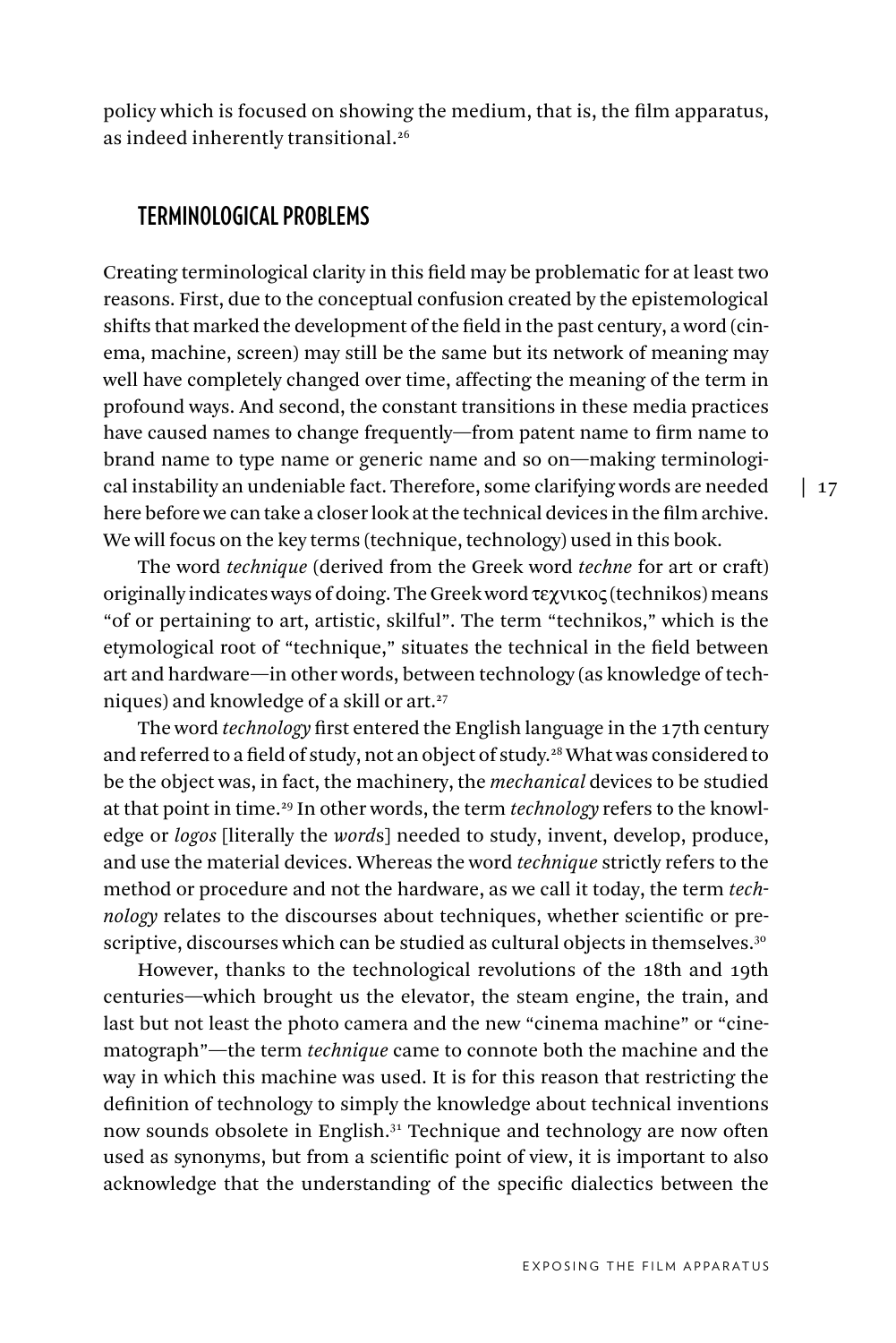knowledge and development of machines and the development of their (artistic) use is nullified from the start "by any theory which reduces to one those practices that interact as two," as Rick Altman has convincingly argued for the fields of film theory and the theory of cinema history.<sup>32</sup>

Clearly, the histories of technological inventions and the histories of their use can only party be written separately.33 Source material may reveal that the reflections on the procedures of use by engineers invited new technologies.34 Similarly, it may uncover the often unexpected ways in which a new device was turned into a valued medium. Let us clarify this with an example.

# The Cinematograph

The cinematograph invented by the Lumière brothers is an example of a turnof-the-century technological device which is known to have spurred the technological imagination of engineers.35 In a Surinamese newspaper of February 25, 1898,<sup>36</sup> an anonymous journalist summed up the more than fifty different terms that were used by technicians to label the new technical inventions and patents. The extensive list of terms clearly indicates the powerful impact of the new Lumière technology on other technicians' imaginary:

[...] kinegraaf, kinetograaf, kinematograaf, kinematoterm, kineoptoskoop, kineoptikon, kinematoskoop, kinebleposkoop, kinegrafoskoop, kinevivagraaf, kinesetograaf, photokinematograaf, photoskoop, motophotoskoop, phoiotroop, mutoskoop, motorgraaf, movendoskoop, mouvementoskoop, manimatoskoop, theatograaf, vitagraaf, vitaskoop , vitaphostoskoop, eieroskuop, kathoskoop, magniskoop, mutoskoop, phonendoskoop, gerialgraaf, sterioptikon, fammograat, zoograaf, biograaf, heligraaf, velegraaf, rollograaf, artograaf, vivendograaf, vitamotograaf, kinestereograaf, badizograaf, heliecinegraaf, phautograaf, panoramograaf, pantobiograaf, pantomimograaf, chronophotograaf, photochronograaf, scenamatograaf, pictorialograaf.37

We can learn several things from the journalist's long list of names. First of all, it indicates how difficult it was for journalists at the turn of the century to get a firm terminological grip on the new invention and the new experimental and performative practices of showing moving images to audiences, which were even more ephemeral and short-lived than some of the inventions themselves. The problem surfaced as part of a new media practice and it would take decades before the list would crystallize into the handful of names audiences use as labels for established media practices today: cinema, cinematography, film,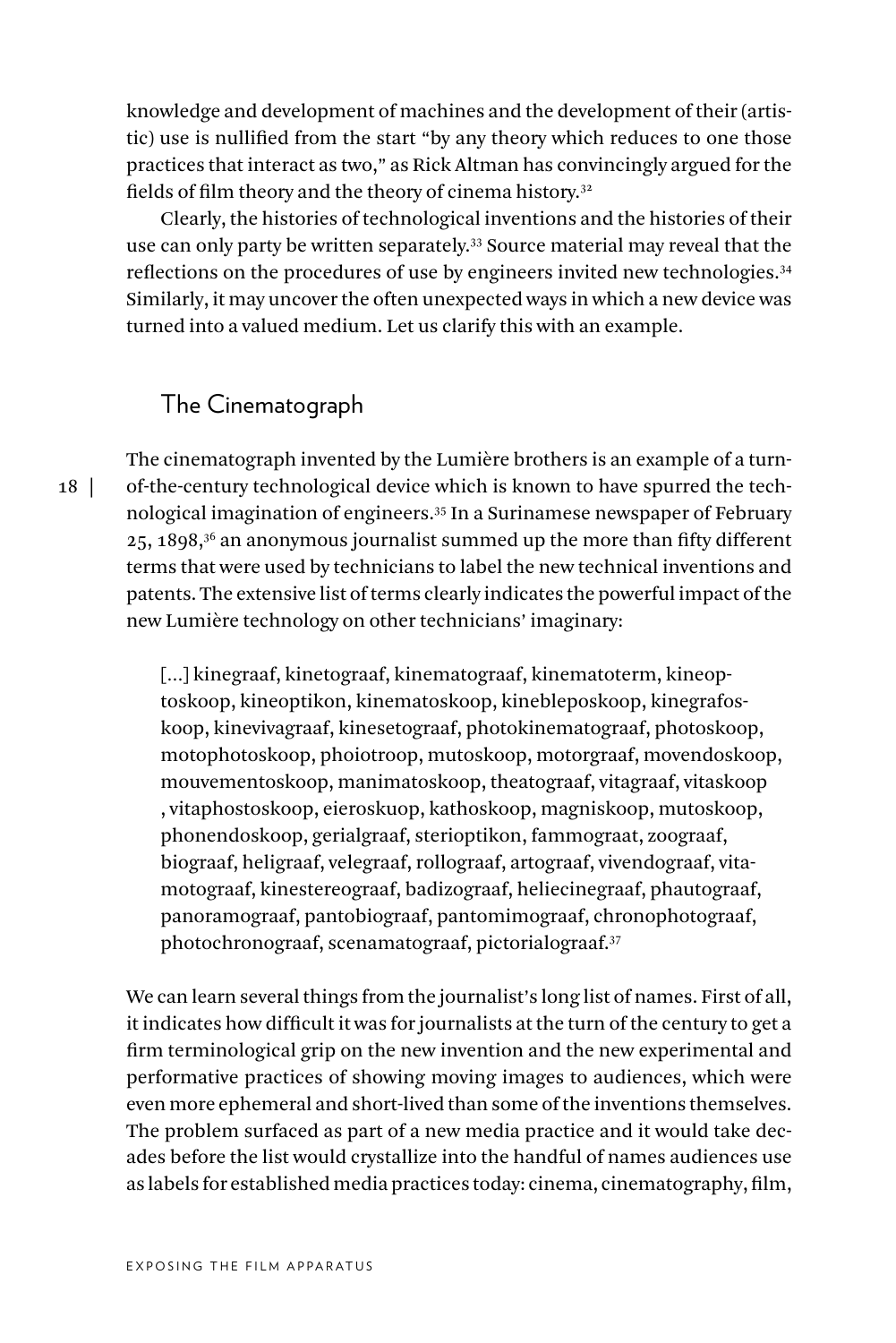film show, movies. That these names have stood the test of time indicates, in retrospect, that the practices of use to which they refer somehow stood out, in economic or other terms. The journalist's problem also hints at the complexities of the use of terminology experienced by writers, researchers, and archivists today: the list of terms that remains after some months, years, or decades have gone by differs considerably from the list of terms that is available and valued at any particular moment or in the earliest phase of conception. An evident example is provided by the terms used to refer to head-mounted displays, which have been reframed and renamed many times since the early 1990s. Depending on their source material and perspective—be it retrospective or contemporary—archivists and scholars will have to pay attention to the use of brand names versus type names, generic names, or names referring to certain formats,38 as is done in several contributions in this book.39

The long list of names also suggests that the Lumière cinematograph deeply affected and inspired other turn-of-the-century inventors, who hoped to profit from this lucrative invention themselves by slightly changing the new technology and putting the seemingly new invention under the protection of a patent of their own! Moreover, the cascade of minor and major inventions created at that point in time indicates the many different ways in which technicians envisioned the new technology to be further developed for a great variety of potential future uses. Many of these would inevitably fail to be profitable. In this sense, the list of names may also remind us that the path of development from new technology to valued and established medium is long and rocky. As C.W. Ceram states in his classic exposé of the "archaeology of the cinema": "What matters in history is not whether certain chance discoveries take place, but whether they take effect."40

His statement reveals a very specific position in media studies. Obviously, Ceram was also aware that there was a long list of now forgotten, old, lost, and obsolete technologies, but to his mind, only the ones which had not been forgotten and/or had been or still were successful deserved a proper place in the history of film:

Knowledge of automatons, or of clockwork toys, played no part in the story of cinematography, nor is there any link between it and the production of animated "scenes." We can therefore omit plays, the baroque automatons, and the marionette theatre. Even the "deviltries" of Porta, produced with the camera obscura, the phantasmagorias of Robertson, the "dissolving views" of Child, are not to the point. All these discoveries did not lead to the first genuine moving picture sequence.<sup>41</sup>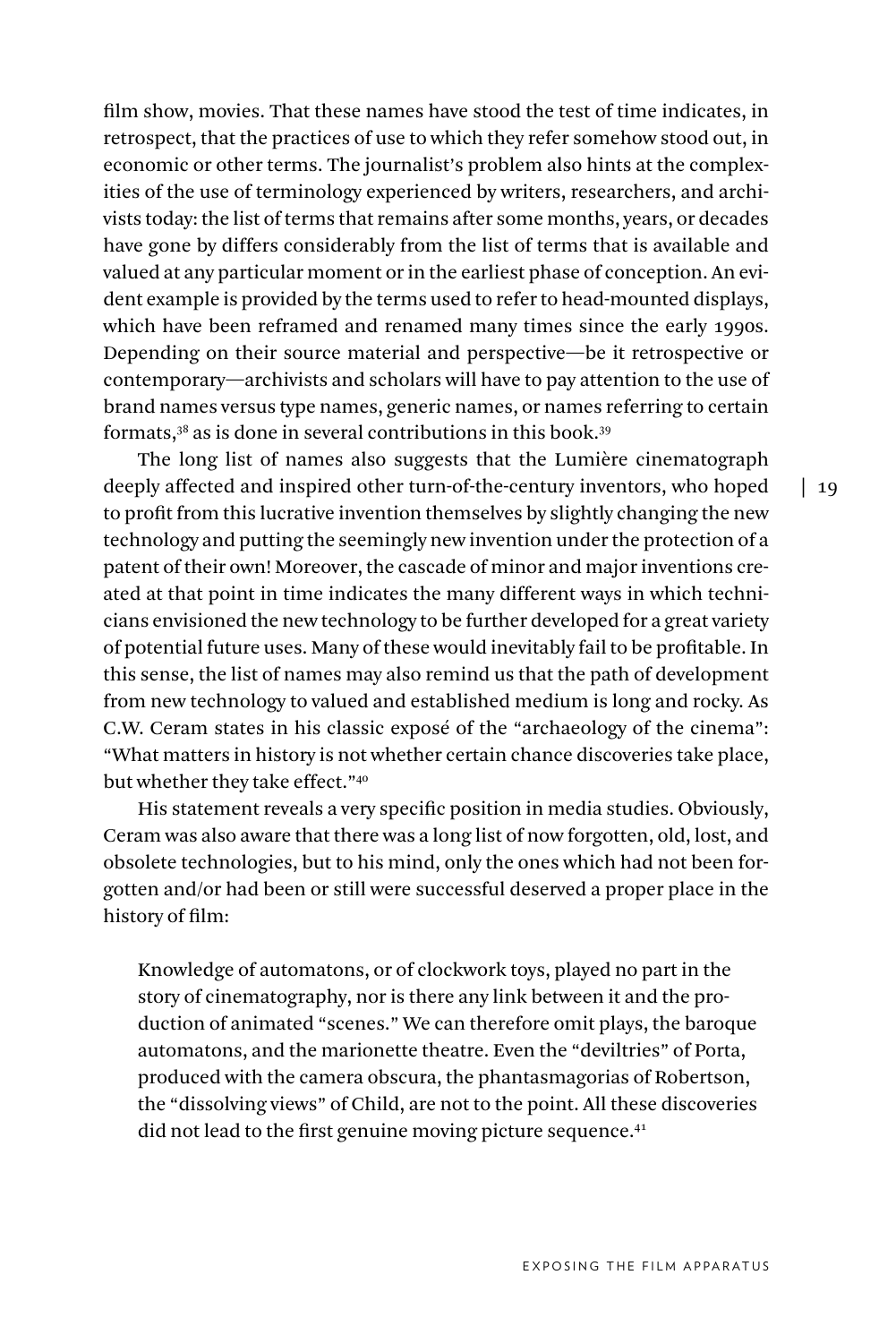Ceram's position was to be famously inverted by Errki Huhtamo, as he clarified what he himself understood to be a proper "archaeology" of the media, which is an archaeology in the sense of Michel Foucault's *Archaeology of Knowledge* and Walter Benjamin's idea of a cultural history: an archaeology countering ideas of technological and historical progress.42

Contrary to Ceram, then, Huhtamo suggests one should "embrace all forms of cultural artifacts as material for theory." Indeed, his view of history explicitly included "discursive production" and in particular "the historically recurring discursive patterns" which he labeled "topoi."43 These topoi, he argued, help to lay bare lost and forgotten futures of media which had never crystallized yet properly express the (lasting) desires and visions that are as much a part of a history of culture (in the sense of Benjamin) as are the material media objects used, stored, and studied.

It seems to us that, in terms of the film archive, the long list is indeed of great value to the archivists as well. Although such a list may not be on a par with a material collection of over fifty objects that can be physically studied, it does provide inside information needed to contextualize the archival objects in the collection as part of a dreamscape of media, envisioned for future use. Or, in Huhtamo's words:

[T]he "excavation" of the ways in which these discursive traditions and formulations have been "imprinted" on specific media machines and systems in different historical contexts, [contributes] to their identity in terms of socially and ideologically specific webs of signification.<sup>44</sup>

Such excavations provide the valuable discursive landscape that hints at the user's desires and motives driving the development of media culture.

# **THE TREASURES LEFT TO US**

In an interview in 2000, Rudolf Arnheim expressed an acute awareness of the importance of a vision on media technology by stating that "the technologies of modern media" had produced new and rewarding forms of interaction. He also envisioned new research agenda. What was needed, to his mind, was a vision on media technologies which would encompass "the *coming rewards* in the context of the treasures left us by the *past experiences*, possessions, and insights."45

It seems to us that in order to understand the future rewards of the new technologies which are currently and rapidly flooding the market, we must study the archival collections of technological objects in context, as the his-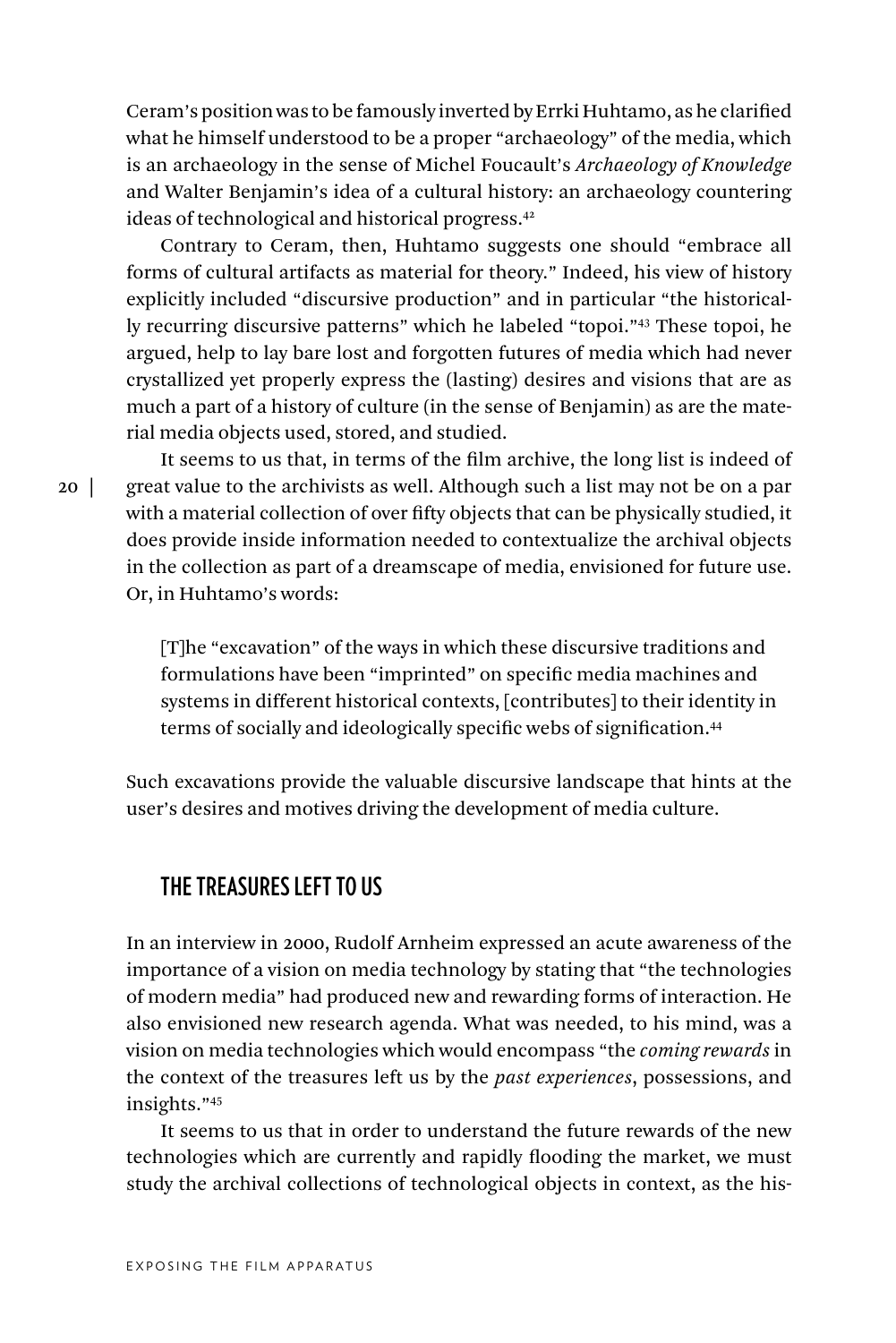torical apparatuses may provide insight not only into unexpected past media experiences but also, when properly contextualized, into past media practices and unexpected and forgotten forms of use.

From a film archival point of view, we may add that film technologies uniquely invite the study of the one medium that affected the audiences of the last century perhaps more profoundly than any of the other visual media to date. It is now common sense to speak of film as the visual medium of the 20th century. Somehow, film was able to reach audiences at a size and scale never before seen in history (and this includes the newspapers and the popular novel of the 19th century), thus paving the way for TV as a mass medium.

Why did this new visual medium captivate the audience's imagination so easily and take hold of it so profoundly, and for such an extended period of time? And to what degree may these effects be ascribed to the way in which these new moving-image technologies were used? Early cinema studies is one of the sub-disciplines in media studies which was tasked with providing answers to these questions, thus helping to rewrite history under the label of a New Film History. Unsurprisingly, perhaps, early cinema studies came into being more or less simultaneously with new media studies, which was picking up on the impact of new digital devices since the late 1980s. These new disciplines were able to lay bare some of the effects and affects created by the new visual technologies in their early days. Like digital information and communication technologies today, the new cinema machine had sensitized turnof-the-century enthusiasts to the properties of the new medium and to having notable so-called *media experiences*, which is to say, experiences triggered by the performance of the apparatus itself, including the machine's infamous limitations, such as the grayness of low-contrast images, the baffling lack of sound, the weird movements of humans walking, the unusual proportions of humans and things, and so on. All these features were carefully framed by the projectionists to exploit the audience's enthusiasm by deepening the experiential effects.46

Today, much is known about the interaction of past audiences with new media, but what about future media experiences and insights? Perhaps, like Arnheim, we should ask ourselves what we can learn from these past interactions in terms of the coming rewards of today's new media? And who better to reference if not Arnheim, who, born in 1904, lived through an entire century of technical innovation? He began writing his now famous essays on film in 1925.<sup>47</sup> From the start, his focus was on two eminently important things: the visual media in general (and the film apparatus in particular); and the technologies of vision, that is to say, the perceptual and cognitive techniques used to process the visual information.

As early as the 1930s, Arnheim articulated the connection between the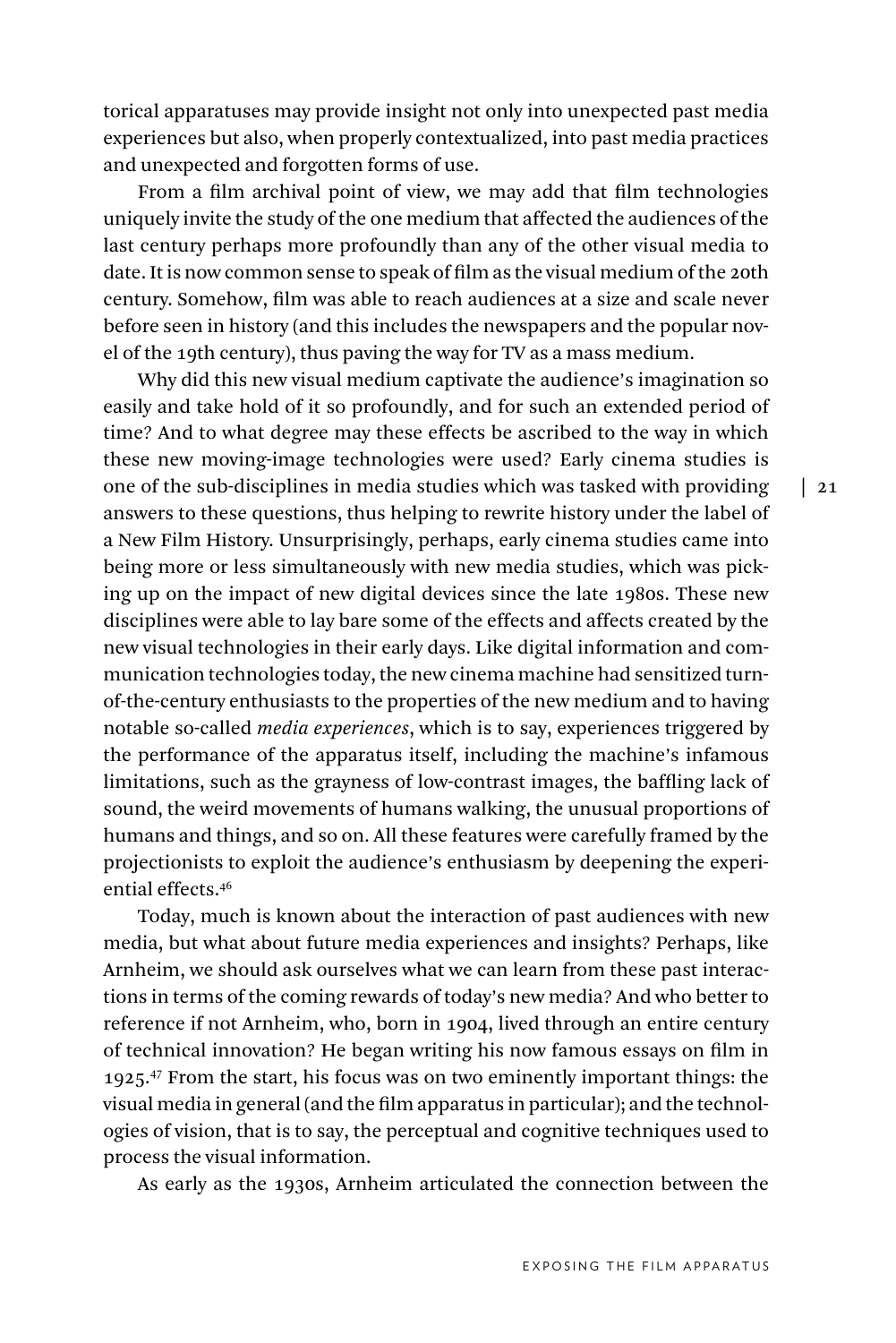*limitations* of the new cinema machine, which could *not* flawlessly represent reality (as many euphorically claimed), and *film as art,* as his book title would have it. His interest in film stemmed from an enthusiasm for the "expressive capabilities of the visual," and film, in this regard, offered a wealth of new examples, as he recounted in an interview in 2001. He was primarily occupied with the question of how the new cinema machine could represent the world through moving images, which is to say, a representation of the world "limited by the screen," as he would have it. These very limitations allowed him to conclude that:

[F]ilm could never be a simple reproduction of reality. On the contrary, filmic images have the ability to shape reality and produce meaning. Film *interprets* the visible world through authentic phenomena from this world and *thus takes hold of experience*. Film is not a direct representation in contrast to the indirectness of art; rather, it is a form of artistic expression.48

In retrospect, it is obvious that Arnheim was pointing at the very quality, born from the technological limitations of the new cinema machine, that would help it to reach audiences on a unprecedented size and scale: its power was to take hold of the viewer's experience by shaping reality and producing meaning. That is to say, part of its captivating power was that it blurred the line between representation and expression. To many, movies had succeeded in bringing one closer to reality than any other technology before, including photography. In fact, movies came confusingly close to the real perception of reality. Indeed, one need only read Maxim Gorky to realize that a certain amount of confusion was part and parcel of those early viewing experiences.49 Unsurprisingly, then, contemporary artists were quick to pick up on the very specific expressive qualities and experiences the new moving-image technologies provided.50 Hence, they started experimenting with them, integrating them into their own art practice. According to Tom Gunning, it was the young artists from the historical avant-garde movements in particular who were interested in experimenting with the transformations in experience these new technologies could provide.51 Furthermore, as early as the 1910s, they had started doing avant-garde "performances" or "manifestations," which were in some ways quite similar to the early film shows, as these typically provocative and evocative public meetings also aimed at eliciting strong experiential effects in audiences.52 Interestingly, appropriations of this kind resurface through time. Comparable avant-garde performances (such as the ones created by Andy Warhol), for instance, followed the introduction of TV as a (mass) medium in the late 1950s and early 1960s, triggering a new, post-war avant-garde move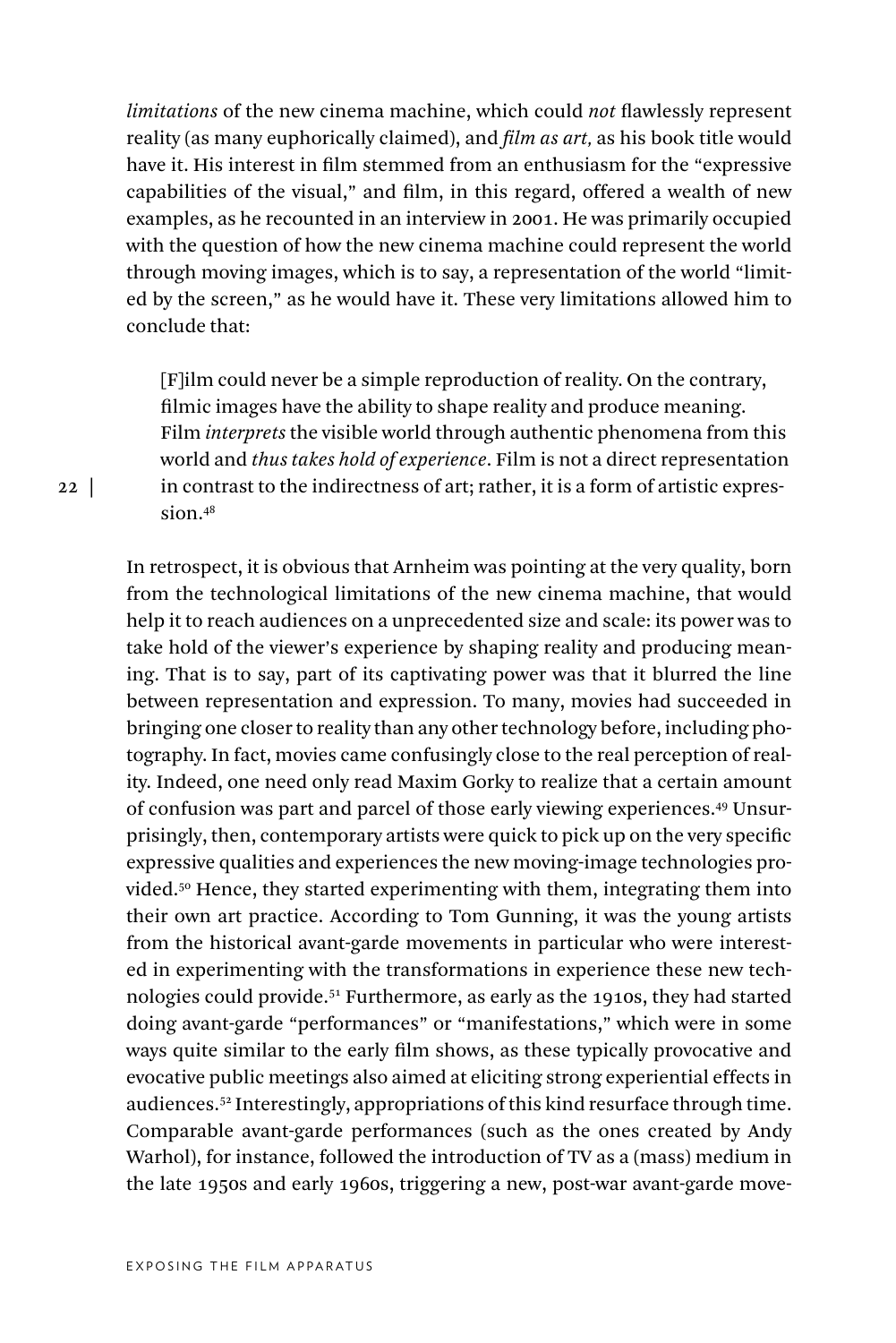ment. Two decades after that, in the 1970s, a new invention called "video" spawned a new art form called "video art." And more recently, the new media of the 21st century has resulted in artistic "experiments" that are now labeled "media art," which is perhaps the most productive art form in museums at this point in time.53

#### **THE GENEALOGIES OF ART AND MEDIA ARE INTERTWINED**

It has been argued before that the genealogies of art and media are intertwined, as they are inherently connected.54 Our main point is that artists, in addition to engineers and technology developers, also tend to experiment with the effects of technologies, and that they too play an important role in the process of appropriating new technologies in culture. It seems that innovations in one field may easily trigger innovations in the other. This phenomenon obviously is of great interest to all who want to know more about the coming rewards of new media technologies that Arnheim talked about. If we want to follow up on his imperative, we should start identifying art museums, specifically those marked as modern art museums, as treasure troves of media objects and media experiments. It is then up to media scholars to contextualize and historicize these collections as part of media history. Art museums are treasure troves for more than one reason: only a very small part of the intertwined family histories of art and media have been studied in academia by film and media scholars and art historians. Ostensibly, a collaboration between these fields could be highly productive. So far, different types of experts (be it in the fields of art, technology, or media) have framed their research questions within very different approaches to art and media respectively.55 But were we to combine questions from different fields the way Arnheim proposes, the results could be very rewarding.56 Such a cooperation may include film archives, media archives, media museums, and technology museums. Science museums also contain huge collections of apparatuses, many of them used for communication and information purposes (e.g., the Science Museum in London before it reorganized its collection and stored its media objects in the National Media Museum in Bradford). Unsurprisingly, perhaps, art and technology museums as well as film and media archives have had very different attitudes and approaches towards their collections of (media) objects, and in particular towards the apparatuses in their collections. The reason is simply that "film," "technology," and "art" have been framed in entirely different epistemological realms. Moreover, these fields themselves have changed over the course of a century and indeed have done so quite profoundly, as Paul Valéry predicted, recalling that the "fine arts were developed, their types and uses were established, in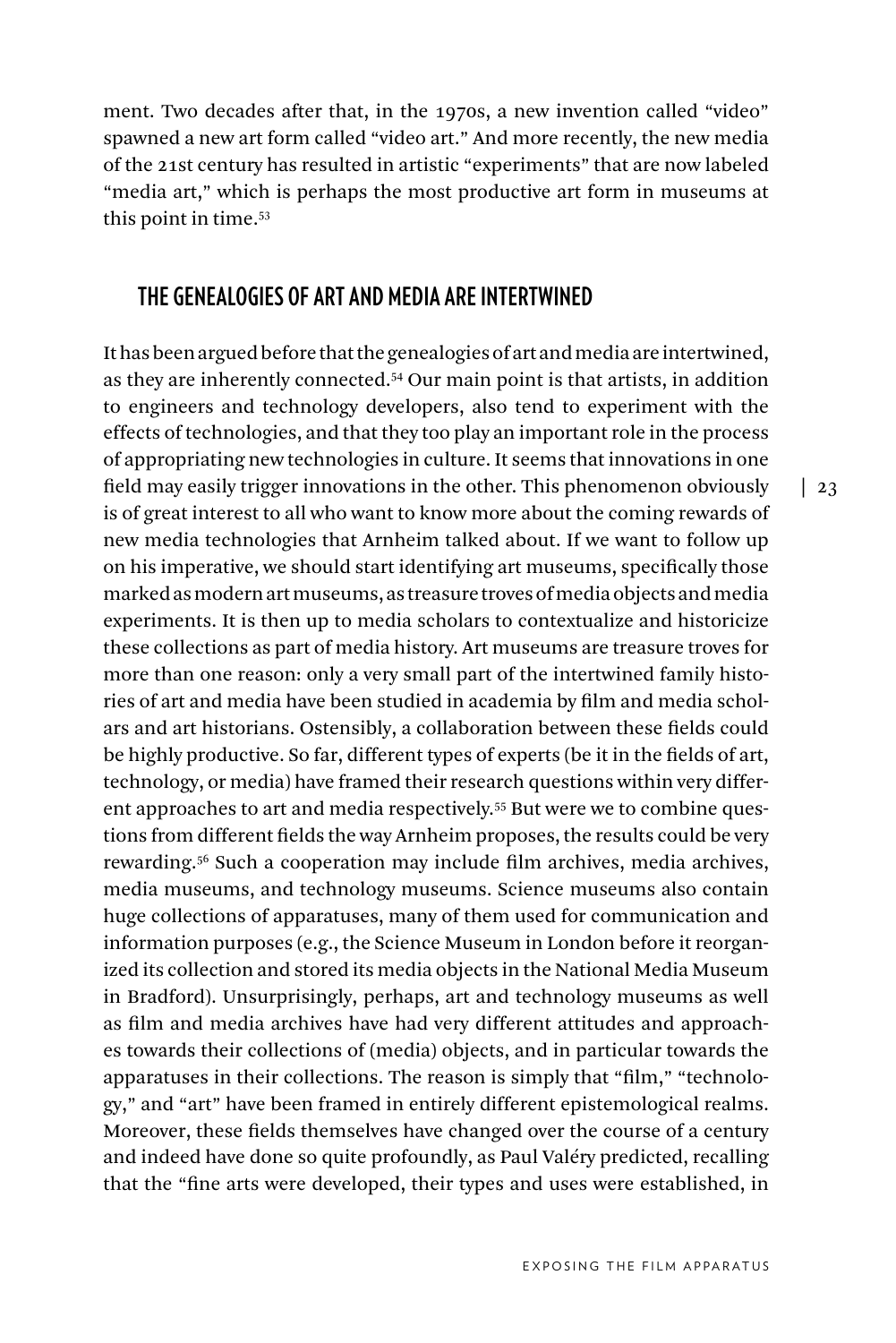times very different from the present."57 He envisaged that given "the amazing growth of our techniques" and the new "ideas and habits they are creating," some profound changes would take place:

We must expect great innovations to transform the entire technique of the arts, thereby affecting artistic invention itself and perhaps even bringing about an amazing change in our very notion of art.<sup>58</sup>

Though Valéry articulated his prediction in the context of the changes of the last century, his words seem to fully apply to the situation today. When basic notions such as "art, "technology," "film," or "media" change considerably even to such a degree that the word *media* no longer refers strictly to newspapers—then inevitably the archival enterprise with regard to apparatuses may be expected to change too, in ways we will take into consideration when reframing the basic value for media and media heritage studies of collections of apparatuses in archives and museums, as is done in the rest of this book.

#### PART 2 THE ARCHIVE AS A RESEARCH LABORATORY

[T]o imagine an old technology as something that was once new means, therefore, to try to recapture a quality it has lost.—Tom Gunning, 2003.59

One of the prerogatives of university-embedded apparatus collections is that they exist mainly for research and education purposes. Universities, unlike museums and archives, are not focused on collecting unique objects; their main concern is (hands-on) research and education. Such archival conditions, which allow for work on replicas and redundant devices, invite a hands-on experimental approach that is practical by its very nature. Proceeding from an archaeology which is primarily discursive in its focus (as in the Foucauldian / Benjaminian tradition), the experimental and practical nature of these conditions calls for a new archival practice. In this book, we propose to reframe the archive as *a research laboratory*, that is, a place that allows hands-on research on its objects and enables us to study the materiality of the medium, $60$  the specific formats used, its experiential impact, and its discursive context. The "laboratory" is a place where old media can be tested and where historical practices of use can be taken into consideration by simulating them in order to study effects as part of research.

The technological and cultural transitions of these last decades invite us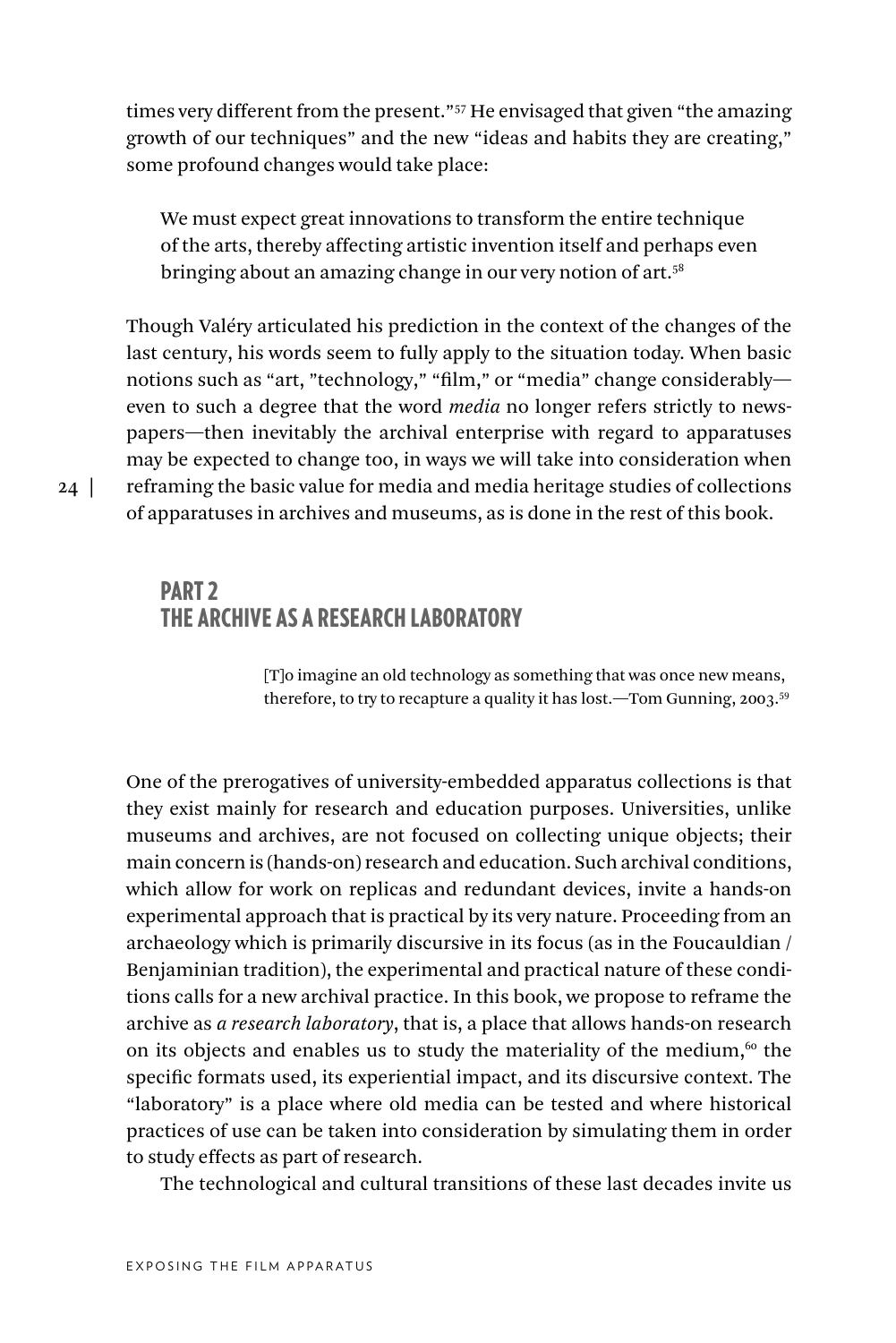to rethink the current position of the film apparatus in the archive and, more broadly, the technological objects in media archives and art and technology museums and their value in presenting a wider vision of the technology of modern media today. In this regard, the treasures left to us in archival collections are truly indispensable: by understanding the way they operate and the cultural role they used to have, and by using them for reconstructions of past experiences, we may help to envision what is to come for modern media technologies. The focus on the apparatuses and the corresponding essays collected in this book all originate from this very idea: to reconstruct the use of apparatuses and to rethink their cultural impact and archival significance from various academic disciplines by simulating a laboratory research environment in the *presence* of the apparatus.

This second part of the introduction will primarily address the background, aim, scope, focus, and structure of this book, situating it in our wider aim of reframing the archive as a research laboratory. In the first part, we have sketched the broader questions this book aims to address and the discursive tradition it maintains a dialogue with, and we have hinted at a new research agenda. Here we want to address the background of apparatus collections. We will focus in particular on the collections held at the Film Archive Groningen and the EYE Film Institute Netherlands. Both institutes have been instrumental in how this project started and took shape through a number of initiatives and plans, including the Symposium *The Film Archive as a Research Laboratory* (Groningen, February 15, 2013), which was hosted by EYE and the University of Groningen.<sup>61</sup> In line with the plea for new experimental directions as expressed in the book *Techne/Technology*, 62 we invited scholars and archivists to let themselves be inspired by the apparatuses they encounter in the film archive, choosing its materiality and practice of use as the central focus of their analysis. From the start, our objective was to promote a renewed dialogue between media scholars and archivists (which we think is crucial for the future of our field of studies) by initiating new research in which the interplay between media theory and archival practice is central.<sup>63</sup>

#### **THE APPARATUSES IN FILM ARCHIVES AND MUSEUMS**

An object-driven approach to the study of apparatuses held in film archives, strengthened by a close dialogue between archivists and scholars, is particularly urgent today for a number of reasons.

In the world of film archives, many changes are taking place due to the shift to digital technologies (as means of production, distribution, and access *and* as instruments for research). Therefore, the questions about the role of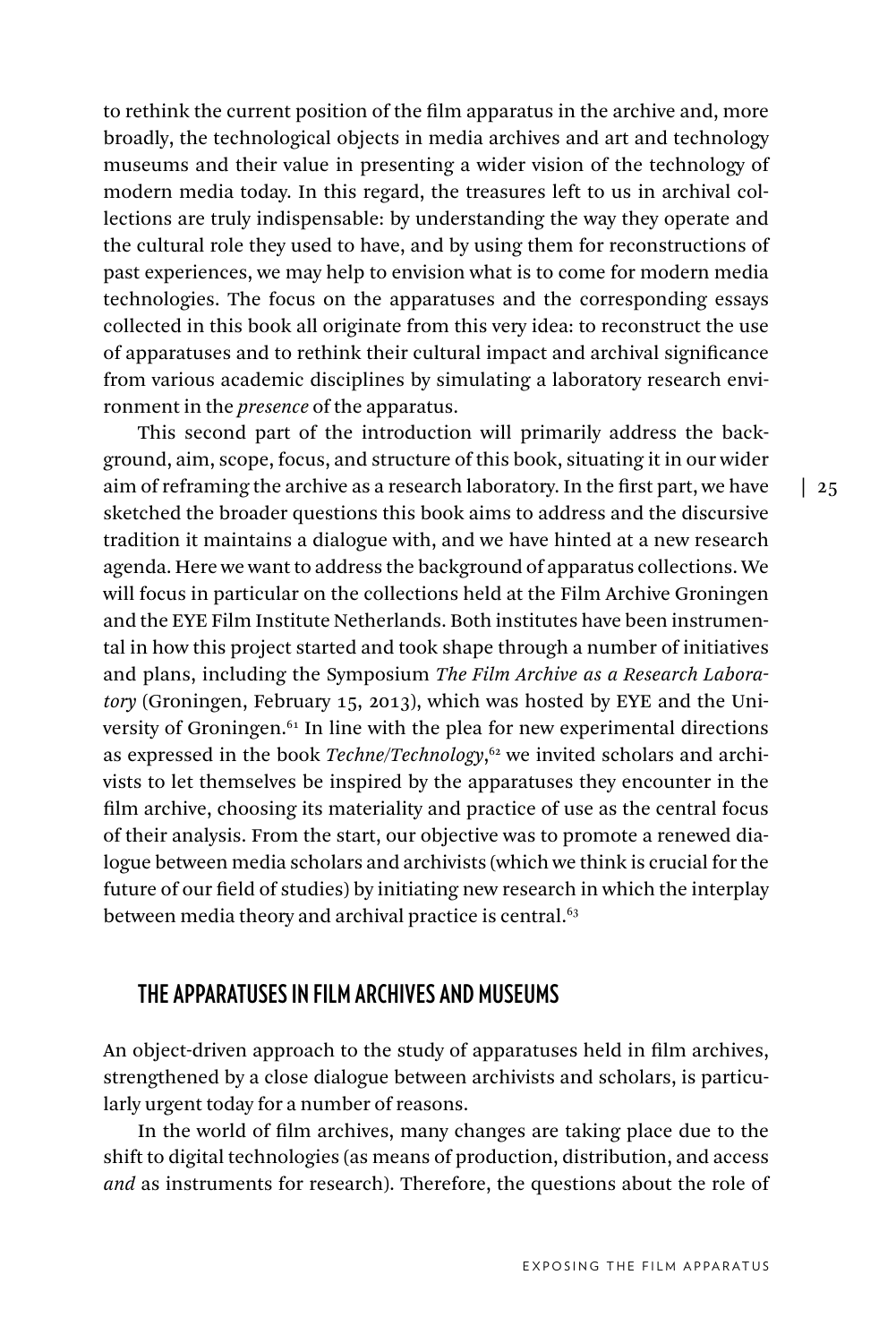the equipment in the history and development of film and cinema are ever more relevant today. As not only the technologies but also the practices of use and their conceptualizations are rapidly changing, exploring the significance of the past and present of the media apparatuses becomes essential to reflections on how to preserve, restore, exhibit, and research them.

The way apparatus collections have come into being is partly subject to the same mechanisms used to build any other collection. As eloquently discussed by Derrida in his seminal work *Archive Fever* with regard to the archival practice in general, logics of power have, directly and indirectly, dictated collection policies and selection criteria throughout the first century of film history.64 Obviously, this includes the archival activities with regard to the film apparatus. Moreover, apparatus collection is, like any other collection, also subjected to factors leading to fragmented, inaccessible, and filtrated archives, as discussed by William Uricchio.<sup>65</sup>

One more element to be taken into the account is that, other than film reels, which have often been collected and archived as "carriers of information" rather than as "material artifacts," collections of film apparatuses can be more easily compared to other forms of museum collections where the material artifacts are central and where collection criteria are different and typically stricter. This includes the (media) objects collected by museums of modern art and the technological devices gathered in technology or science museums already mentioned here.<sup>66</sup> Whereas archives tend to be as complete as possible in their collection and preservation activities with regard to the scope of their collection (e.g., all films or books produced or published in a certain nation or related to a certain theme), art museums typically have a more restrictive selection policy based on historical and aesthetical criteria. Other aspects of selection criteria in art museums are, for instance, the exemplarity (choosing one object as exemplary for many similar ones) or the curatorial propensity for certain objects.<sup>67</sup>

Additionally, it is particularly important to bear in mind that apparatuses, and all film-related or special collections, have commonly had a peripheral role in the tradition of film studies and archival practice. In the study of film as well as in the practices of collecting and archiving film, the moving image (what today is often referred to as "content") has been central, in as far as the focus was mainly on film aesthetics and textual analysis. Less attention, however, was given to film artifacts and lesser still to film-related artifacts, which, as the name suggests, consisted of nearly everything that was related to the film experience (think of cinema posters, decors, stills) as well as that which made the production and projection of films possible (cameras, laboratory equipment, projectors, sound systems, etc.). There were, of course, exceptions to this approach to film study, in particular in the stream of research that has focused on the history of film technology.68 Furthermore, two influen-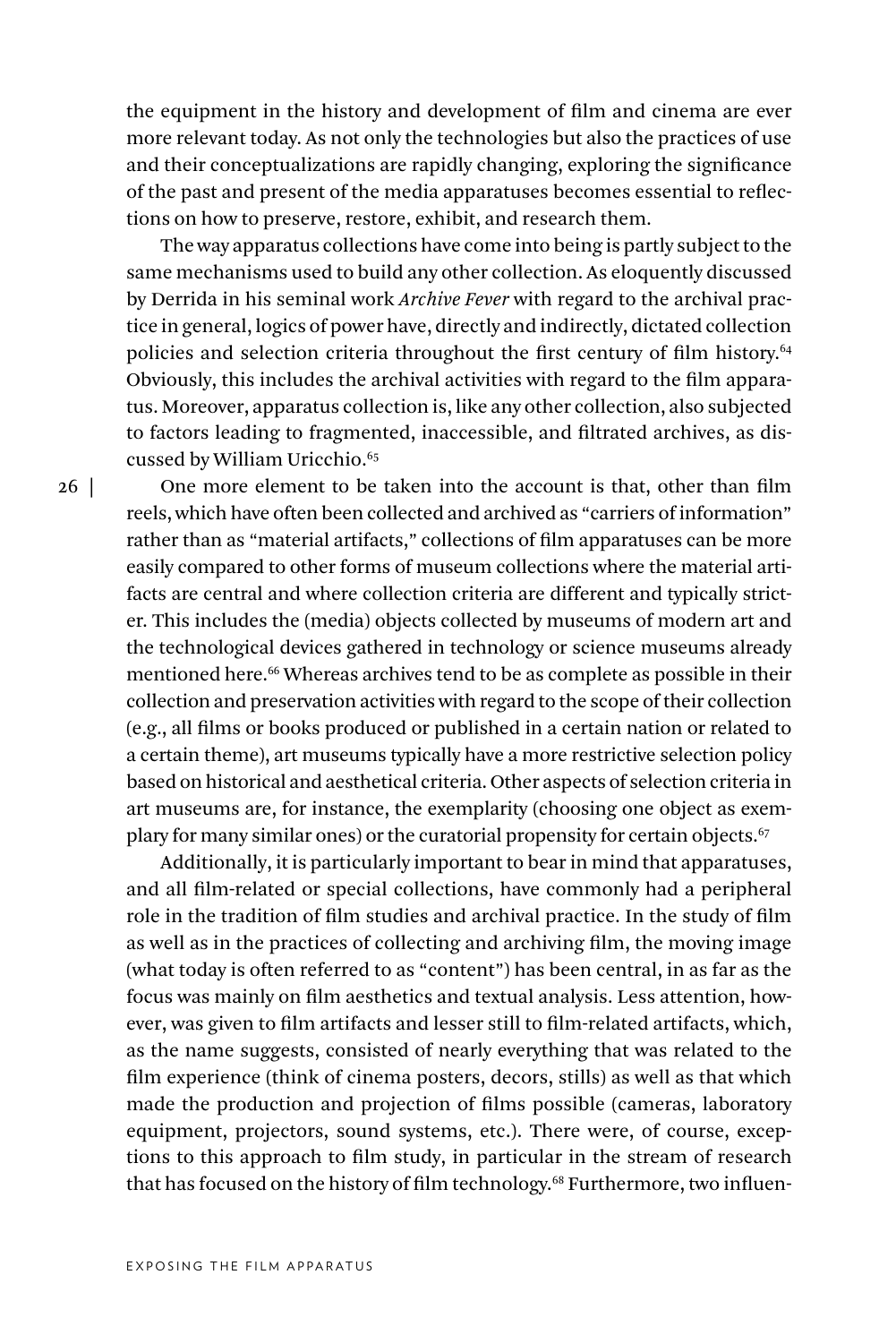tial events should be mentioned here that have played a seminal role in how we approach film theory, film history, and archival practices today. With the emergence of the so-called New Film History in the late 1970s, a new generation of historians dissatisfied "with the surveys and overviews, the tales of pioneers and adventurers that for too long passed as film histories"69 emerged that would revitalize the study of early cinema. Additionally, the conference of the International Federation of Film Archives (FIAF), held in Brighton in 1978—which has since become emblematic of the renewed dialogue between film archivists and scholars, and early film scholars in particular, focusing on the archival treasures to (re)write film history<sup>70</sup>—was an important turning point. After this landmark conference, a shift took place away from film theory, dominant during the 1970s, to film history, or rather New Film History, which famously led to a reinvestigation of what has come to be known as "early cinema."71 Several early cinema scholars—Ian Christie, Frank Kessler, Sabine Lenk among them—have contributed to this book. The strength of the new scholarship, in our opinion, lies in the ability to fuse film theory and film history, "bringing the insights of theory to history and vice versa," as Joshua Yumibe, a contributor to this book, put it only recently.<sup>72</sup>

These new approaches challenge the film-centered approach, which has been adopted by film archives since the 1930s. Within that older framework, collecting so-called film-related material (i.e., posters, stills, and company archives) was usually done as a source for research, typically aimed at learning more about the films in the collection. The same applied to film equipment, such as cameras, projectors, and so on, which was either used for research or because the historical equipment could still be used for projecting obsolete film formats. In some cases, archives gathered apparatuses and related documentation with the intention of illustrating the technological history of film.73

The position of film-related collections—and particularly apparatus collections—within film studies and film archiving has changed in the last twenty years. As already discussed here, with disciplines such as media archaeology becoming an integral part of media studies programs, and film museums displaying their collections in new forms of exhibitions, the shifting role of apparatus collections, from the periphery to the center, is quite palpable. In this regard, it is also worth referring to a general phenomenon that has been taking place for some years now in various disciplines, including museum and media studies: the "material turn."74 Identified by some as a *counter effect* to large-scale digitization, this renewed longing for the experience of the materiality of the medium rather than its virtual representation can be found in work by filmmakers and artists alike.75 Seminal examples of artists and filmmakers who have prioritized the "material" in their work are Gustav Deutsch, Bill Morrison, and Tacita Dean—in particular her exhibition FILM (Tate Mod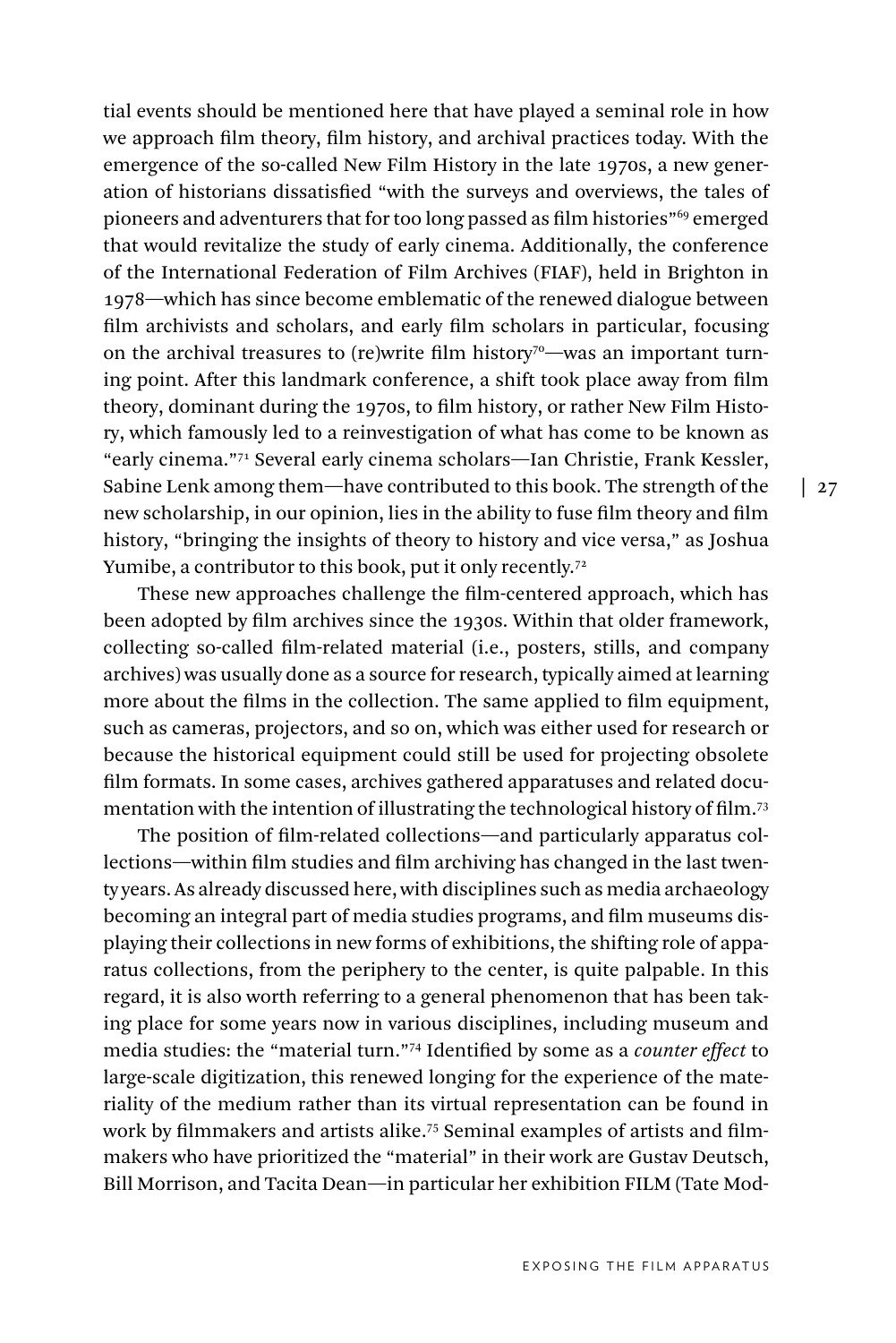ern, 2012). Many more could be added to the list. As Erika Balsom points out, with digitization, "[a]nalog film found itself under threat of obsolescence and reappeared as a major component of artistic practice for the first time since its displacement by video."76

Clearly, the "material turn" can be interpreted as a reaction to the digital turn, emphasizing the haptic interaction with the material as opposed to the experience of the virtual immateriality of digital access. There is a nostalgia to the here-and-now of the physical, material experience as opposed to the deferred possibility of ubiquitous online access.

Additionally, today's general public has a much closer and more physical relationship with the technological devices for filmmaking than ever before in history, because we now all make, edit, and distribute films, simply because most of us carry such technologies with us in the shape of the extraordinary invention called the *smartphone*, in which the integration of film apparatus and moving image archive is realized, as is aptly pointed out by Roger Odin in the first chapter of this book.

Besides the various collection mechanisms that could determine what item or device should be included in an apparatus collection or film (reel) collection, it should be noted that in practice, apparatuses have more often than not reached archives by chance, as a donation of passionate collectors and their families. In others cases, the personal interests of curators were a driving force for the acquisition of a device or collection. Apparatus collections have rarely been determined by a canon, nor have they been strictly driven by explicit policies. By contrast, films have been, and still are, often collected and preserved based on cultural canons (a well-known example being the Anthology Film Archive's Essential Cinema) and/or institutional collection policies often related to implicit or explicit frameworks of reference.77 In the worst case, the collections were removed, either due to the lack of a policy or for practical reasons such as lack of storage space or budget for professional, technical, and curatorial support. These premises are true for the apparatus collections at the Film Archive Groningen and EYE as well. Before sketching the background of these two collections, let us briefly look at what has made these archives come together to form a collaboration concerning their apparatus collections.

# **THE APPARATUS COLLECTION COLLABORATION**

The Film Archive embedded in the University of Groningen and EYE are naturally drawn to each other due to a shared history with regard to their collection and a shared ambition with regard to what to do with it. These shared histories and ambitions go as far back as the early 1990s when a group of pioneers—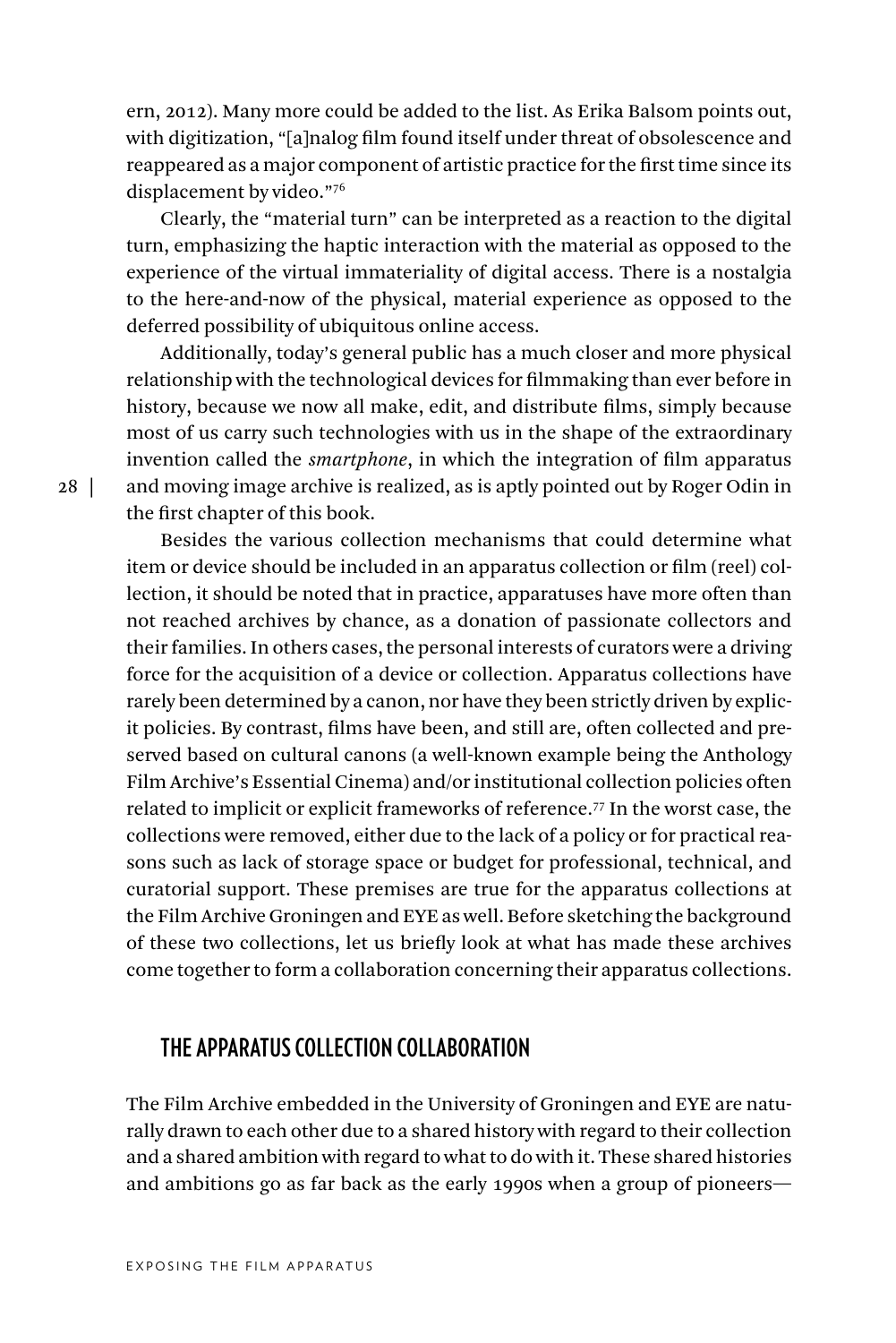among them Eric de Kuyper, Emile Poppe, Tjitte de Vries, and Ati Mul—in the adjacent fields of film studies and film archiving and collecting brought the film archive into the university for students to be engaged, hands on, with the object of their study. Thus, a new generation of film scholars and archivists was born, and today they work as film scholars and archivists. We feel we are part of this generation and with this book wish to contribute to this tradition by revitalizing it once again, taking it into new directions. By focusing on the margins of discourse, we hope to draw attention to the apparatus collection, a topic which has long been neglected by media scholars and archivists alike.

It should be mentioned that there are a number of important scholars, archivists, and curators who have indeed dedicated their work to the collection and study of the media apparatus, focusing especially on the pre-cinema. We have already mentioned several scholars in part one who have demonstrated the value of knowledge of technologies as well as apparatus collections. Other film archivists and curators who need to be mentioned in this regard are Laurent Mannoni at the *Cinémathèque Française*, Donata Pesenti Campagnoni at *Il Museo del Cinema di Torino*, and Nikolaus Wostry at the *Filmarchiv Austria*. They, along with a number of notable archives such as those at the *Museu del Cinema in Girona*, the *Museum of the Moving Image* in New York, the Film Archive in Frankfurt, and the Media Museum in Bradford have all focused on the apparatuses in their collection and have been initiating special exhibition and research activities for several decades now. Within academia, Humboldt scholars in the Kittlerian tradition experimenting with digital apparatuses need to be mentioned too. And we would be remiss if we did not acknowledge Erkki Huhtamo, who not only helped to establish Media Archaeology as a practice or subdiscipline within film studies78—succeeding where others before him failed in shifting the focus of study towards the apparatuses—but who also collected apparatuses and works hands-on, as we do, on his collection with his students. As we mentioned before, it is indeed one of the privileges of university-embedded apparatus collections that they can be used for hands-on research and education.79

#### The Film Archive at the University of Groningen

Due to a generous donation, $80$  the library of the University of Groningen has had an extensive film archive at its disposal for several years. This archive offers a remarkable display of the developments that professional and amateur film have gone through. <sup>81</sup> Around 2,800 films dating from as early as 1907 can be found in the archive. Most of these are 16mm, but there are 8mm and 35mm films as well. Part of the collection is rare material, such as the Mar $\frac{1}{29}$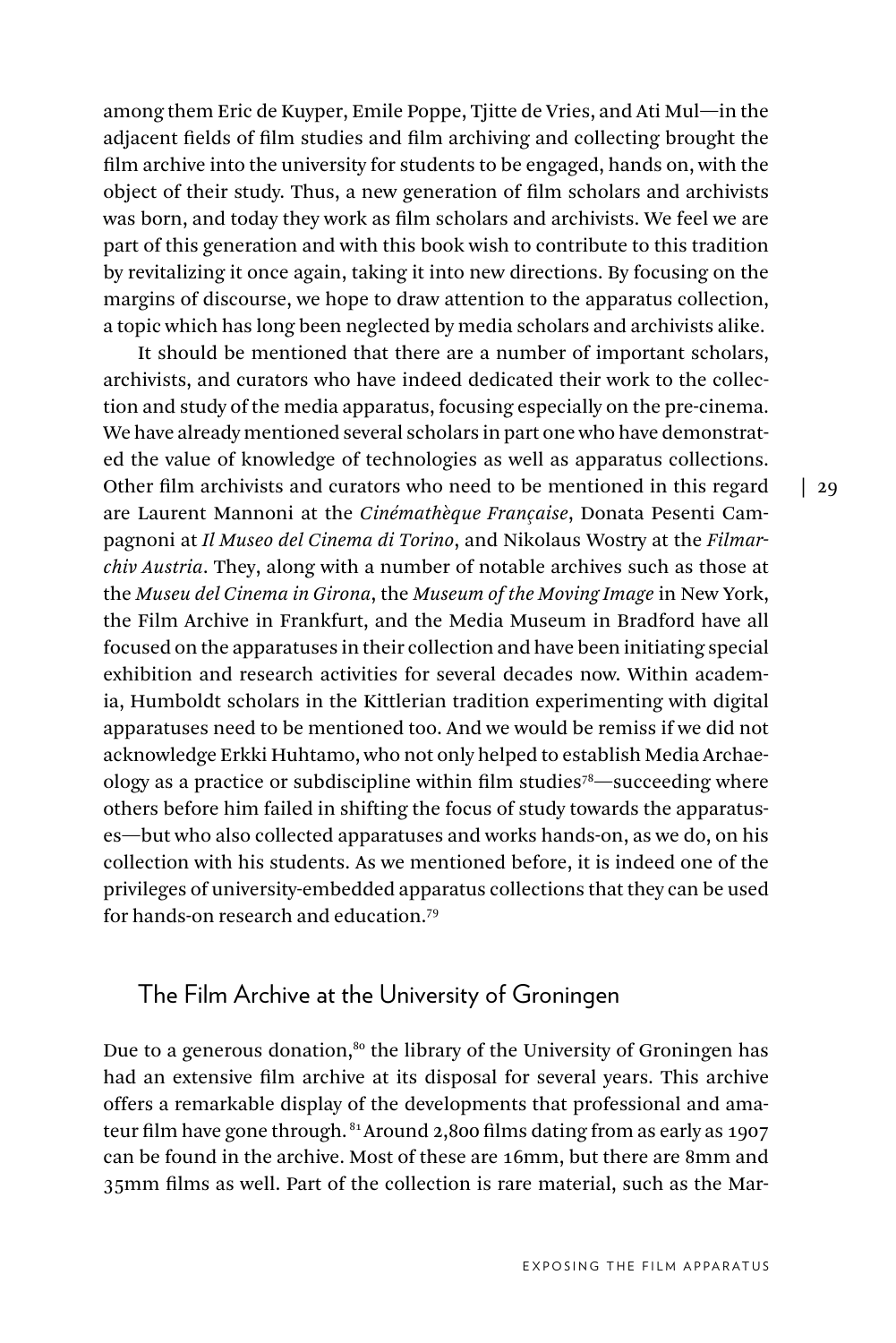

Fig. 1: Details from a Zeiss Ikon 35 mm projector. Photo by Johan Stadtman, courtesy of the Film Archive, University of Groningen.

shall plan propaganda films. These films are available for viewing, consulting, and analyzing; the archive contains editing tables and a projection room. There is also a considerable amount of literature available in open access. Furthermore, there is an elaborate and diverse collection of film posters. As impressive as the paper collection is, the collection that really stands out is the collection of apparatuses. The archive has hundreds of cinematic devices such as film and photo cameras and a wide range of film projectors as well as editing tables, one of which belonged to the Dutch filmmaker Bert Haanstra. It now even boasts rare historical film projectors, such as a Zeiss Ikon 35 mm, which was used to explain how the internal mechanisms of film transport worked (see fig. 1).

Also part of the collection are several pre-cinema devices, among them a series of mostly local hand-made magic lanterns, and hand-painted glass plates used for magic lantern projection, some with small hand cranks to make tiny moons magically move from one side of the painted landscape to the other during projection. The archive also contains replicas of pre-cinema devices such as a thaumatrope, a praxinoscoop, and stereoscopic devices developed and used in the 19th century. Moreover, the archive keeps a collection of present-day optical toys which are used in educational practices as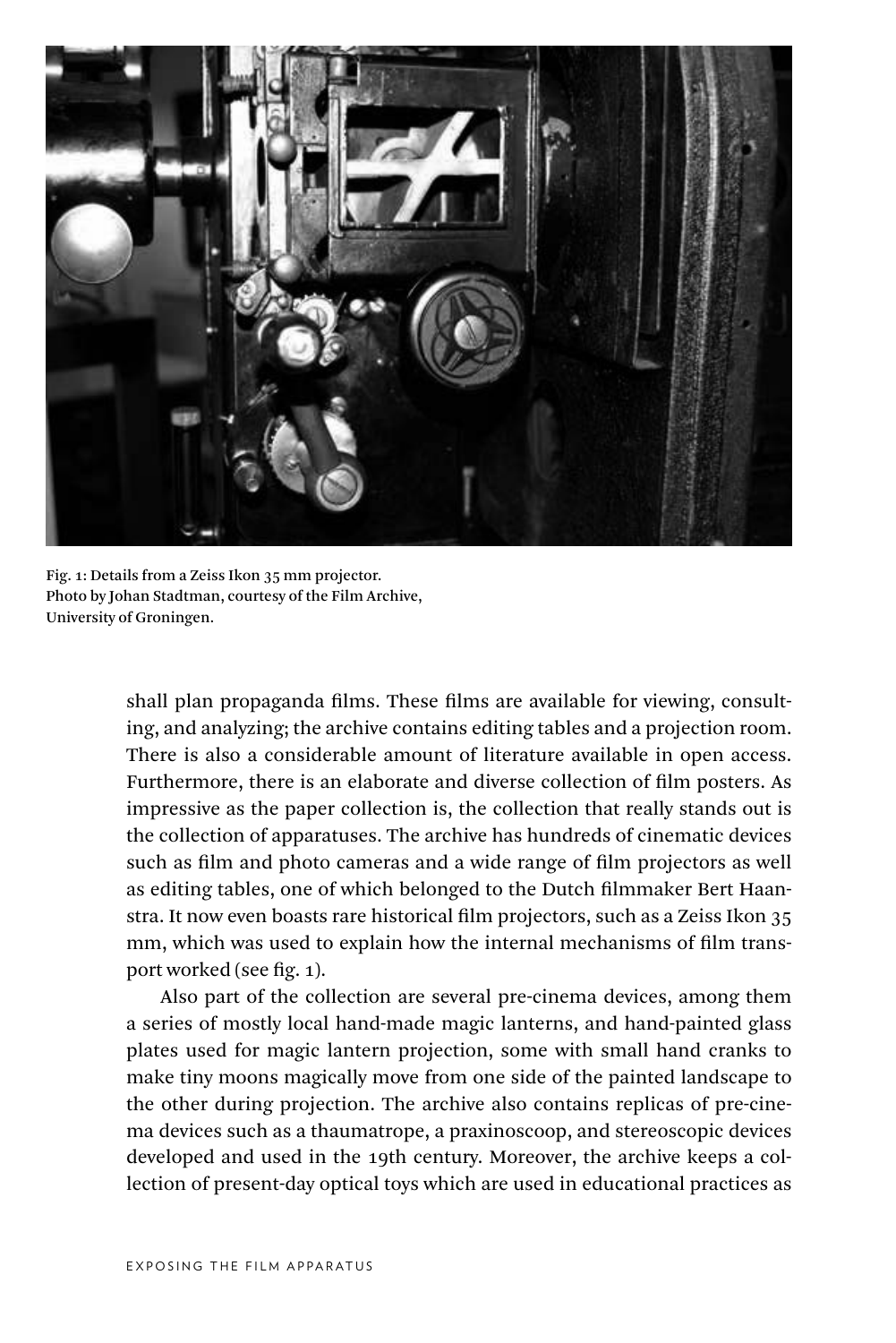cheap and easily assessable "replicas" of historical devices, view masters, and other simple stereoscopic devices among them.

The collection of film cameras—mostly 8mm, super 8, 9.5mm, and 16mm amateur cameras—originate from different contexts and decades. In addition, there is a subcollection of lenses, among them anamorphic lenses used for widescreen projection. Some of these devices are fully intact and still functioning, like the Bolex H16 Reflex camera (see fig. 2).

Another example of a device which tends to captivate the imagination is the 16mm Bell & Howell Filmo camera once owned by the eminent Dutch filmmaker Joris Ivens, a rather heavy portable camera which was typically used during the Spanish Civil War by documentary filmmakers who wanted to shoot on location (see fig. 3).

More recently, video cameras such as the Portopak and now obsolete television sets have become part of the collection in an attempt to broaden the scope of the archive as a laboratory used for research and educational purposes. Apart from rooms for storage and all sorts of archival work, there is educa-

Fig. 2: The Bolex H16 Reflex camera. Photo by Johan Stadtman, courtesy of the Film Archive, University of Groningen.





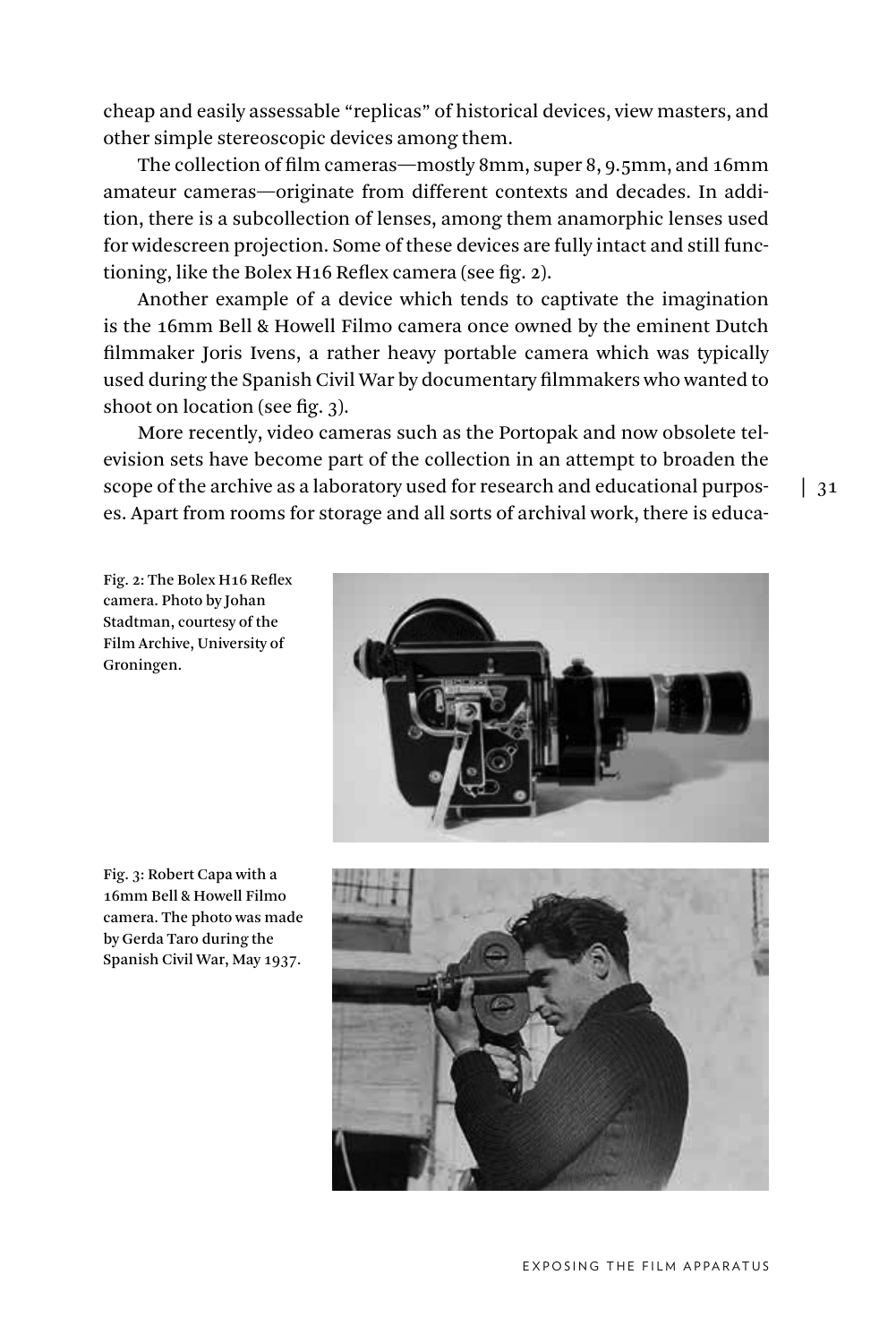tional space in the archive used for screenings, seminars, and staff-assisted hands-on demonstrations and experiments with apparatuses. It is primarily thanks to staff members—the late Johan Stadtman, Jaukje van Wonderen, Bernd Warnders, Erik Buikema, and Tom Slootweg (a contributor to this book), who help to unpack gifts, catalog and photograph objects, and prepare them for exhibition—that apparatus-oriented seminars could be developed as part of the Groningen University curriculum.82

#### EYE

Similar reasons to those discussed above have led the Nederlands Filmmuseum (today EYE) to collect and preserve historical devices since its establishment in 1946. Today, EYE's apparatus collection features approximately 1,300 items, including a number of pre-cinema devices.

It is thanks to the archive's pioneers, such as its first director Jan de Vaal and long-time collection specialist Henk de Smidt, that this collection came to be. In the last couple of decades, EYE's apparatus collection has been cherished and ably taken care of by Soeluh van den Berg, Curator of Film-related Collections and contributor to this book, and film apparatus specialist Hans van de Kraan. They have preserved, restored, and helped define the profile of the apparatus collection.

In terms of policy, it was only in 1957 that the Nederlands Filmmuseum's film-related collections were explicitly referred to in an official policy document.83 As Van den Berg and Albers discuss in their contribution to this book, EYE's apparatus collection has grown organically throughout the seven decades since the museum was founded, mostly thanks to donations. In 1995, a few general collection criteria were formulated based on the uniqueness, national specificity, or relational nature of the objects to the museum's film collection. It was only in 2004 that EYE's apparatus collection was more critically described and its policy more accurately defined, which resulted in a de-accessioning project during which some redundant items were donated to other archives*. 84*

It was only recently that EYE decided to have a more integrated approach to film and film-related collections, looking at films in direct conjunction with relevant other collections and promoting a more active presentation of such related collections. One of the reasons for this change in collection and presentation policy has been the move to the new EYE building, which invites new opportunities to exhibit the collection and engage audiences in other ways. In the new building, EYE organizes film screenings, festivals, and events as well as temporary exhibitions on themes that vary from film histor-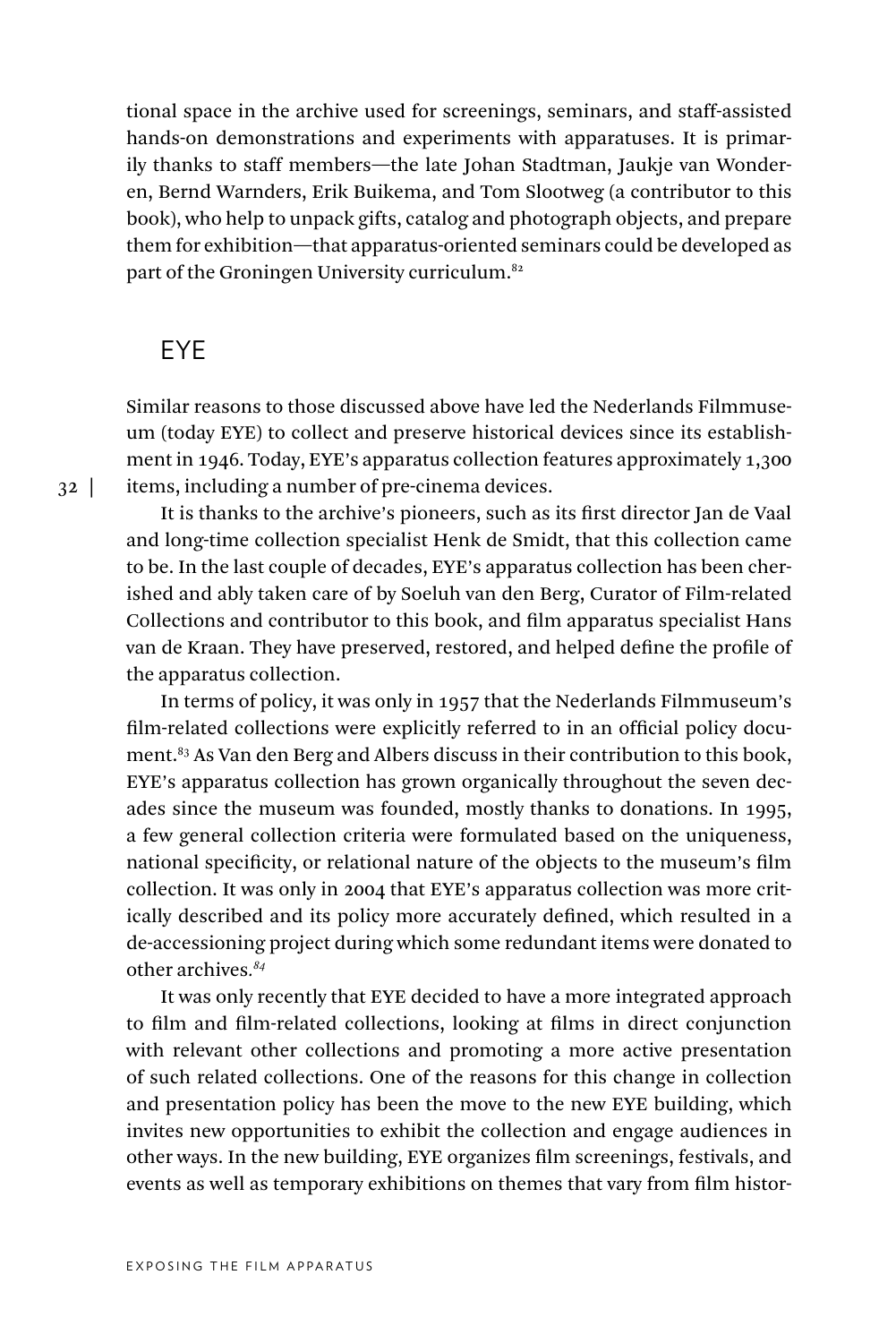ical subjects—such as *Jean Desmet's Dream Factory, The Adventurous Years of Film (1907–1916)*, *Stanley Kubrick*, and *Fellini*—to art exhibitions exploring the borderline between film and other arts (*Found Footage: Cinema Exposed*, *The Quay Brother's Universum*, and *Expanded Cinema: Isaac Julien, Fiona Tan, Yang Fudong*). Additionally, in the EYE Panorama, aspects of the collection are exhibited making use of interactive installations.

One recent result of the current collection policy adopted by EYE is the permanent exhibition in the museum's basement known as the EYE Panorama, $85$  which has since December 2014 been exhibiting a number of film devices from the EYE apparatus collection that mark pivotal moments in the history of film. By means of projections on the wall that showcase the kinds of films these devices used to make (in the case of cameras) or show (in the case of projectors), the Panorama offers new and interactive ways of exhibiting the EYE apparatus collection.86

The apparatuses included in the Panorama exhibition are a Magic Lantern with double optical system (Watson & Sons, c. 1880), a Mutoscope device (American Mutoscope and Biograph Company, model DL, nicknamed "The Iron Lion," c. 1900), a Kinamo camera (1924), a 35mm Mitchell camera (Mitchell Camera Corporation, type D, with film magazine, tripod and director's viewfinder, 1935, also known as the "Mitchell Standard"), and, finally, an iPhone 3G (Apple Inc., 2008, the first iPhone equipped with video camera).

From the perspectives of both EYE and the Film Archive at the University of Groningen, we felt the urgency to start an international discussion on film apparatuses, combining the point of view of media scholars and that of media archivists. The symposium, *The Film Archive as a Research Laboratory,*87 was the



Fig. 4: The EYE Panorama. Photo by Mike Bink, courtesy of EYE.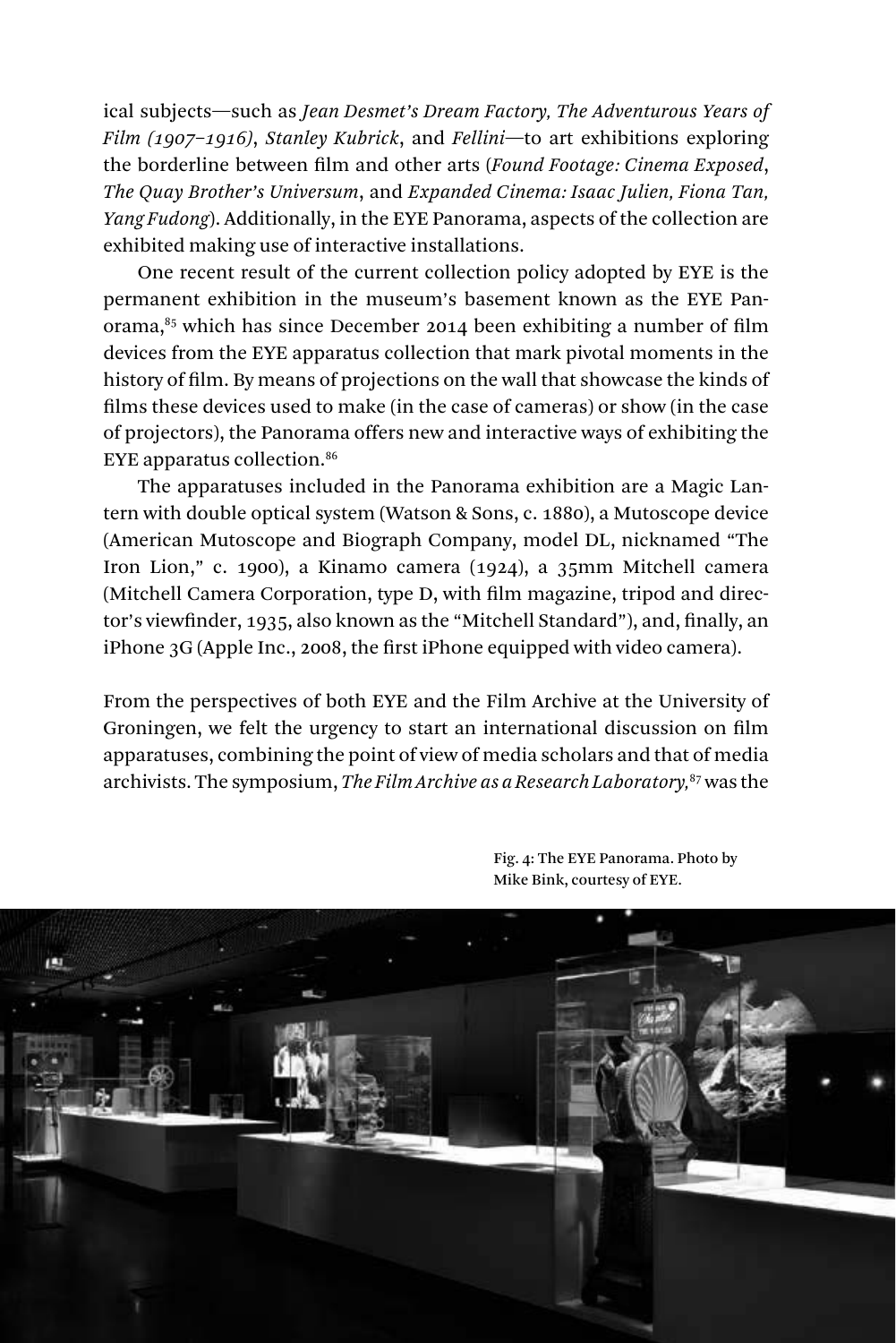

Fig. 5: The Magic Lantern with double optical system (Watson & Sons, c. 1880) in the EYE Panorama. Photo by Mike Bink, courtesy of EYE.

first result of the collaboration between EYE and the Film Archive at the University of Groningen and the starting point of this book and other international ongoing projects. At the symposium, a number of international speakers were invited to reflect on the film apparatus. Among the speakers were Susan Aasman, media historian and amateur film expert; Ian Christie, film historian and former BFI archivist; Andreas Fickers, media historian; Jan Holmberg, head of the Ingmar Bergman Archive in Stockholm; Heide Schlüppman, former head of the university archive at the Goethe University in Frankfurt; Frank Kessler, early cinema scholar and media historian; Sabine Lenk, archivist, scholar, and former director of the Filmmuseum Düsseldorf; Eef Masson, non-theatrical film practices scholar; Roger Odin, film scholar and amateur film specialist; Emile Poppe, archivist at the Cinematek de Bruxelles; and Eric de Kuyper, former adjunct-manager of the Amsterdam Filmmuseum. In retrospect, the symposium was a starting point in many ways, for in the months following, we kept receiving many questions about follow-ups, both from participants and international colleagues. This made us realize that what was needed was a book on the subject. And here we are. In keeping with the general line of the symposium, the book offers reflections on media apparatuses by experts from different perspectives and disciplines and is organized as an archive, that is to say, an archive that functions as a research laboratory.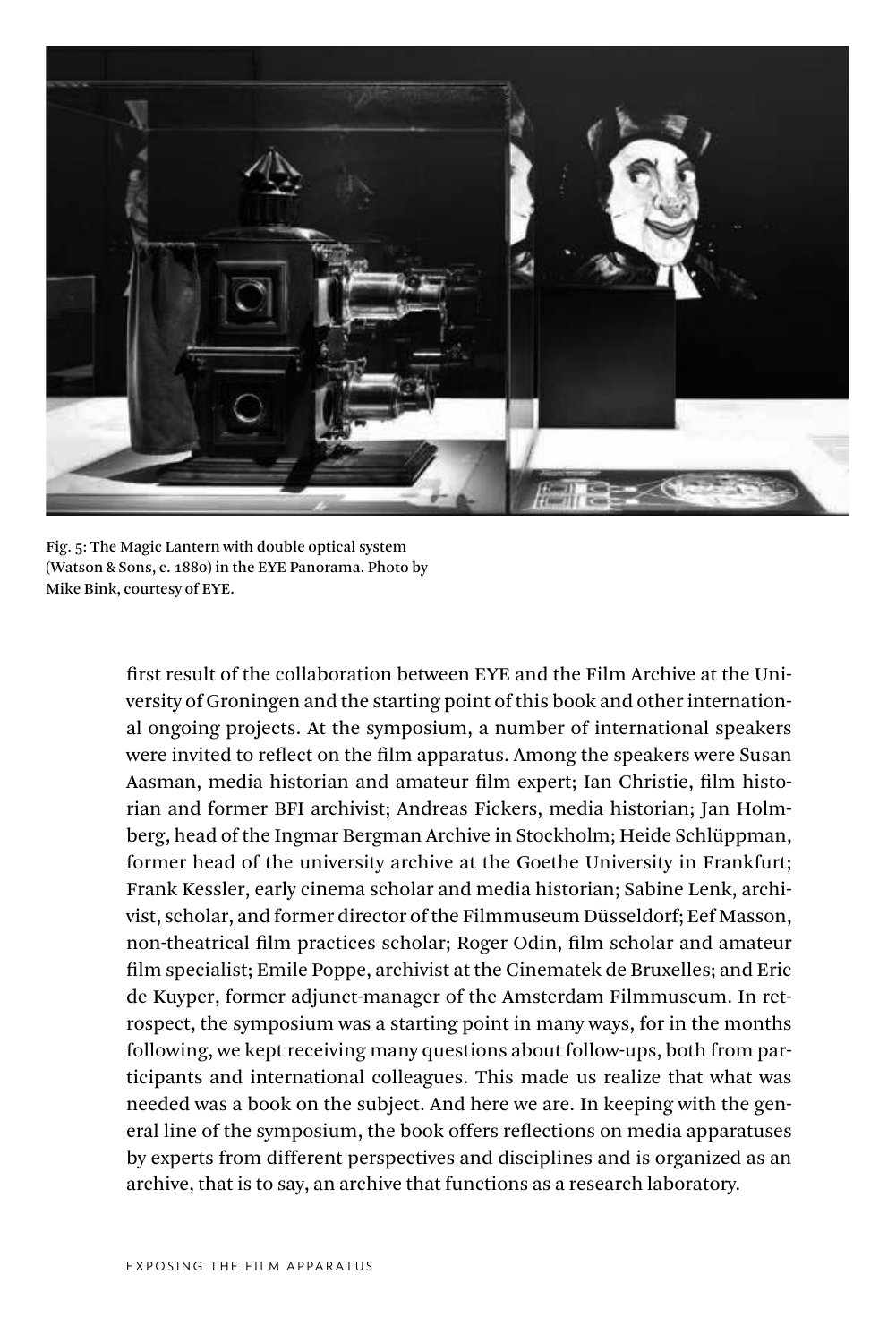The contributions in this book focus on various apparatuses, from the pre-cinema to the digital era. Together, they present a crossover of media technologies (film, video, and digital, touching on both image and sound), production phases (recording, post-production, distribution, and projection), and dimensions (2D, 3D, full-immersion). Each contribution is introduced by a full-page photograph of the apparatus under discussion, its technical description, and the theoretical framework in which the apparatus is placed.

## PART 3 **IIIST IMAGINE**

There is a famous conundrum when observing the earth by satellite: the higher the resolution, the less information we have about the location imaged. The extremely high resolution of the *anecdotal method* provides depth and colour to the generalist findings of methods that deal with multiple instances and large-scale tendencies. Anecdotes test such large hypotheses against the unique qualities of artworks and experiences. The anecdotal method does not abandon the project of making statements about larger, more abstract formations like "society" or "cinema"—it grounds them in the specific instance.—Sean Cubitt, 2013.<sup>88</sup>

Just imagine opening the gates to an imaginary vault of a media archive. There you would find heterogeneous objects provisionally stored based on their material aspects. Imagine having gathered a team of 30 international scientists from different disciplines whom you let loose on this collection. Each scientist can choose an object, and he or she can examine it from the perspective of his or her specific discipline and carry out hands-on laboratory research. Scholars will, of course, bring their theoretical perspective to the table, whereas curators and archivists will contribute with their professional curatorial knowledge and experience. Imagine that, based upon close inspection of the object they have chosen to analyze, they are allowed a limited time to carry out their analysis, to expose, to illustrate their findings, and to make their case. The question they have been asked is: Is this object worth preserving, and If so, illustrate what can be said about it that makes it so interesting and relevant for your specific field of research and expertise.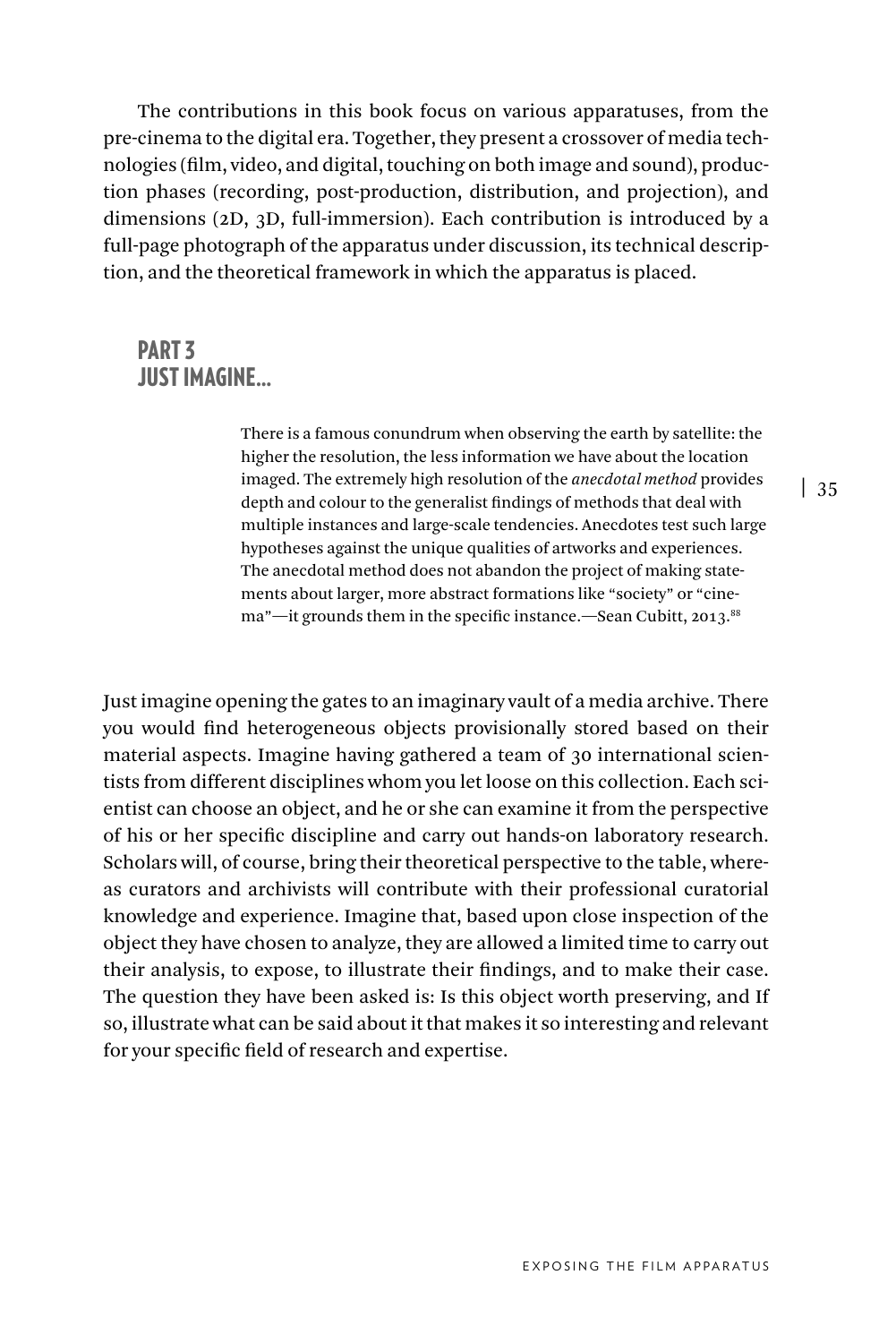#### Big Data, Small Data

Here we embrace Cubitt's emphasis that "[t]he anecdotal method does not imply abandoning other tools."89 In this line, we intend to complement the current, very relevant and important scientific trend of *big data* quantitative research with a thorough, qualitative analysis of the singularity and materiality of media apparatuses that have been kept in the archival vault, which provides research with "depth and color."90 It also provides a richness of detail without which histories—be it of art, technology, media, or cultures at large, as stories of our own past we can relate to—can barely exist. Furthermore, singularities and details also help to evoke the questions without which good research cannot exist. With Cubitt's views in mind, we set out to make a book that reveals such "depth and color" in the topics discussed by the thirty contributors to this book.

36 |

By way of visualizing what it means to provide a depth and richness to the study of an often obsolete object, let us recall the hampering sound and poor visual quality of those small yet expensive TV sets of the late 1950s with tiny screens, encased in precious wood. From oral records, we know these TV sets could keep entire families in awe in front of them, watching the test signal, minutes at a time, in anticipation of the start of the evening program as if they were waiting in the theater for the curtain to rise. In our experience, it is the mental reconstruction of such a situation as well as the material simulation with these objects that may provide researchers with the oral (family) histories, anecdotes, and documents—from family photos to printed user instructions and other *small data*—which are so valuable for the reconstruction of media history in particular, and of history in general, as such simulations help to reconstruct the cultures these objects emblematically represent.

Of course, we also believe, as Cubitt does, that *big data* research is of great importance, as it offers the ideal complementary source of knowledge to the *small data* kind of approach that we present in this project.<sup>91</sup>

Despite the considerable number of contributions to the book, we did not strive for exhaustiveness. Thus you will find in this book no observation of planet apparatuses by satellite (to use Cubitt's conundrum about observing the earth by satellite, "the higher the resolution, the less information we have about the location imaged"). Instead, we chose to avoid a historical or chronological approach to the apparatuses discussed in this book as well as any form of teleological approach. We chose not to limit the scope of the book by addressing only one specific audio-visual medium; instead we opted to include pre-cinema, video, film, and digital technologies. We also preferred to use an open and explorative attitude towards the selection of the apparatuses and the theoretical framing of each apparatus. We based these choices on the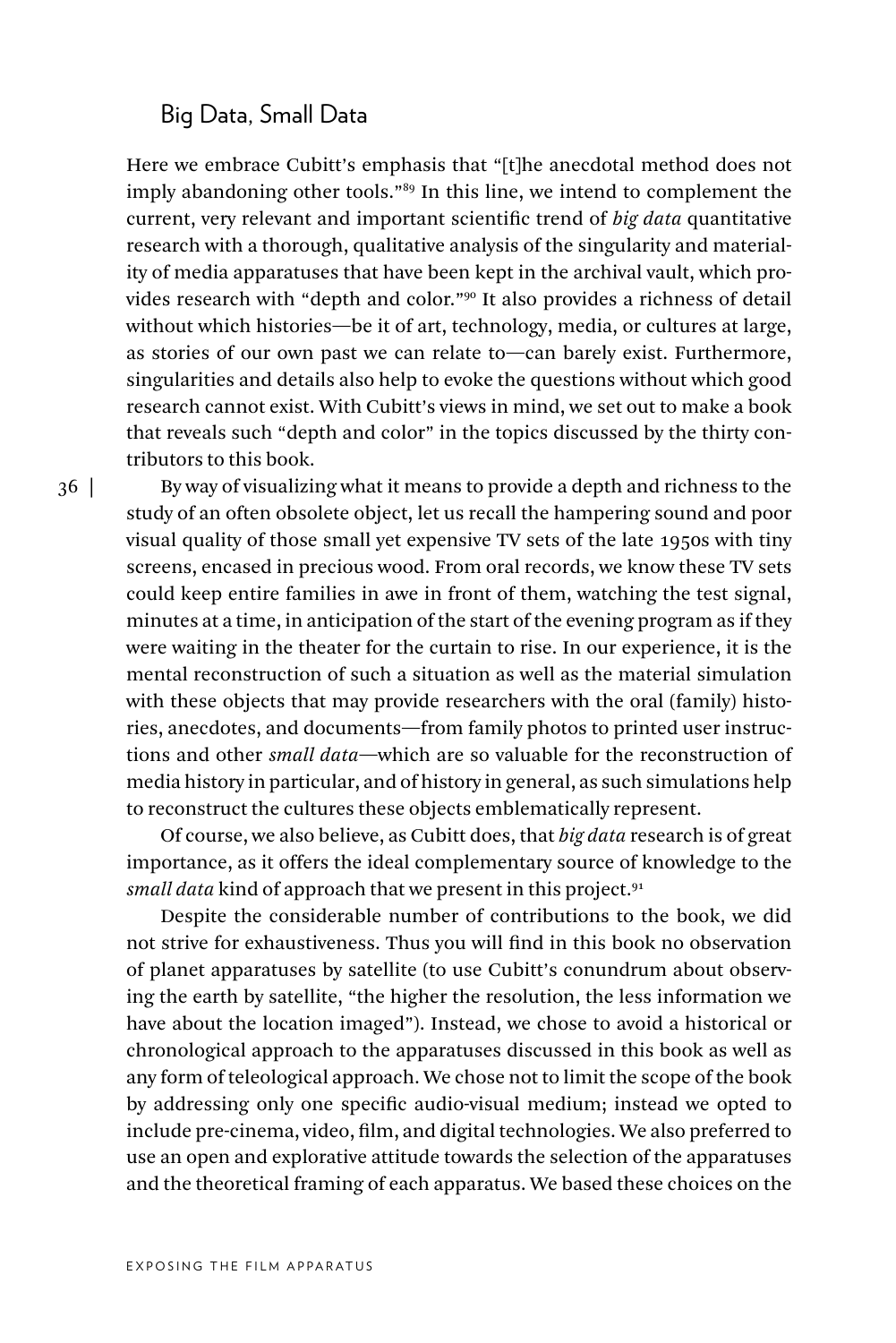idea of the archive as a research laboratory, and of course we were inspired by the apparatus collections held at the Film Archive in Groningen and at EYE. As mentioned earlier, both collections, like many apparatus collections held by other archives and museums, have a random and at times pragmatically driven background.

It should be noted that we deliberately chose not to use a single research practice or a single theoretical framework for this book, as we felt that it would go against the ambition of opening up the field for further experimental research. Indeed, we recognize that theories are reassessed in the light of new realities and that archival realities are very much in transition at this point in time, as are their conceptualizations. Therefore, we find that an investigative and explorative flexible approach to apparatuses is most suited for this transitional phase of archival practice and related hands-on research.

The format and order of succession of the essays collected in this volume represents what we thought would be the closest realization of an object-driven, hands-on, experimental laboratory in book form. We have chosen the object's size to designate its place in the general order of the book, from the smallest to the largest, labeling them as small, middle-sized, or large. In this classification, the main aspect of the apparatuses that we wanted to highlight is that of its transportability. All objects that are small enough to be carried around and that are in fact made to do so fall into the category "small." Those that are not meant to be carried around regularly but can be transported when needed are collected under the label "medium." Finally, all other apparatuses, some of which cannot be even contained in an archival vault because of their shape or size, are labeled "large." Again, we are opening the gate to an imaginary archival vault where apparatuses have been provisionally stored; therefore our organizational criteria are merely practical and fundamentally random.

#### **HOW TO USE THIS BOOK**

#### Apparatuses and Approaches Included in This Book

The different approaches in this book correspond—not systematically but in a random or symptomatic way—with the sampling of perspectives on film study and on film archival practice, including academic research practice or active adjacent and overlapping practices.

Some film archivists and curators have chosen some of the apparatuses from their everyday practice, as they felt they needed to reposition them within the archive and reconceptualize them in the discourse on media studies.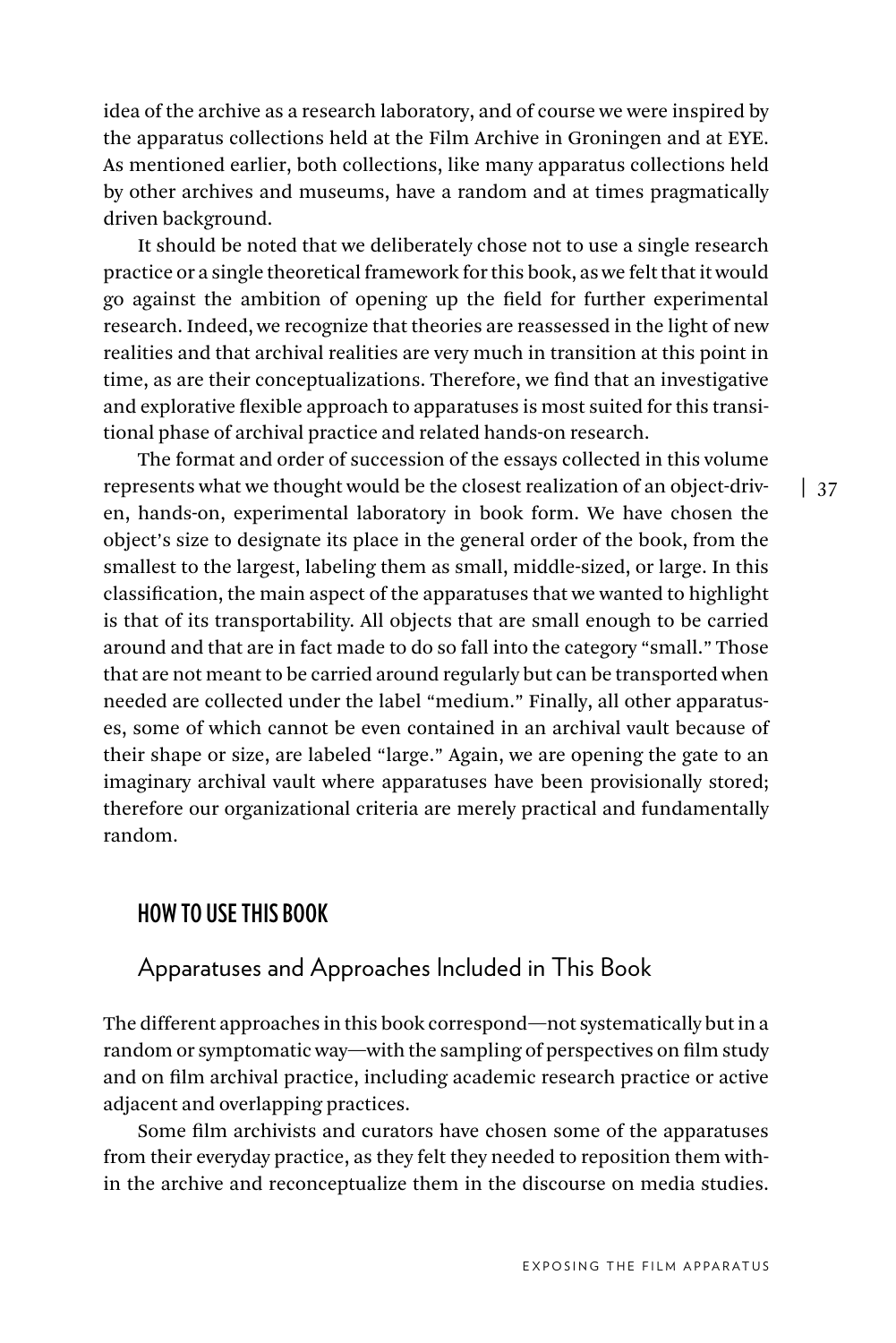Some scholars have chosen apparatuses that already have an important place in their specific field of research or should gain such a place in the near future. Following our organizing principle, from small to large, we have collected the contributions to this book as follows.

#### Small and Portable

Film theorist Roger Odin's chapter opens the section on small portable devices with today's ubiquitous smartphone. Odin addresses the question why the smartphone belongs in the film archive by arguing that this new device has changed our relationship to cinema in radical ways.

Film and visual media scholar Martine Beugnet combines an analysis of a smartphone—a contemporary iPhone, to be specific—with that of an early 1900 Debrie Parvo camera. Beugnet analyzes the two apparatuses as they are portrayed in the award-winning film UNTITLED by Daniel Szöllösi's, created as part of the 2012 "celluloid remix" online competition.

Film archivist, researcher, and projectionist Leenke Ripmeester focuses on the 35mm film. Although the vast majority of films held by archives all over the world was shot on and projected as 35mm film, it is rarely discussed as an apparatus. Ripmeester looks at 35mm film reels by taking into account the perspective of the projectionist.

Film producer and lecturer Marek Jancovic looks at the hand-cranked projector. He analyzes the variable frame rates in hand-cranked projection practice in contrast with the later standardization of frame-rates projection and contemporary norms for digital cinema, television, and streaming video.

Film researcher Guy Edmonds draws from his experience as a filmmaker to define a hands-on method of exploring the functionality of the compact 16mm Movie Maker camera. By interpreting the films made with this camera, Edmonds discusses the effects of technology on aesthetical results.

Media theorist William Uricchio analyzes the film-apparatus catalog section of one of the largest American department stores in the late 1800s, *Sears, Roebuck & Co*. Using the 1898 *Sears Consumers Guide*, Uricchio looks at the exhaustive section dedicated to film apparatuses just a few years after the introduction of the medium, and discusses how the catalog helps us understand the expectations of millions of readers toward the new medium.

Film researcher Steven Willemsen discusses the prismatic Hilux 264 lens, a fixed anamorphic lens for widescreen projection, which is currently stored at the University of Groningen Film Archive. Willemsen examines how anamorphic widescreen technology impacted film aesthetics in the late 1950s, focusing on the technology's affordances and limitations. Furthermore, Wil-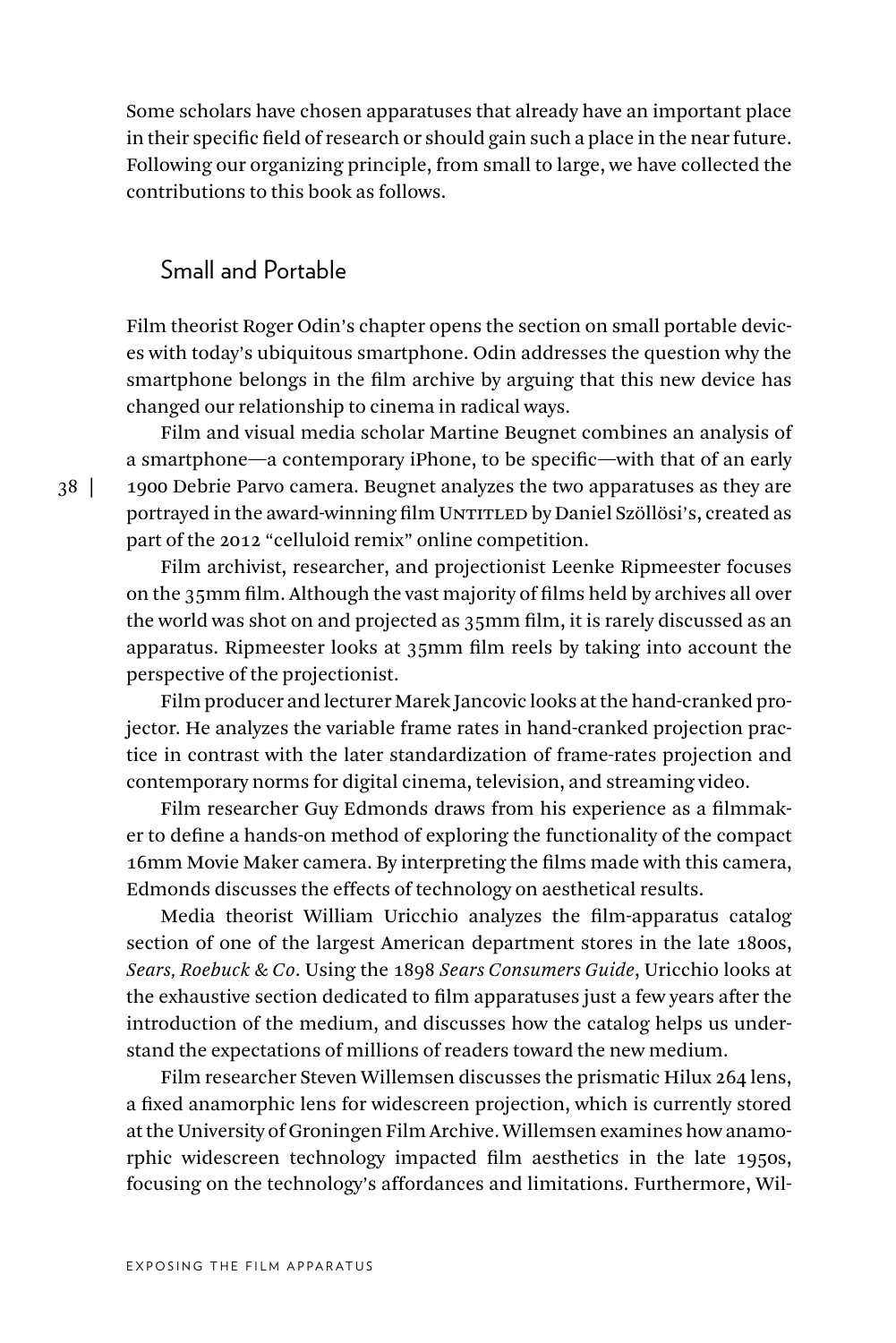lemsen argues that Sergio Leone introduced a new close-up aesthetics to the widescreen in the 1960s, in a dynamic relation with mainstream television aesthetics.

Media historian Susan Aasman focuses on amateur filmmaking and on the role of the Ciné-Kodak system introduced by the Eastman Kodak Company in 1923 for amateur use. Aasman aims to re-evaluate Kodak's role in shaping everyday life and, consequently, reassesses its position in the history of amateur media.

Film researcher Annelies van Noortwijk addresses the Orbit apparatus, a newly invented portable camera stabilization system, suitable for cameras with different film formats. Van Noortwijk explores in detail this unique apparatus, developed and patented in 2014 to meet the needs of independent filmmaker Leonard Retel Helmrich to help him realize his "Single Shot Cinema" style.

Media researcher Ari Purnama analyzes the optical video compact disc (VCD), introduced by Sony and Philips in 1993. Purnama discusses how this small apparatus, which has dominated the Asian market in the 1990s, has played a huge role in the (illegal) distribution of international films in Southeast Asia.

Film and television scholar Barbara Turquier approaches the Bolex camera, originally produced in 1928, by focusing on the camera's crucial role in post-WWII American avant-garde cinema up until the 1970s. Turquier discusses the interplay between amateurism and professionalism in the avantgarde-style filmmaking produced with this very popular portable camera.

Media archaeology scholar Alexandra Schneider opted for an apparatus everybody is familiar with but which has rarely been discussed: the tripod. Schneider focuses on the Kino-Pano-Tilt-Tripod for 16mm movie cameras, which gives her the opportunity to approach the history of amateur filmmaking as a history of material objects and devices that can be interpreted as an archaeology of the amateur digital video.

Media historian Tom Slootweg discusses Sony's Video Rover Ensemble, also known as the First Consumer Portapak, which triggered a state of euphoria at its moment of introduction. Slootweg argues that the Portapak video system in the late 1960s and early 1970s had the potential to be used for educational purposes and guerrilla journalism.

The last of our portable apparatuses is the Edison Ideal kinematograph, analyzed by film scholar Gert Jan Harkema and visual media expert Amanda du Preez. They argue that any discussion of this apparatus, with which Christiaan Slieker set up his Grand Théatre Edison attraction across fairgrounds in the Netherlands from 1896 to 1907, should take the interaction with the audience into account.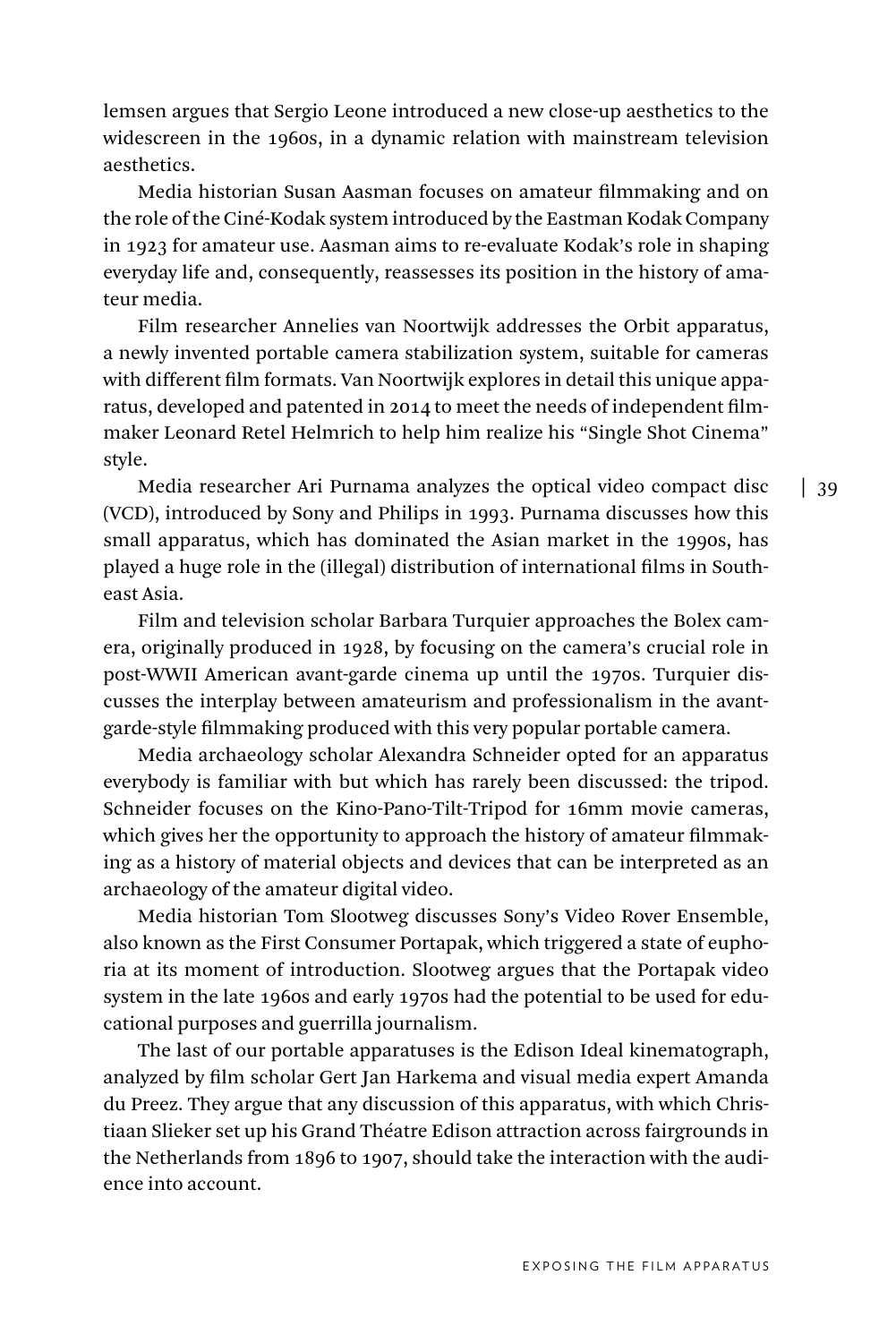#### Medium and Not Easily Portable

Film scholar Eef Masson discusses the 16mm projector and its educational use. Masson addresses the "Specto 500" Cine Projector, released by the British company Specto Limited in 1951. She promotes the notion of the *dispositif* to analyze screening conditions and actual viewing practices in the research on classroom films.

A different 16mm projector forms the focus of digital-heritage scholar Julia Noordegraaf's essay, namely the EIKI 16mm Film Projector used by film artist Marijke van Warmerdam for her film installations. Noordegraaf discusses the consequences for Van Warmerdam's work when the 16mm projector was replaced altogether by a digital projector.

Film technology expert Benoît Turquety chooses a specific Kinemacolor projector held in the Will Day collection at the Cinémathèque Française. Turquety adopts an archaeological and epistemological approach to discuss Charles Urban's Kinemacolor projector. Through a precise technological description of this apparatus, he aims to reveal the technical, economical, aesthetic, and political aspects of Charles Urban's activity.

Film historian and early color specialist Joshua Yumibe analyzes an early post-production apparatus: the Pathé Frères' stencil-cutting machine dated from around 1909. Yumibe looks at the technical history of film stenciling from a media-archeological perspective, focusing on aspects of hybridization typical of stencil-colored images that combine mechanical, manual, photographic, and animation techniques.

Film scholar and early sound specialist Sonia Campanini focuses on the Biophon system, an early sound system displayed at the Deutsches Museum in Munich. The Biophon system consists of two apparatuses: the film projector Panzerkino and the gramophone Biophon. Campanini relies on concepts such as device, *dispositif*, and system to discuss the characteristics of recorded sound-on-disc for film exhibitions, including the performative dimension of exhibitions in her analysis.

Film historian Ian Christie addresses the widely used DLP Digital Cinema Projector, equipped with a Texas Instruments 1.2 inch 2K 3-chip DMD DLP chip. Focusing on the 2K resolution this projector can provide, Christie argues that the combination of such resolution with the potential of 3D has been essential to the replacement of the 35mm film projection standard, a true technical revolution worthy of academic reflection.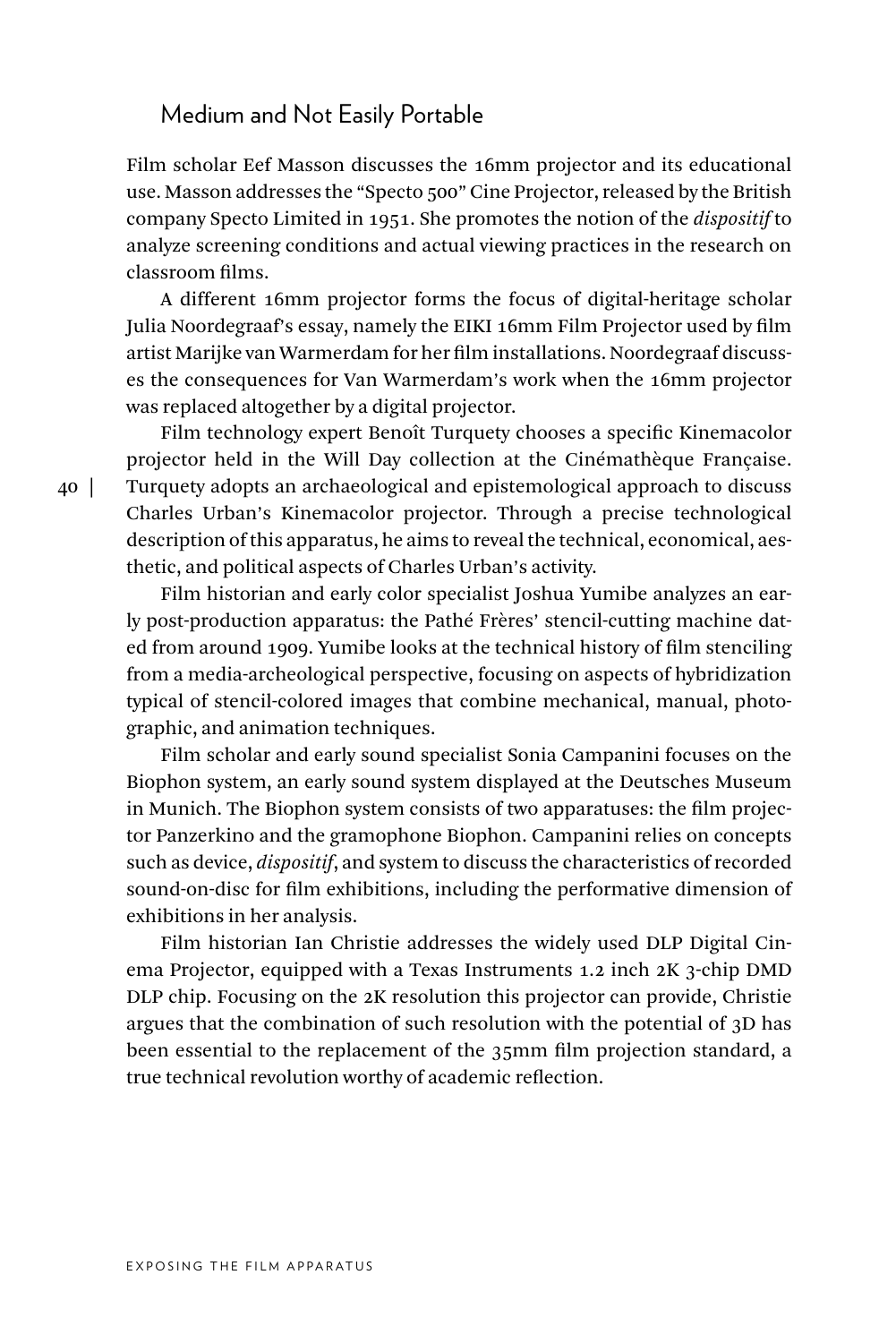#### Large and Not Portable

Film curator Martin Koerber has chosen a kind of apparatus that has seldomly been studied and written about: the film post-production equipment. Koerber looks at the Geyer "Rekord" printing machine, a continuous contact printer for 35mm film produced in the 1930s. Koerber argues that, with the demise of celluloid film in the current film production and distribution and with the sudden disappearance of film laboratories, the "Rekord" is at risk of disappearing at this point in time if its importance is not argued by archivists and researchers.

Focusing on Jean-Luc Godard's Steenbeck editing table installed in his home in Rolle, France, film scholar and Godard specialist Céline Scemama demonstrates how the fictional and archival material in Godard's Histoire(s) DU CINÉMA (1988-1998) has been processed to reflect the filmmaker's specific conception of history through images.

Archive curator and film researcher Jan Holmberg focuses on the close-up and, more specifically, on the debate on closer framings on bigger screens as discussed in the international film-trade press between 1908 and 1912. Holmberg argues that the close-up was already used in earlier cinema but became a dominant stylistic device only after 1908.

Film historian Frank Kessler and film curator and archival researcher Sabine Lenk look at the recent conversion of cinemas to digital projection (the so-called *digital roll-out*) by addressing the question to what extent the cinematic *dispositif* is actually affected by the shift from celluloid to digital.

In his discussion of 3D-imaging technology, film scholar Miklós Kiss retraces the cinematic history of stereoscopy, from Charles Wheatcroft's 1838 stereoscope to the current debate on 3D technology. At the heart of Kiss's analysis lies the question whether the 3D revolution will happen. Kiss, however, does not exclusively focus on the well-known debate but also explores the affordances of the new 3D technologies for narrative cinema audiences.

Media researcher and curator Caylin Smith discusses the EYE 360° Panorama based on her first-hand experience working directly with this apparatus. Comparing the 360° Panorama with installations such as Gustav Deutsch's FILM IST, Smith analyzes the 360° apparatus as the instrument through which EYE explores new ways of exhibiting its collection.

Film curators Rommy Albers and Soeluh van den Berg chose to discuss the relational database, specifically the Collection Management System Collection EYE. A crucial apparatus in today's archival practice as well as in research projects, the database has a history that will influence any research based on the information they contain, as Albers and Van den Berg very clearly demonstrate using the apparatus collection as example.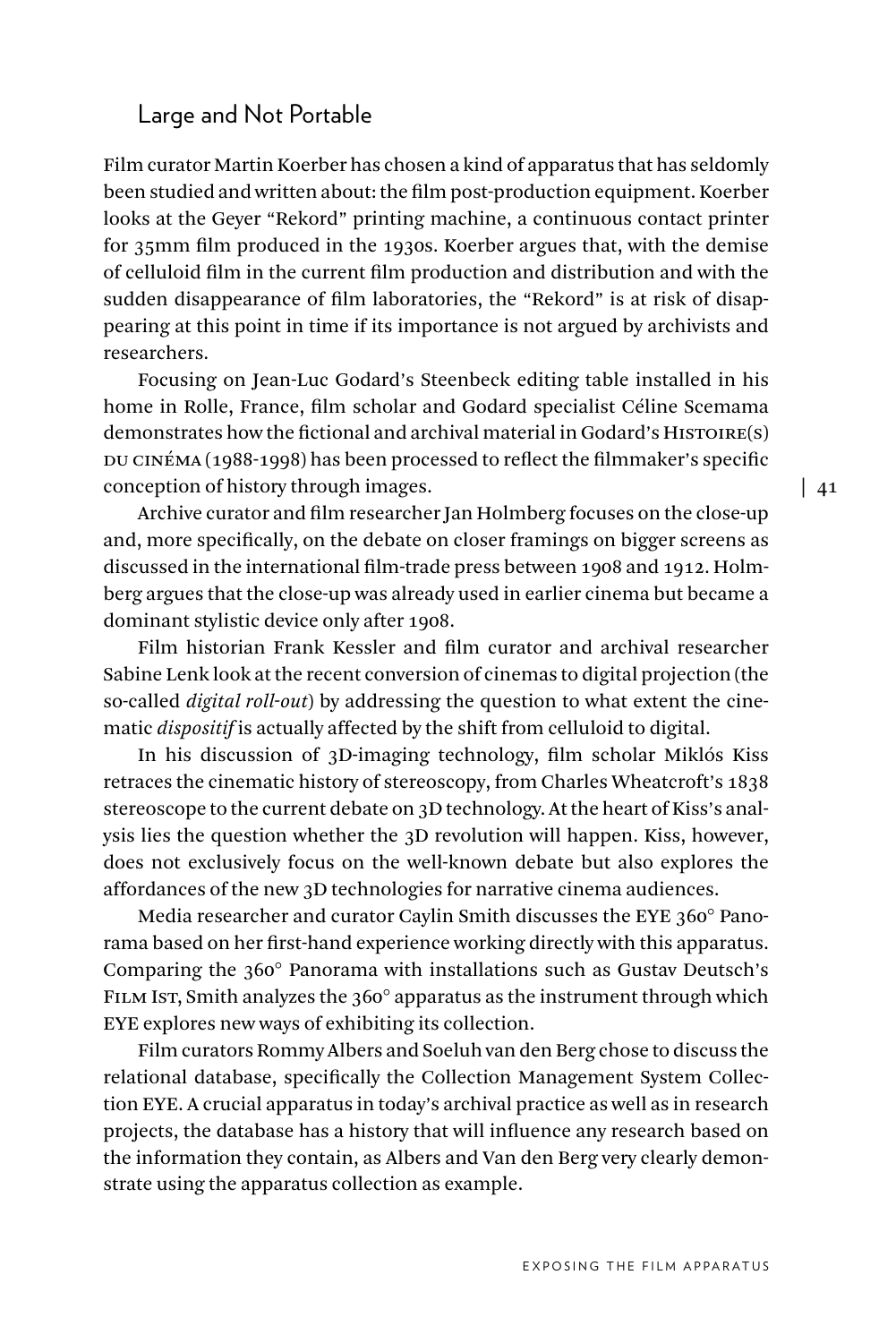Movie theater setups are rarely conserved and exhibited in film archives. Film scholar Julian Hanich discusses the Invisible Cinema, the movie theater designed by experimental filmmaker Peter Kubelka and realized in the early 1970s at the Anthology Film Archives in New York and at the Austrian Film Museum. Hanich discusses the aims of the Invisible Cinema's interior design as envisioned by Kubelka, and presents a phenomenological reception study of the specific viewing experiences it offers.

The last contribution to the book is from media theorist Nanna Verhoeff, who presents the largest and least portable apparatus discussed: the augmented reality (AR) installation, which comprises an entire city square. Augmented reality is a digital technology that allows users to add layers of (visual) information to the actual location they are looking at. Verhoeff focuses on so-called AR browsers for outdoor navigation (developed since 2009) and discusses them as mobile archival laboratories where experimentation is carried out in order to make cultural collections accessible on location.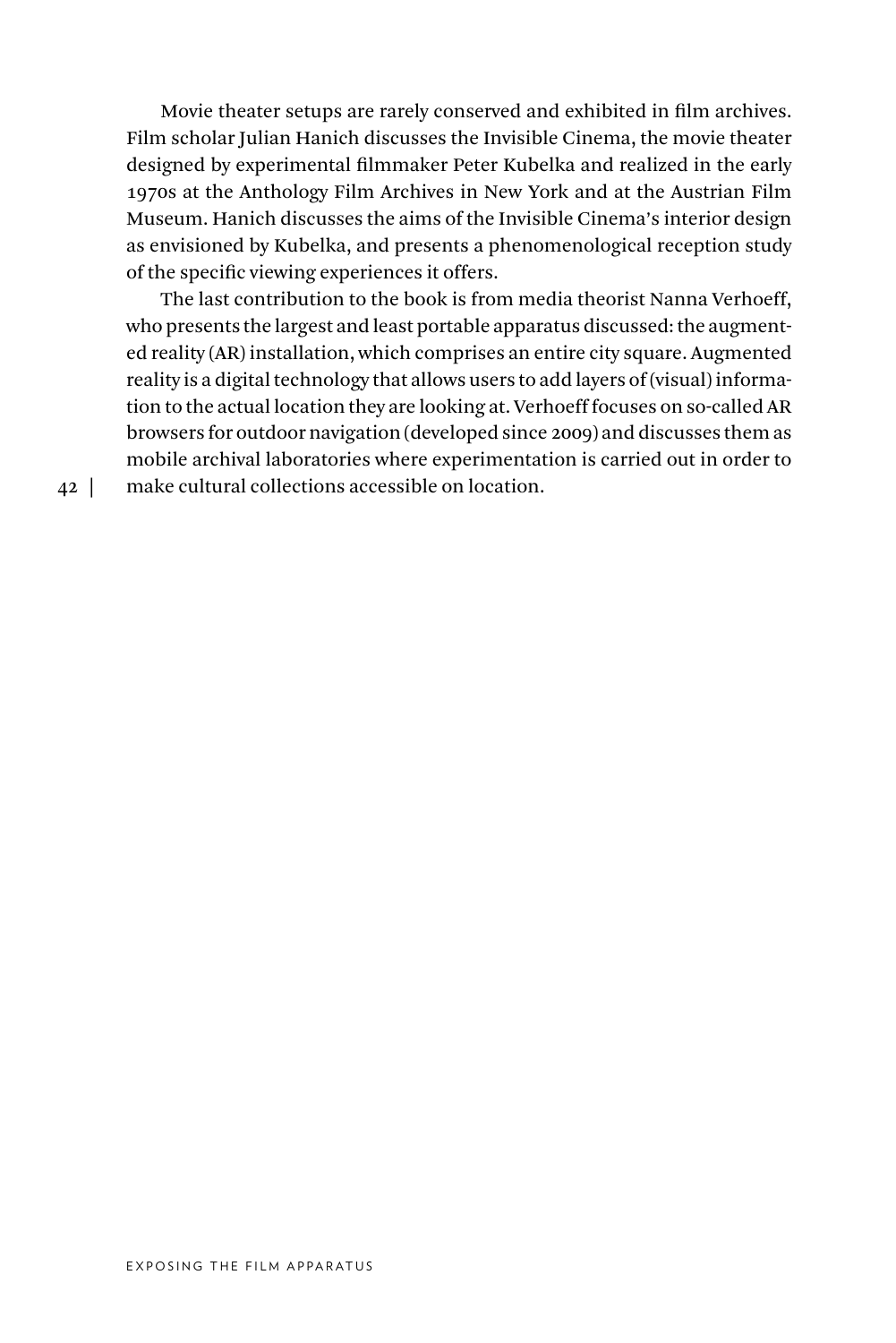# **NOTES**

# **INTRODUCTION**

- 1 Rudolf Arnheim, "The Coming and Going of Images" [Editorial], *Leonardo* 33, no. 3 (2000): 167-168.
- 2 See "Philosophy of Technology," *Stanford Encyclopedia of Philosophy*, last modified June 22, 2009, http://plato.stanford.edu/entries/technology/.
- 3 On "cinema" as a young practice and a young institution, see André Gaudreault, "From 'Primitive Cinema' to 'Kine-Attractography,'" in *The Cinema of Attractions Reloaded*, ed. Wanda Strauven (Amsterdam: Amsterdam University Press, 2006), 99.
- 4 For an overview, see Benoît Turquety, "Toward an Archaeology of the Cinema/ Technology Relation: From Mechanization to 'Digital Cinema,'" in *Technē/Technology: Researching Cinema and Media Technologies – Their Development, Use, and Impact*, ed. Annie van den Oever (Amsterdam: Amsterdam University Press, 2014), 50-64.
- 5 Erkki Huhtamo, "Towards a History of Peep Practice," in *A Companion to Early Cinema*, eds. André Gaudreault et al. (Chichester: Wiley, 2012), and Erkki Huhtamo and Jussi Parikka, eds. *Media Archaeology: Approaches, Applications, and Implications* (Berkeley, CA: University of California Press, 2011).
- 6 For a quick introduction to Cavell, see the concise overview presented in the conversation online already referred to here: "Conversations with History," Institute of International Studies, UC Berkeley, February 7, 2002, http://globetrotter. berkeley.edu/people2/Cavell/cavell-con0.html.
- 7 Jean-Louis Baudry, "Le dispositif: approches métapsychologiques de límpression de la réalité," *Communications* 23, no 23 (1975): 56-72, http://www.persee.fr/web/ revues/home/prescript/article/comm\_0588-8018\_1975\_num\_23\_1\_1348.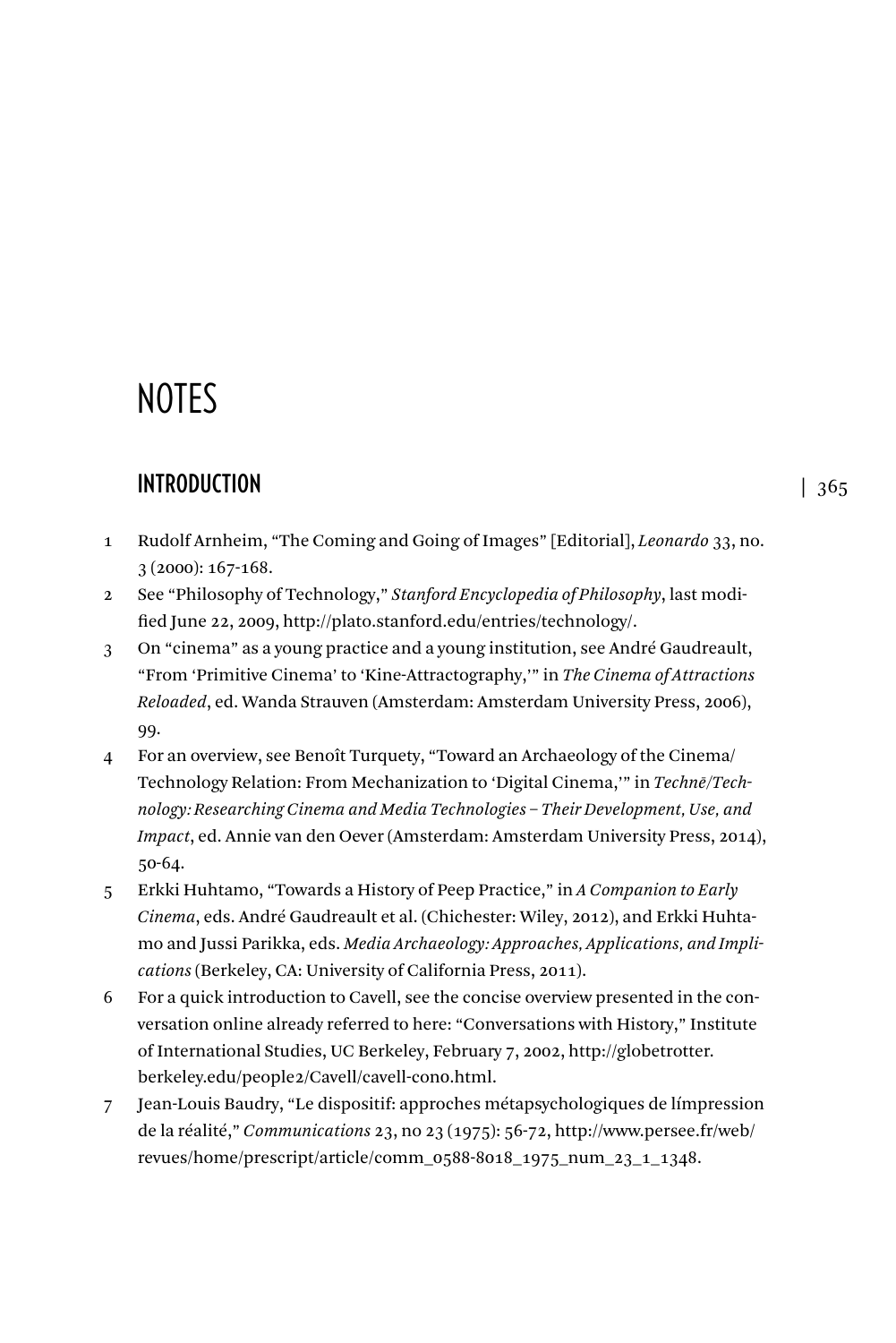- 8 For recent discussions of the apparatus theory and its specific context and impact, see the review by Trond Lundemo of the conference, "The Impact of Technological Innovations on the Historiography and Theory of Cinema," held at La Cinémathèque québécoise, Montreal, November 1-6, 2011: Trond Lundemo, "Lost in Translation? On the Diverging Responses to the Question Concerning Technology," *NECSUS* (2011), http://www.necsus-ejms.org/the-impact-oftechnological-innovations-on-the-historiography-and-theory-of-cinema-lacinematheque-quebecoise-montreal-1-6-november-2011. See also the dialogue on Metz between Metz's biographer Martin Lefebvre and Annie van den Oever: "Revisiting Christian Metz's 'Apparatus Theory' – A Dialogue," in *Technē/Technology*, 240-257, and the "triologue" between Laura Mulvey, Anna Backman Rogers, and Annie van den Oever discussing the impact on feminist film studies: "Feminist Film Studies 40 Years After 'Visual Pleasure and Narrative Cinema,' a Triologue," *NECSUS* (June 10, 2015), http://www.necsus-ejms.org/feministfilm-studies-40-years-after-visual-pleasure-and-narrative-cinema-a-triologue/. For an overall discussion of the dispositif, see Frank Kessler, "The Cinema of Attractions as *Dispositif*," in *The Cinema of Attractions Reloaded*, 57-69, available online in OAPEN: www.oapen.org/download?type=document&docid= 340138.
- 9 Paul Valéry, "La conquête de l'ubiquité," published for the first time in *De la musique avant toute chose (textes de Paul Valéry, Henri Massis, Camille Bellaigue, etc.)* (Paris: Editions du Tambourinaire, 1928).
- 10 Walter Benjamin, "The Work of Art in the Age of Its Technical Reproducibility: Third Version," in *Selected Writings, Volume 4: 1938-1940*, eds. Howard Eiland and Michael W. Jennings (Cambridge, MA: Harvard University Press, 2003), 251-283.
- 11 Marshall McLuhan, *Understanding Media: The Extensions of Man* (Cambridge, MA: MIT Press, 1994).
- 12 For an introduction to the topic, see Geoffrey Winthrop-Young and Annie van den Oever, "Rethinking the Materiality of Technical Media: Friedrich Kittler, *Enfant Terrible* with a Rejuvenating Effect on Parental Discipline – A Dialogue," in *Techne¯/Technology*, 219-239.
- 13 Bernard Stiegler's, *Technics and Time 1: The Fault of Epimetheus*, trans. Stephen Barker (Stanford, CA: Stanford University Press, 1994), and *Technics and Time 2: Disorientation*, trans. Stephen Barker (Stanford, CA: Stanford University Press, 2008), and his "An Organology of Dreams," trans. Daniel Ross, *Screening the Past*  36 (2013): paragraph 18.
- 14 Paul Virilio, *War and Cinema: The Logistics of Perception* (London: Verso, 1989).
- 15 See Annie van den Oever, ed., *Technē/Technology: Researching Cinema and Media Technologies – Their Development, Use, and Impact. The Key Debates*, vol. 4 (Amsterdam: Amsterdam University Press, 2014).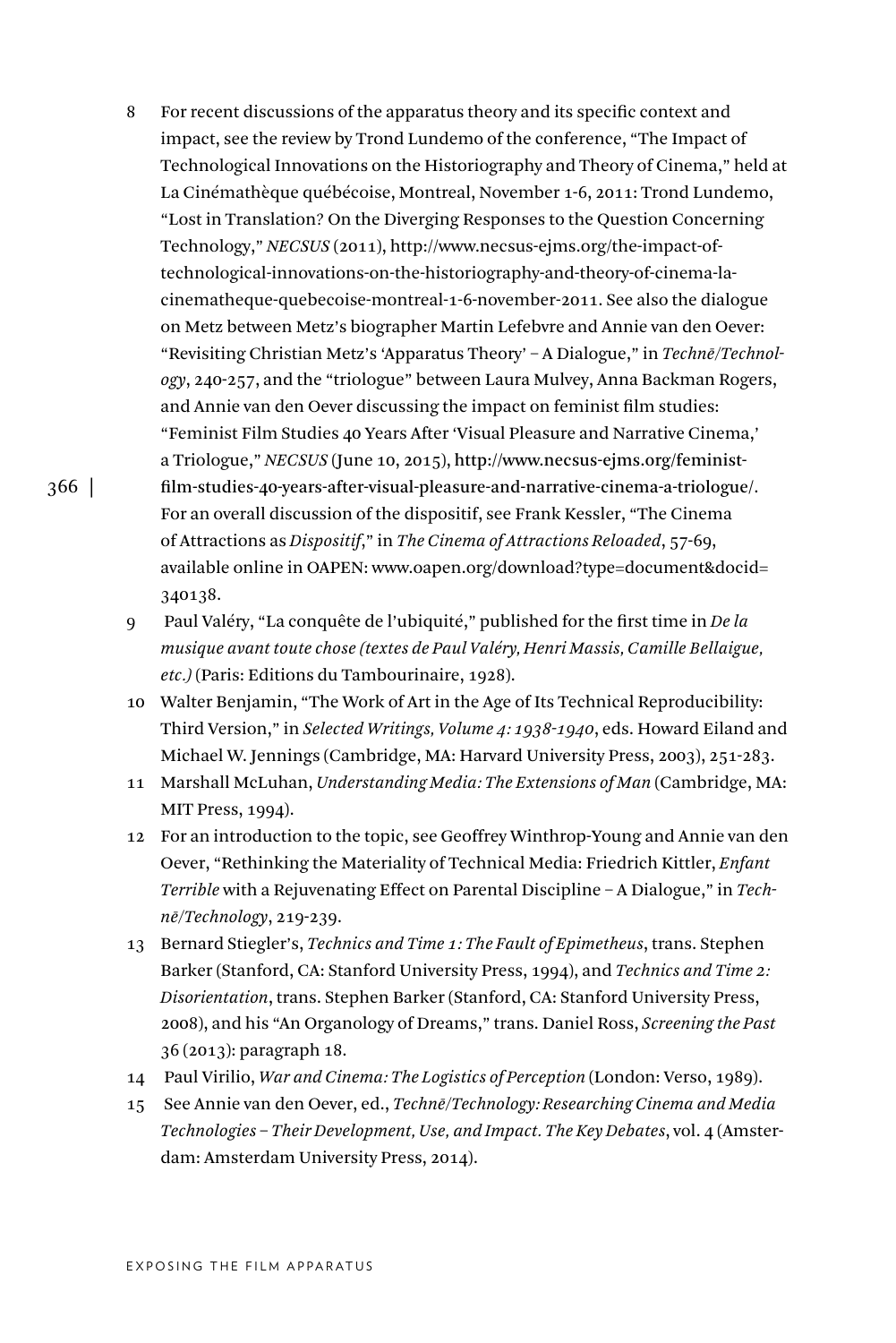- 16 This paper was presented at the conference "Methods, Machines, Dispositives: Perspectives for a New Technological History of the Cinema," organized by Benoît Turquety and Selim Krichane at the University of Lausanne in November 2012. A reworked and extended version was published as a chapter in *Technē*/Technol*ogy* in 2014 under the title "Toward an Archaeology of the Cinema/Technology Relation: From Mechanization to 'Digital Cinema.'" See also: Benoît Turquety, *Inventer le Cinéma. Épistémologie: Problèmes, Machines* (Lausanne: Editions L'Âge d'Homme, 2014).
- 17 Turquety, "Toward an Archaeology of the Cinema," 50.
- 18 *Ibid.*
- 19 *Ibid.*
- 20 *Ibid.*, 50-51.
- 21 *Ibid.* Cinema is the term used for the institution, including the "apparatus," whereas film is used mostly in a more restricted way, referring to the technologies used in the cinema as a place and an institution. However, for reasons of variation, sometimes the terms are used simply as synonyms, here as well as in many other studies.

- 22 Turquety, "Toward an Archaeology of the Cinema," 51.
- 23 See the 2009 Udine conference on this topic organized by Francesco Casetti, Jane Gaines, Valentina Re, and others, and the accompanying book: *Dall'inizio, alla fine. Teorie del cinema in prospettiva / In the Very Beginning, at the Very End. Film Theories in Perspective*, eds. Francesco Casetti, Jane Gaines, Valentina Re (Udine: Forum, 2009).
- 24 For a study on the transition from analog to digital, see also Giovanna Fossati, *From Grain to Pixel: The Archival Life of Film in Transition* (Amsterdam: Amsterdam University Press, 2009).
- 25 See the "death of the cinema" debate as discussed by André Gaudreault, who has long been working on a so-called New Film History. See André Gaudreault, "The Future History of a Vanishing Medium," in *Techne/Technology*, 261-271. See also Paolo Cherchi Usai, *The Death of Cinema. History, Cultural Memory and the Digital Dark Age* (London: British Film Institute, 2001), and André Gaudreault and Philippe Marion, *The End of Cinema? A Medium in Crisis in the Digital Age*, trans. Timothy Barnard (New York, NY: Columbia University Press, 2015).
- 26 See the discussion of changing archiving policies in relation to the debate on film's ontology with the shift to digital in Fossati, *From Grain to Pixel,* 16-22.
- 27 For a further reflection on the etymology of the word, see the chapter on Heidegger by Robert Sinnerbrink: "Techne and Poiesis: On Heidegger and Film Theory," in *Technē/Technology*, 65-80; see also the Stanford Encyclopedia of Philosophy online: http://plato. stanford.edu/entries/technology/; and in particular "Heidegger's Aesthetics," *Stanford Encyclopedia of Philosophy*, last modified May 10, 2011, http://plato.stanford.edu/entries/heidegger-aesthetics.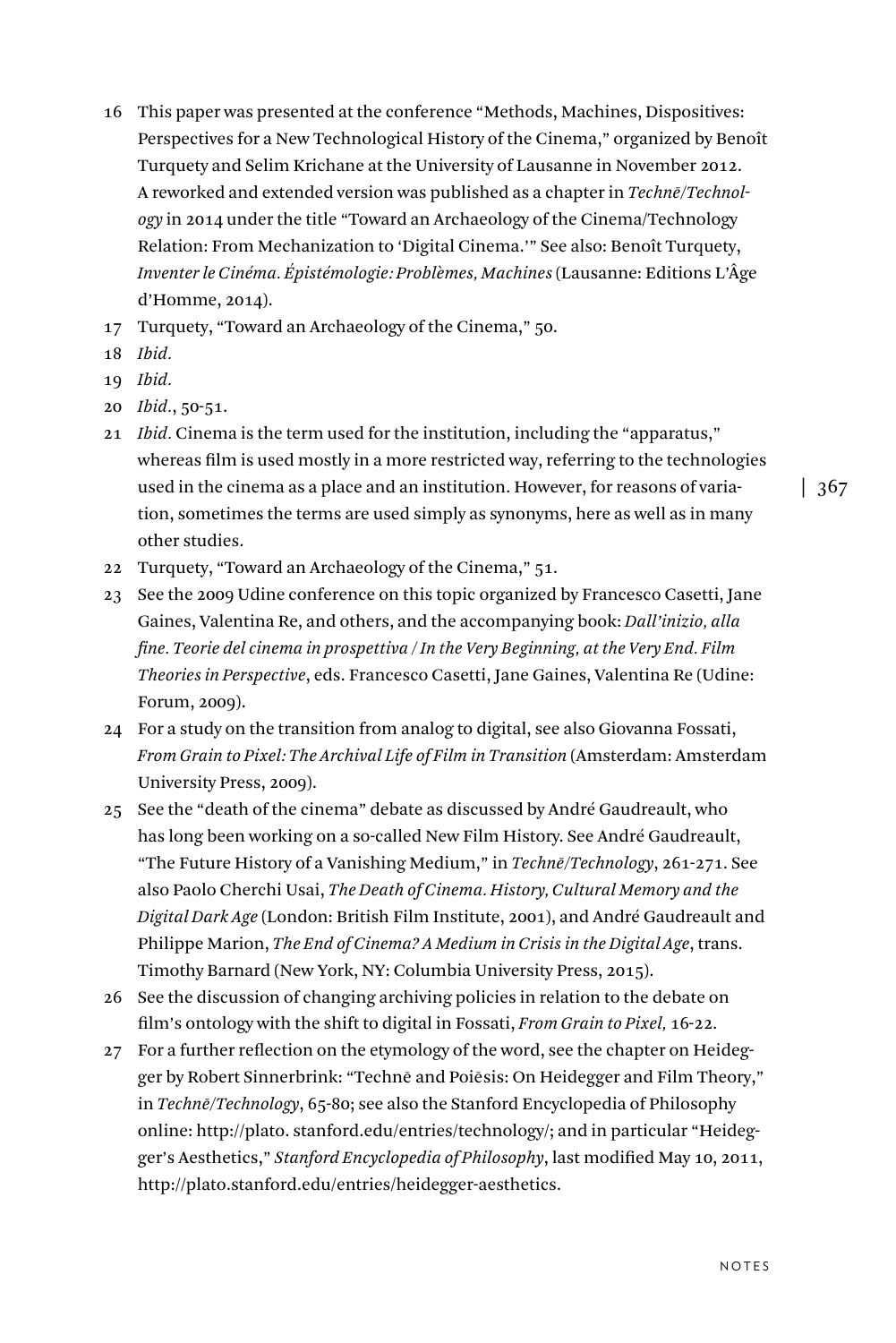- 28 See Leo Marx, "Technology: The Emergence of a Hazardous Concept," *Technology and Culture* 51, no. 3 (July 2010): 562.
- 29 For a full overview, see Turquety, "Toward an Archaeology of the Cinema/Technology Relation, 52-53.
- 30 *Ibid.*
- 31 *Ibid.*
- 32 Rick Altman, "Toward a Theory of the History of Representational Technologies," *Iris* 2, no. 2 (1984): 115. Altman also points out that "technology often automatizes an accepted technique." The reflections on the procedures of use by engineers often invite new technologies.
- 33 Convincing examples from the field of TV are provided by the ADAPT project supervised by John Ellis: http://www.academia.edu/2408345/ADAPT\_outline\_ research\_project\_on\_technology\_in\_TV. Annie van den Oever, "From Technology to Medium," in *Dall'inizio, alla fine. Teorie del cinema in prospettiva / In the Very Beginning, at the Very End. Film Theories in Perspective*, eds. Francesco Casetti, Jane

```
Gaines, Valentina Re (Udine: Forum, 2009).
```
- 34 See Altman, "Toward a Theory of the History of Representational Technologies."
- 35 See Annie van den Oever, "Introduction: Researching Cinema and Media Technologies," in *Technē/Technology*, 15-16.
- 36 N.N., "Het succes van de Kinematograaf," *Suriname: koloniaal nieuws- en advertentieblad*, February 25, 1898, http://kranten.kb.nl/view/article/id/ ddd%3A010340255%3Ampeg21%3Ap003%3Aa0017. Here we draw from Van den Oever, "Introduction: Researching Cinema and Media Technologies," 15-16.
- 37 As the journalist broadly refers to an anthology of terms published in the (German) journal *Laterna Magica*, it seems most likely that the list of terms cited is taken from this issue: *Laterna Magica* 21, no. 50 (April 1897): 25. See Van den Oever, Technē/Technology, 15-16.
- 38 On the notion of "format," see Jonathan Sterne, *MP3. The Meaning of a Format* (London: Duke University Press, 2012), 7. We agree with Jonathan Sterne that the concept of format is essential in understanding media: "Format denotes a whole range of decisions that affect the look, feel, experience, and workings of a medium. It also names a set of rules according to which a technology can operate" (p. 7). It seems to us that the move from mere technological device to formatted medium is made in often carefully recorded steps and, moreover, that technical amendments to facilitate medium use and discursive framing to direct the user's experience are pivotal steps in developing and supporting new user practices.
- 39 Obviously, unifying the terms in the book is not an option. For a clarification of how we deal with this topic in this book, see the introduction.
- 40 C.W. Ceram, *Archaeology of Cinema*, trans. Richard Winston (London: Thames & Hudson, 1965), 16.
- 41 *Ibid.*, 17.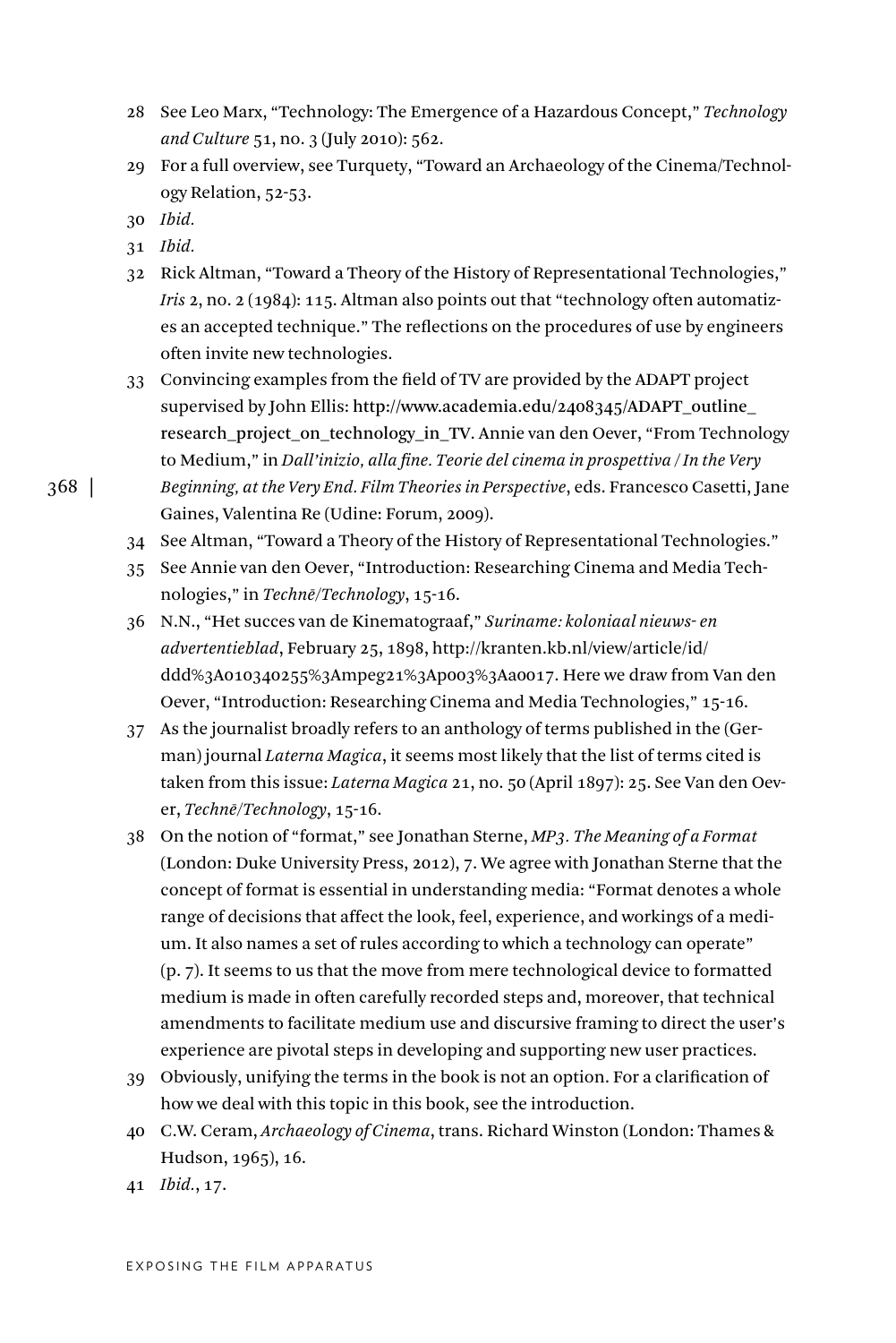- 42 Erkki Huhtamo, "From Kaleidoscomaniac to Cybernerd: Notes toward an Archaeology of the Media," *Leonardo* 30, no. 3 (1997): 221-224. Stable URL in Jstor: http:// www.jstor.org/stable/1576453 (January 2015).
- 43 See Huhtamo, "From Kaleidoscomaniac to Cybernerd," and his more recent book, *Media Archaeology Approaches, Applications, and Implications.* For an overview of the field of media archaeology, see Wanda Strauven in this book.
- 44 See Huhtamo's conclusion in "From Kaleidoscomaniac to Cybernerd."
- 45 Arnheim cited on *Leonardo On-Line*, see: "LEONARDO/ISAST CALL FOR PAPERS: Refresh! First International Conference on the Histories of Media Art, Science and Technology," Leonardo On-Line (December 1, 2004), accessed in the spring of 2015, http://www.leonardo.info/isast/journal/calls/arthistory\_refreshcall2004. html [my italics].
- 46 Famous and often quoted are Maxim Gorky's words on the limitations of the new machine, eagerly and effectively exploited in the early film shows. See Maxim Gorky, "Last Night I Was in the Kingdom of Shadows," in *The Kingdom of Shadows*, eds. Colin Harding and Simon Popple (London: Cygnus Arts, 1996), 5-11.
- 47 These essays were in part published in his now classic, *Film als Kunst* [Film as Art], in 1932: Rudolf Arnheim, *Film as Art* (London: Faber, 1969).
- 48 See the 2001 interview with Arnheim on *Leonardo On-Line*: "My interest in film originated with an interest in the expressive capabilities of the visual. For this, film offered a wealth of new examples. I was occupied with the question of how one could represent the world through a moving image, which is, however, *limited by the screen*. This very limitation allowed me to conclude that film can never be a simple reproduction of reality. On the contrary, filmic images have the ability to shape reality and produce meaning. Film interprets the visible world through authentic phenomena from this world and *thus takes hold of experience*. Film is not a direct representation in contrast to the indirectness of art; rather, it is a form of artistic expression" [my italics].
- 49 Gorky, "Last Night I Was in the Kingdom of Shadows."
- 50 For an analysis of the artistic practices responding to the early film shows, see Yuri Tsivian, *Early Cinema in Russia and Its Cultural Reception*, trans. A. Bodger, ed. R. Taylor (London: Routledge, 1994); see also Annie van den Oever, "Ostranenie, 'The Montage of Attractions' and Early Cinema's 'Properly Irreducible Alien Quality,'" in *Ostrannenie*. *On "Strangeness" and the Moving Image. The History, Reception, and Relevance of a Concept. The Key Debates*, vol. 1 (Amsterdam: Amsterdam University Press, 2010), 33-58.
- 51 See Tom Gunning, "The Cinema of Attractions. Early Film, Its Spectator and the Avant-Garde," in *Early Cinema. Space, Frame, Narrative*, ed. Thomas Elsaesser (London: British Film Institute, 1990); and his "An Aesthetic of Astonishment: Early Film and the (In)credulous Spectator," in *Viewing Positions. Ways of Seeing Film*, ed. Linda Williams (New Brunswick, NJ: Rutgers University Press, 1994).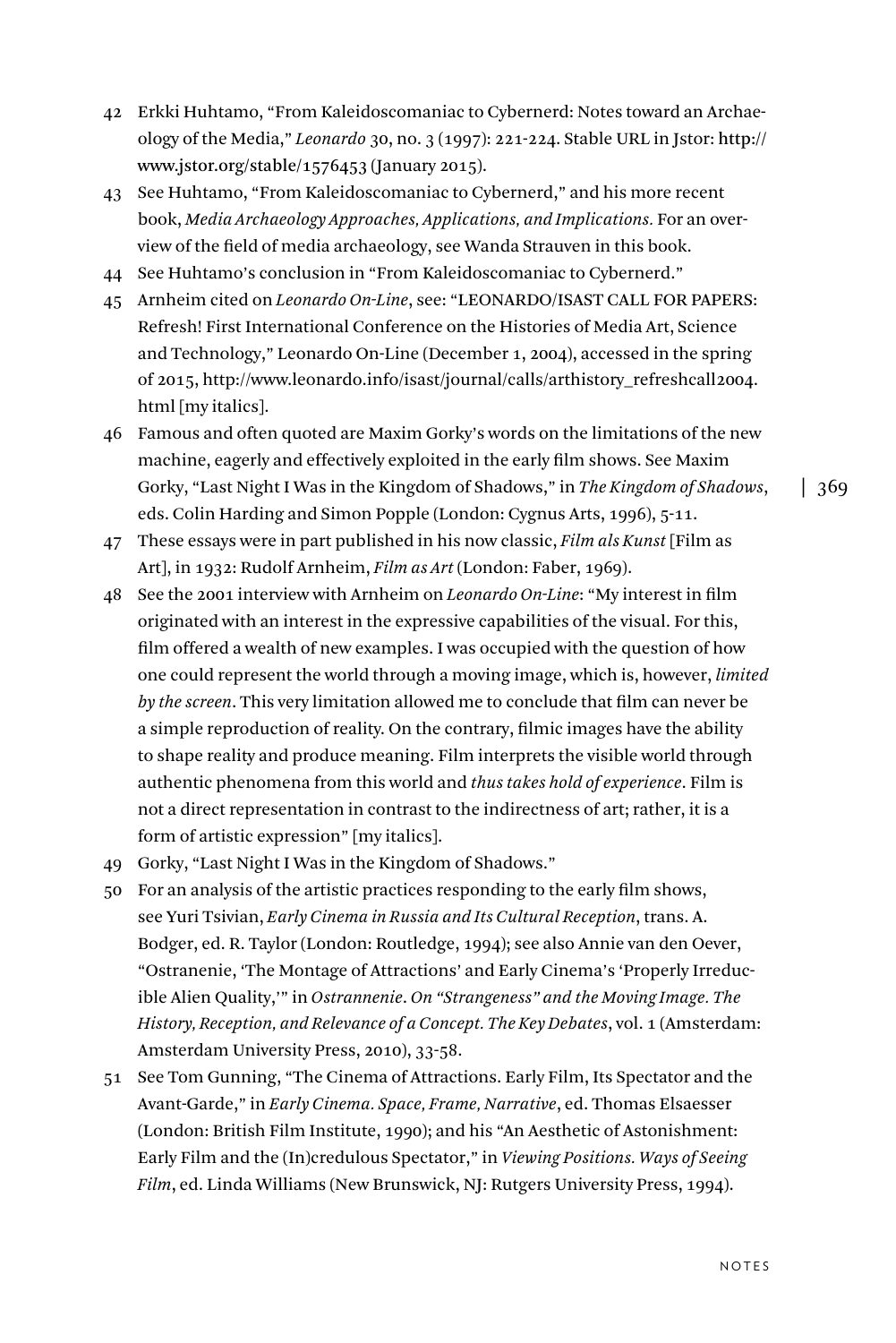- 52 See Van den Oever, "Ostranenie, 'The Montage of Attractions.'"
- 53 See Julia Noordegraaf et al., eds. *Preserving and Exhibiting Media Art: Challenges and Perspectives* (Amsterdam: Amsterdam University Press, 2013).
- 54 Viktor Shklovsky, in "Art as Technique," provided the conceptual tools to describe and analyze the process of appropriation of new techniques in culture, and he brought to light the fact that the genealogies of art and technique are intertwined because they are inherently connected. "The notion of 'technique' creates a conceptual space to analyze the effects of both hardware and software, of technology and (artistic) techniques. This is exactly what makes the term productive and suitable for studies in the field of the arts and media, in which technology profoundly interferes with the creation and development of the arts..." Cited from Van den Oever, *Ostrannenie*, 56.

55 "The history of art is, at least in part, a history of the tools and materials with which art is made." See for more information the Daniel Langlois Foundation (Canada) and its online DOCAM research initiative, which explains having been concerned with the relationship between technological invention and artistic creation "from the beginning." See http://www.docam.ca/en/technological-timeline.html. Cited from *Ostrannenie*, 215.

- 56 Arnheim, *Leonardo On-Line*, 2000.
- 57 Paul Valéry, "La Conquète de l'ubiquité," in *Aesthetics*, trans. Ralph Manheim (New York, NY: Pantheon Books, Bollingen Series, 1964), 225.
- 58 *Ibid.* Also quoted in Walter Benjamin, "The Work of Art in the Age of Mechanical Reproduction" [1936], in *Illuminations*, ed. Hannah Arendt (London: Fontana, 1968), 217. See also, Paul Valéry, PIÈCES SUR L 'ART, "La Conquète de l'ubiquité" (inaugural lecture at the *Collège de France* in Paris, France, 1945). For the complete text, see Paul Valéry, "La conquête de l'ubiquité" [1928], in *Oeuvres*, *Pièces sur l'art*, vol. 2 (Paris: Gallimard, Bibl. de la Pléiade, 1960), 1283-1287, http://classiques. uqac.ca/classiques/Valery\_paul/conquete\_ubiguite/valery\_conquete\_ubiquite.pdf. See also Walter Benjamin, "The Work of Art in the Age of Mechanical Reproduction" [1936], http://www.udel.edu/History/suisman/611\_S05\_webpage/ benjamin-work-of-art.pdf, or http://isites.harvard.edu/fs/docs/icb.topic235120. files/BenjaminWorkArt.pdf. For a recent reflection on Benjamin and Technology, see Dominique Chateau, "The Philosophy of Technology in the Frame of Film Theory: Walter Benjamin's Contribution," in *Techne/Technology*, 29-49.
- 59 Tom Gunning, "Re-Newing Old Technologies: Astonishment, Second Nature, and the Uncanny in Technology from the Previous Turn-of-the-Century," in *Rethinking Media Change: The Aesthetics of Transition,* eds. David Thourburn and Henry Jenkins (Cambridge, MA: MIT Press, 2003), 39-60.
- 60 On the materiality of the medium, see Lisa Gitelman, *Always Already New. Media, History and the Data of Culture* (Cambridge, MA: MIT Press, 2008), discussed by Susan Aasman in this book.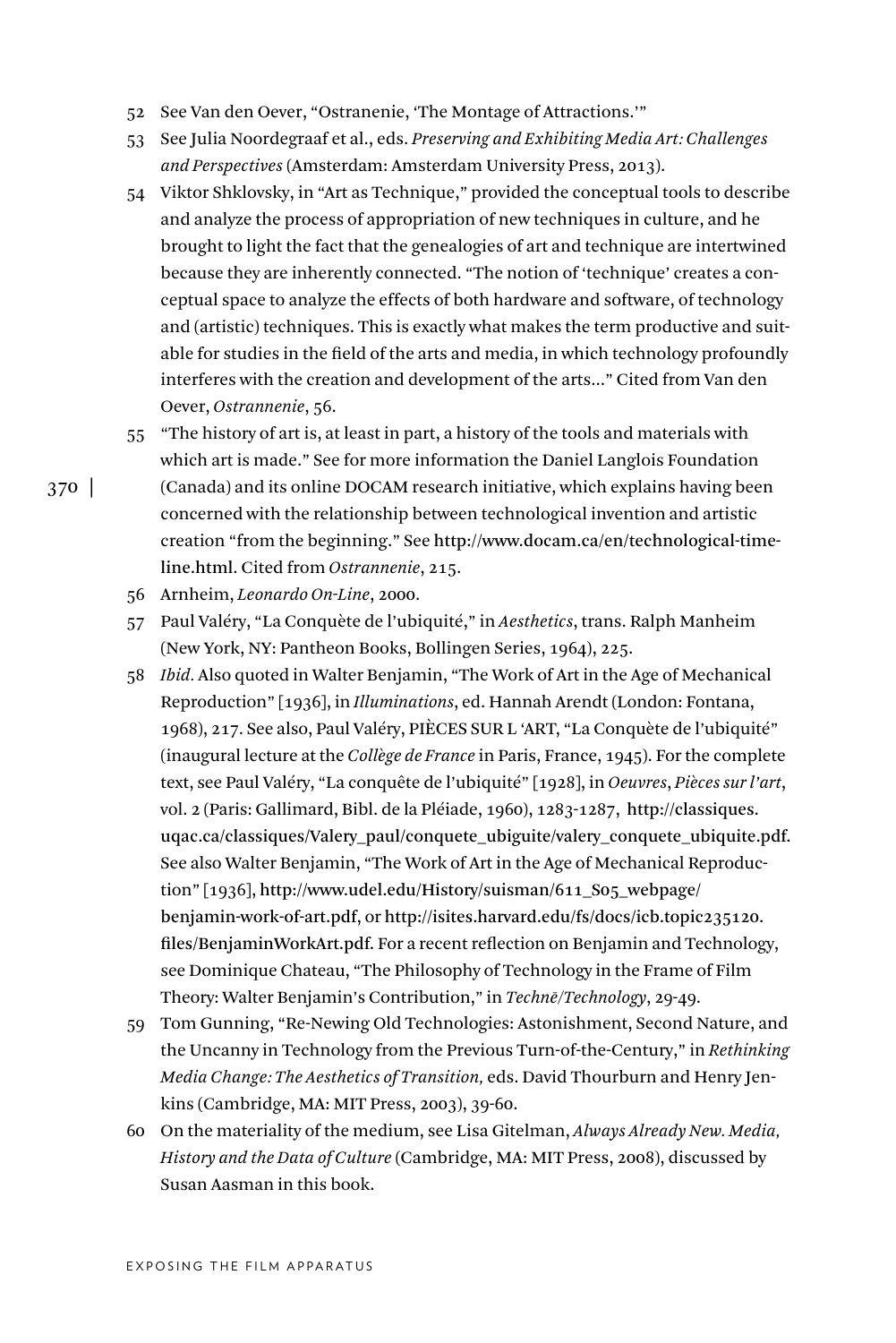- 61 See online The Film Archive as a Research Lab: http://filmarchief.ub.rug.nl/root/ Nieuws/Nieuwsarchief/Symposium/.
- 62 See Andreas Fickers and Van den Oever, "Experimental Media Archaeology: A Plea for New Directions," in *Techne*/Technology, 272-278.
- 63 For an elaborate discussion of these objectives and such new practices, see Fossati, *From Grain to Pixel.*
- 64 See Jacques Derrida and Eric Prenowitz, "Archive Fever. Archive Fever: A Freudian Impression," *Diacritics* 25, no. 2 (Summer 1995): 9-63, http://www.jstor.org/ stable/465144. See also the PDF online: http://newsgrist.typepad.com/files/derrida-archive\_fever\_a\_freudian\_impression.pdf.
- 65 William Uricchio, "Archives and Absences," *Film History* 7, no. 3 (Fall 1995): 256- 263. In regard to the historical filtration of evidence, Uricchio writes that it is "[..] a process by which the archival selection criteria determined by a period's dominant social formations shape and de-limit our access to the past" (p. 260).
- 66 For an example of selection criteria in a science museum, see the Collecting Strategy Document (2011) of the earlier mentioned Science Museum in London, accessed July 8, 2015, http://www.sciencemuseum.org.uk/about\_us/smg/corporate/~/media/827CCBE7834744EB84C0FEE3780A7B60.pdf.
- 67 For a historical overview of collection policies and practices, see Sharon Macdonald, "Collecting Practices," in *A Companion to Museum Studies*, ed. Sharon Macdonald (Malden, MA and Oxford: Blackwell Publishing, 2011), 81-97.
- 68 An exception to the rule was certainly Barry Salt's *Film Style and Technology: History and Analysis* (London: Starword, 1983); and, more recently, Leo Enticknap's, 2005 book, with a special concern for film archival matters: *Moving Image Technology: From Zoetroop to Digital* (London: Wallflower, 2005). As a reference book, Ira Koningsberg's *The Complete Film Dictionary* (New York, NY: Penguin, 1997) is also worth mentioning.
- 69 Thomas Elsaesser, "The New Film History," *Sight & Sound* 55, no. 4 (Fall 1986): 246.
- 70 Regarding the effects of the Brighton Conference see, among others, Thomas Elsaesser, *Early Cinema. Space Frame Narrative* (London: British Film Institute, 1990) and his "The New Film History," 246-251; Frank Kessler, "Het geheugen van de cinema," in *Lang leve de film!*, ed. Dick Smits (Nijmegen: Vrienden van het Filmarchief, 1995), 25-30; William Uricchio, "Historicizing Media in Transition," in *Rethinking Media Change: The Aesthetics of Transition,* eds David Thorburn and Henry Jenkins (Cambridge, MA: MIT Press, 2003), 23-38; Charles Musser, "Historiographic Method and the Study of Early Cinema," *Cinema Journal* 1 (2004): 101- 107.
- 71 For a recent discussion on the changes in film scholarship after the 1970s, see André Gaudreault, *Film and Attraction: From Kinematography to Cinema*, trans. Timothy Barnard (Urbana, IL: University of Illinois Press, 2011), 207. Orig-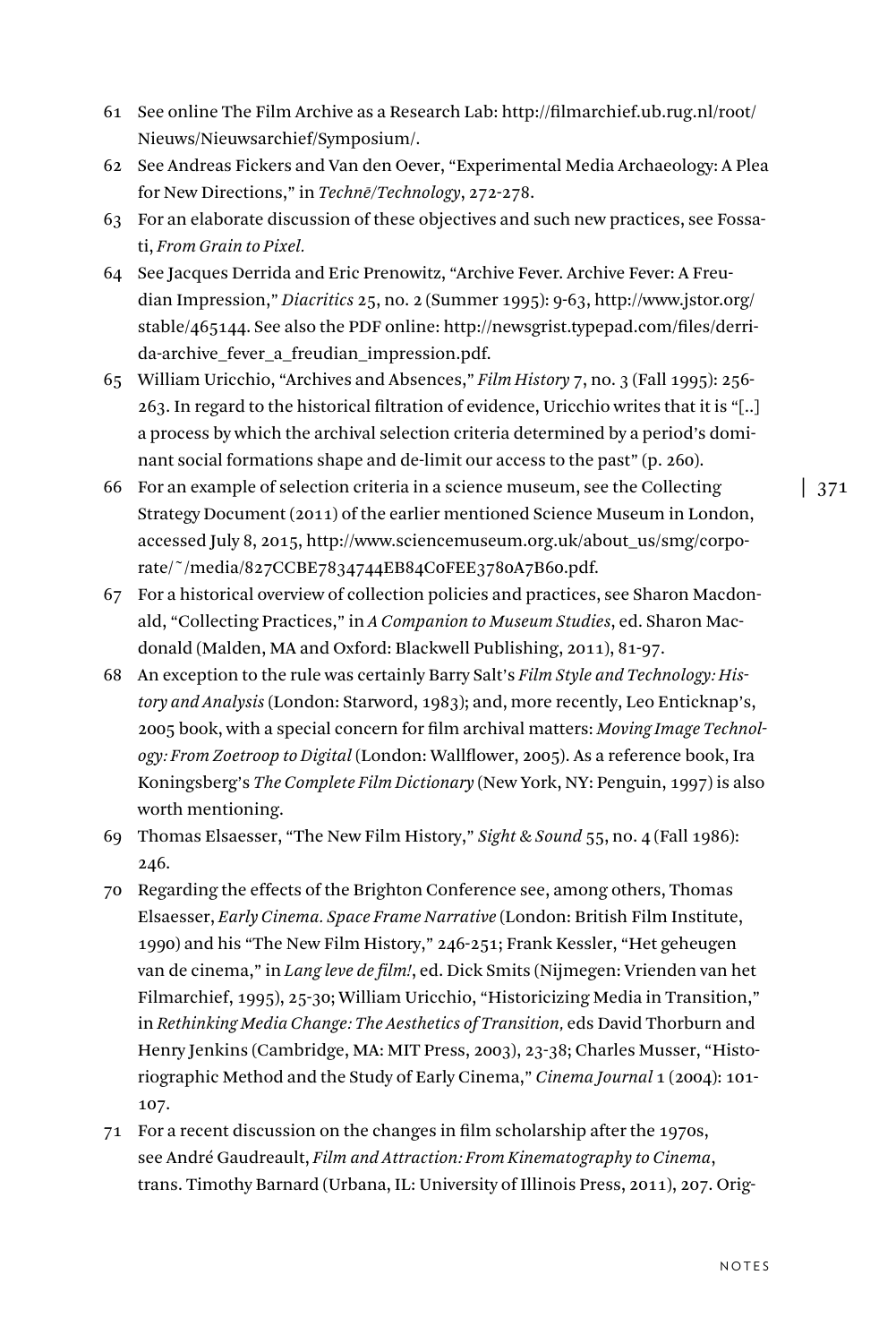inally published as *Cinéma et attraction: Pour une nouvelle histoire du cinématographe* (Paris: CNRS Editions, 2008); André Gaudreault, "From 'Primitive Cinema' to 'Kine-Attractography,'" in *The Cinema of Attractions Reloaded*, 99. See also Gaudreault's influential, older article, written with Tom Gunning: "Early Cinema as a Challenge to Film History" which is reprinted in the same 2006 book. The book is available online in OAPEN.

- 72 Joshua Yumibe's book review: "Film and Attraction: From Kinematography to Cinema," *Screen* 53, no. 4 (Winter 2012): 480-483.
- 73 There is a growing corpus of literature on film archival practice and theory. See, for instance, Paolo Cherchi Usai, ed., "Film da salvare: guida al restauro e alla conservazione," *Comunicazione di Massa* 3 (1985 ) and his *Silent Cinema. An Introduction* (London: British Film Institute, 2000); Michele Canosa, ed. "La tradizione del film. Testo, filologia, restauro," *Cinema & Cinema* 63 (1992): 21-47; Penelope Houston. *The Keepers of the Frame. The Film Archives* (London: British Film Institute, 1994); Gianluca Farinelli and Nicola Mazzanti, *Il cinema ritrovato. Teoria e metodologia del restauro cinematografico* (Bologna: Grafis Edizioni, 1994); Ray Edmondson, *A Philosophy of Audiovisual Archiving* (Paris: UNESCO, 1998), http:// unesdoc.unesco.org/images/0011/001131/113127eo.pdf, and his *Audiovisual Archiving: Philosophy and Principles* (Paris: UNESCO, 2004), http://unesdoc.unesco.org/images/0013/001364/136477e.pdf; Paul Read and Mark-Paul Meyer, eds. *Restoration of Motion Picture Film* (Newton, MA: Butterworth-Heinemann, 2000); Karen F. Gracy, *Film Preservation: Competing Definitions of Value, Use, and Practice* (Chicago, IL: The Society of American Archivists, 2007); Fossati, *From Grain to Pixel,* 2009 and 2011; Giulio Bursi and Simone Venturini, eds., *Quel che brucia (non) ritorna – What Burns (Never) Returns: Lost and Found Films* (Udine: Campanotto Editore, 2011); Caroline Frick, *Saving Cinema: The Politics of Preservation* (New York, IL: Oxford University Press, 2011); Barbara Flueckinger, "Material Properties of Historical Film in the Digital Age," *NECSUS. European Journal of Media Studies* (Fall 2012), http://www.necsus-ejms.org/material-properties-of-historical-film-in-the-digital-age/; Leo Enticknap, *Film Restoration. The Culture and Science of Audiovisual Heritage* (New York, NY: Palgrave and Macmillian, 2013). The studies listed here focus indeed mainly on films. When these studies refer to film-related collections, it is typically as a source of contextual information for researching and understanding films.
- 74 Elisabeth Edwards and J. Hart, eds., "Introduction: Photographs as Object," in *Photographs, Objects, Histories: On the Materiality of Images* (London: Routledge, 2004), 3.
- 75 William T. Mitchell, *What Do Pictures Want? The Lives and Loves of Images* (Chicago, IL: University of Chicago Press, 2004), 149.
- 76 Erika Balsom, "Original Copies: How Film and Video Became Art Objects," *Cinema Journal* 53, no. 1 (Fall 2013): 109.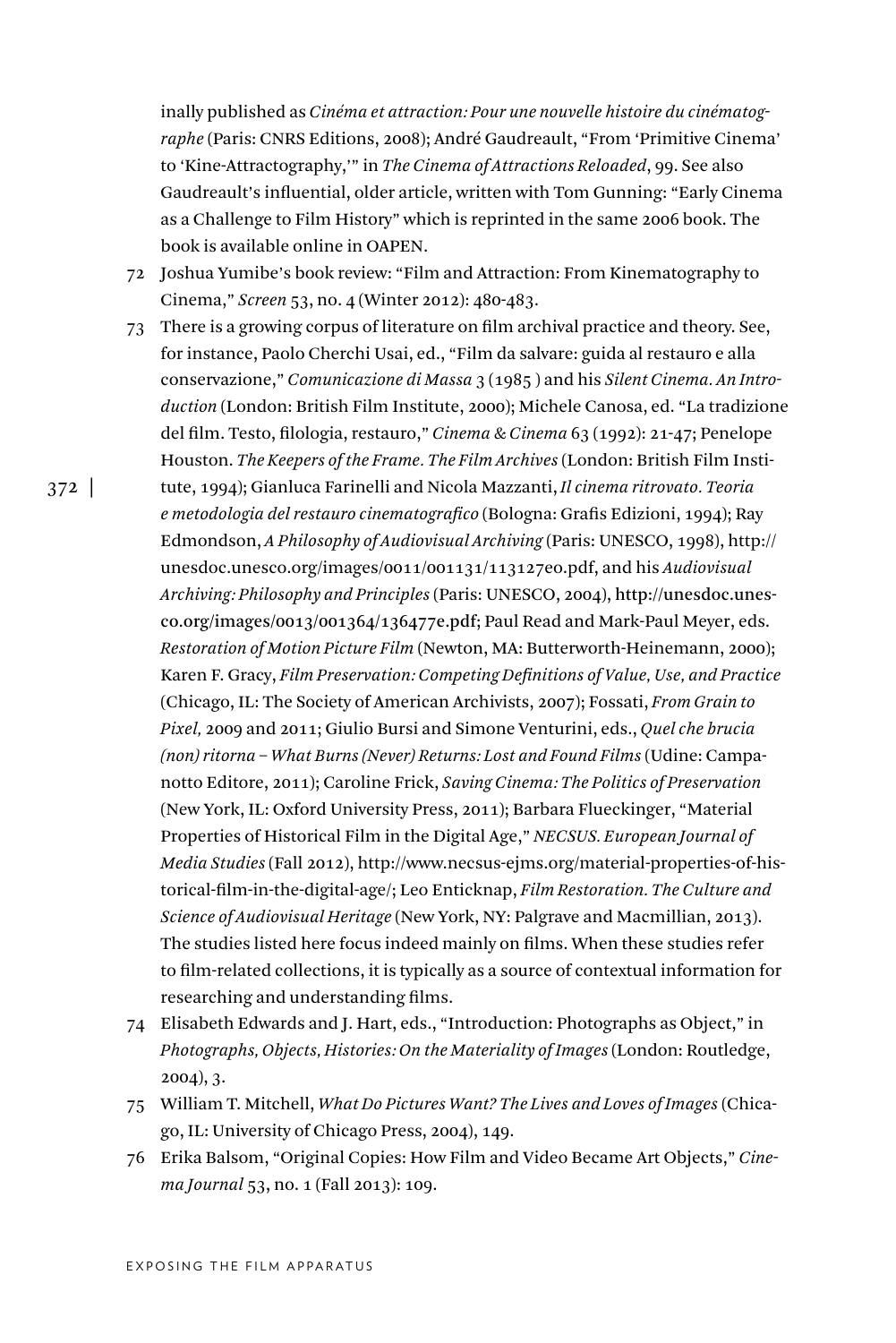- 77 Fossati, *From Grain to Pixel.*
- 78 On Media Archaeology as a practice and/or discipline, see Wanda Strauven's overview, "The Observer's Dilemma: To Touch or Not to Touch," in *Media Archaeology: Archaeology: Approaches, Applications, and Implications*, 148-163, and her "Media Archaeology: Where Film Studies, Media Art and New Media (Can) Meet," in *Preserving and Exhibiting Media Art: Challenges and Perspectives*, eds. Julia Noordegraaf et al. (Amsterdam: Amsterdam University Press, 2013), 59-79.
- 79 See also the media archaeological approach in this book presented by Alexandra Schneider reflecting on the tripod. Founding father Friedrich Kittler's approach to the archaeology of media famously led to media archaeology research, handson, at Humboldt University from which it was disseminated to other universities in Germany, Austria, Switzerland, the USA, and the Netherlands. For a discussion of Kittler's impact on the field of film, see also: Winthrop-Young and Van den Oever, "Rethinking the Materiality of Technical Media."
- 80 The Film Archive obtained its collection through a donation of the "Stichting Vrienden van het Filmarchief van Nijmegen" (Foundation for Friends of the film archive at the University of Nijmegen). See http://filmarchief.ub.rug.nl/root/Het-Filmarchief/.
- 81 To consult the homepage of The Film Archive Groningen go to: http://filmarchief. ub.rug.nl/root/HetFilmarchief/.
- 82 See http://filmarchief.ub.rug.nl/root/HetFilmarchief/exhibition.
- 83 Soeluh van den Berg, "Filmgerelateerde Collecties: De nalatenschap van Jean Desmet" (forthcoming) and Jan de Vaal, *Richtlijnen voor de ontwikkeling van het Nederlands Filmmuseum* [Policy Document] (Amsterdam: EYE Archive, 1957).
- 84 See the contribution by Soeluh van den Berg and Rommy Albers in this book and the EYE blog, soon to be part of the EYEFILM.NL portal, http://filmgerelateerdecollecties.blogspot.nl/p/apparaten.html.
- 85 See the EYE Collection Policy 2014-2017, https://www.eyefilm.nl/en/file/22260/ download.
- 86 The new Panorama exhibition has been curated by Ynte Alkema, Marente Bloemheuvel, and Irene Haan and realized by Studio Louter. The Panorama has been made possible thanks to the financial support of the BankGiroLoterij and the Jovaro Foundation. See https://www.eyefilm.nl/en/visit/plan-your-visit/activities/ panorama.
- 87 See online: http://filmarchief.ub.rug.nl/root/HetFilmarchief/symposium.
- 88 See Sean Cubitt, "Anedoctal Evidence," *NECSUS* (Spring 2013), http://www.necsusejms.org/anecdotal-evidence/) [my italics].
- 89 *Ibid.*
- 90 *Ibid.*
- 91 For a discussion of the challenges of *big data* approaches to film archival collections, see the special Issue, "Early Cinema and the Archives" of the journal *The*